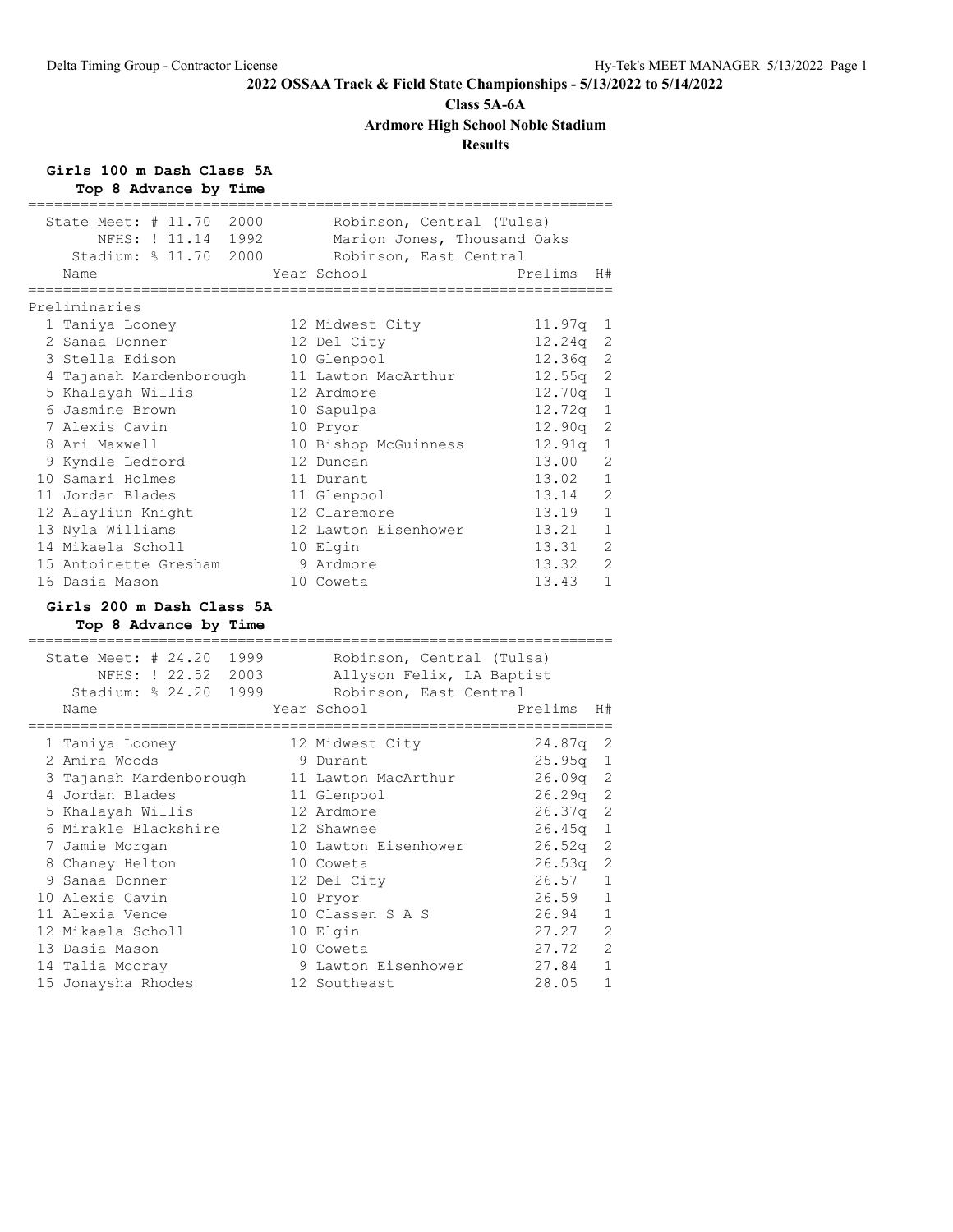# **Class 5A-6A Ardmore High School Noble Stadium**

# **Results**

# **Girls 400 m Dash Class 5A**

|        | Top 8 Advance by Time                                                                                                                    |             |                                                                                               |                                        |                     |
|--------|------------------------------------------------------------------------------------------------------------------------------------------|-------------|-----------------------------------------------------------------------------------------------|----------------------------------------|---------------------|
|        | State Meet: # 56.10 1998<br>Stadium: % 56.48 2000 Peel, Hale                                                                             |             | Wiggins, Duncan<br>NFHS: ! 50.74 2000 Monique Henderson, San Diego Mor                        |                                        |                     |
|        | Name                                                                                                                                     | Year School |                                                                                               | Prelims H#                             |                     |
|        | 1 Amira Woods                                                                                                                            |             | 9 Durant                                                                                      | $58.36q$ 1                             |                     |
|        | 2 Anjewl Murillo 11 Guthrie                                                                                                              |             |                                                                                               | 58.59q 1                               |                     |
|        | 3 Alexis Cavin                                                                                                                           |             | 10 Pryor                                                                                      |                                        |                     |
|        | 4 Kieanna Chenault                                                                                                                       |             | 9 Ardmore                                                                                     | 59.33q 2<br>59.71q 1                   |                     |
|        | 5 Paiten Reavis                                                                                                                          |             |                                                                                               |                                        |                     |
|        | 6 Taniya Looney                                                                                                                          |             |                                                                                               |                                        |                     |
|        | 7 Rylie Burnett                                                                                                                          |             | 12 Claremore<br>12 Midwest City<br>9 Piedmont                                                 | $59.77q$ 2<br>1:00.34q 2<br>1:00.36q 1 |                     |
|        | 8 Malana Eureste                                                                                                                         |             |                                                                                               |                                        | 1                   |
|        | 9 Elliot Geer                                                                                                                            |             | 9 Bishop Kelley 1:00.73q<br>10 Grove 1:02.03                                                  |                                        | 2                   |
|        | 10 Queen Harvey                                                                                                                          |             | 10 Lawton Eisenhower 1:02.18                                                                  |                                        | 2                   |
|        | 11 Jakalya Morgan                                                                                                                        |             |                                                                                               |                                        | 1                   |
|        | 12 Kya Wilson                                                                                                                            |             | 9 Lawton Eisenhower 1:02.89<br>12 Glenpool 1:04.02                                            | 1:04.02 1                              |                     |
|        |                                                                                                                                          |             |                                                                                               | $1:04.27$ 2                            |                     |
|        | 13 Amaya Rodriguez 10 Elgin<br>14 Florencia Cabrera 12 Santa Fe South                                                                    |             |                                                                                               | 1:07.02                                | - 2                 |
|        | 14 Florencia Cabrera 12 Santa Fe South<br>-- Kennedy Guest 9 Collinsville                                                                |             |                                                                                               |                                        | DO 2 lane violation |
|        | Girls 3200 m Run Class 5A                                                                                                                |             |                                                                                               |                                        |                     |
|        | ======================================                                                                                                   |             |                                                                                               |                                        |                     |
|        | State Meet: # 11:10.47 2014                                                                                                              |             | Meet: # 11:10.47 2014 Werner, Grove<br>NFHS: ! 9:47.88 2018 Katelyn Touhy, Thiells N Rockland |                                        |                     |
|        |                                                                                                                                          |             | Stadium: % 11:02.10 2001 McLeod, Jenks                                                        |                                        |                     |
|        | Name                                                                                                                                     | Year School |                                                                                               | Finals Points                          |                     |
|        |                                                                                                                                          |             |                                                                                               |                                        |                     |
| Finals |                                                                                                                                          |             |                                                                                               |                                        |                     |
|        | 1 Gwyneth Meyers                                                                                                                         |             | 9 Bishop Kelley<br>10 Piedmont                                                                | 11:33.05                               | 10                  |
|        | 2 Lily Scheck                                                                                                                            |             |                                                                                               | 11:56.60                               | - 8                 |
|        | 3 Katherine Bishop                                                                                                                       |             | 12 Bishop Kelley<br>10 Stilwell                                                               | 12:05.20<br>12:11.15                   | 6                   |
|        | 4 Emily Cruz                                                                                                                             |             |                                                                                               |                                        | 5                   |
|        |                                                                                                                                          |             |                                                                                               | $12:31.64$ 4                           |                     |
|        | 5 Audrey Mcelhaney 10 Elgin<br>6 Sydnie Cox 11 Piedmont<br>7 Emily Caldwell 9 Piedmont                                                   |             |                                                                                               | 12:50.84                               | 3                   |
|        | 7 Emily Caldwell                                                                                                                         |             |                                                                                               | 12:56.57                               | 2                   |
|        | 8 Seriah Vess                                                                                                                            |             | 11 Sapulpa<br>11 Noble                                                                        | 13:21.20                               | $\mathbf{1}$        |
|        | 9 Leah Hickok                                                                                                                            |             |                                                                                               | 13:23.14                               |                     |
|        | 10 Devyn Doakes                                                                                                                          |             | 12 Thomas Edison                                                                              | 13:27.96                               |                     |
|        | 11 Caitlin White                                                                                                                         |             | 9 Pryor<br>10 Mt St Mary                                                                      | 13:31.54                               |                     |
|        | 12 Makenzi DeHart                                                                                                                        |             |                                                                                               | 13:34.25                               |                     |
|        | 13 Margot Knudtson 10 Bishop McGuinness 13:46.31<br>14 Arauna Daily 12 Pryor 13:47.49<br>15 Gracie Blevins 11 Bishop McGuinness 13:54.20 |             |                                                                                               |                                        |                     |
|        |                                                                                                                                          |             |                                                                                               |                                        |                     |
|        |                                                                                                                                          |             |                                                                                               |                                        |                     |
|        | 16 Mckenna Barnard                                                                                                                       |             | 11 Carl Albert                                                                                | 14:36.24                               |                     |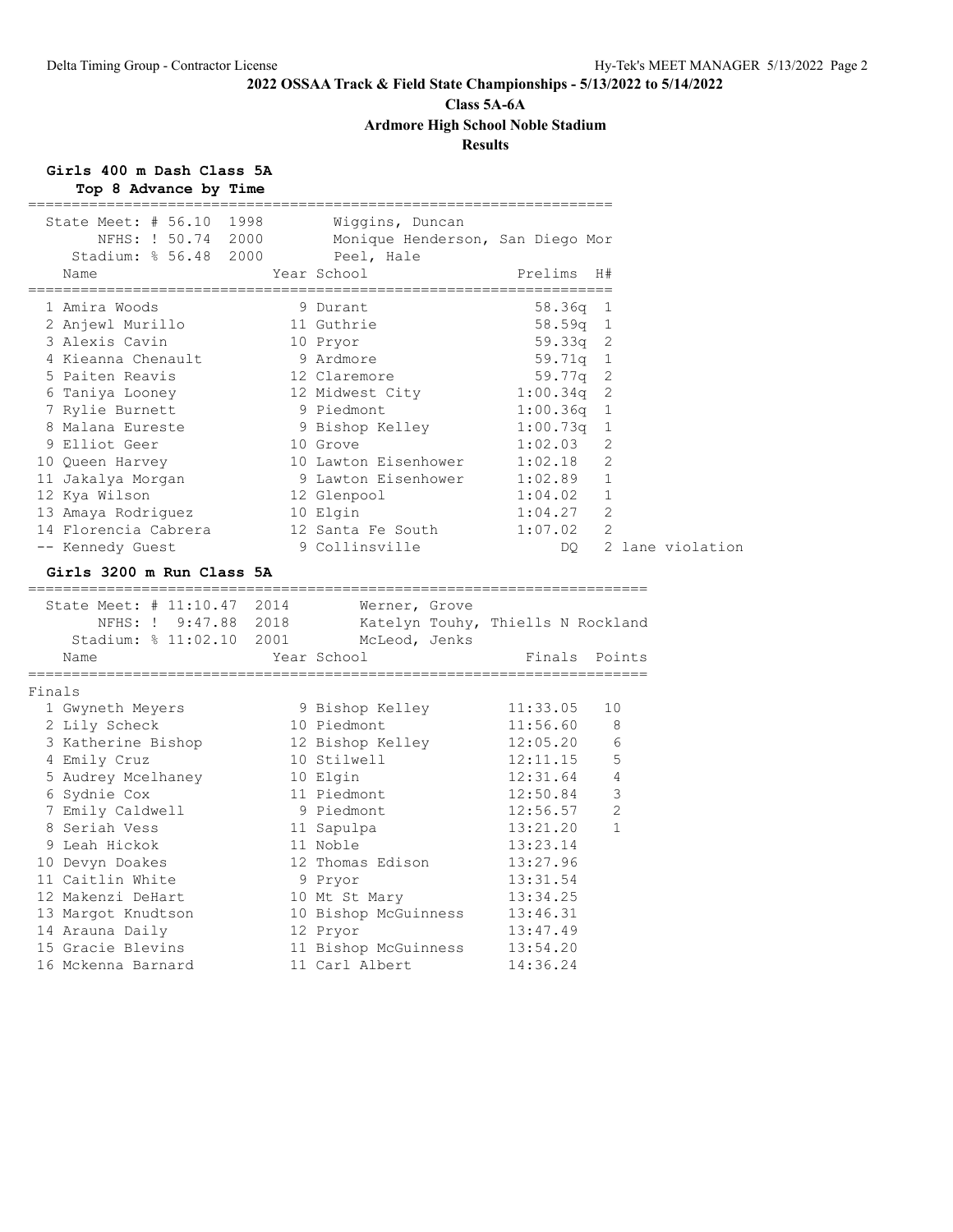# **Class 5A-6A**

**Ardmore High School Noble Stadium**

# **Results**

**Girls 100 m Hurdles Class 5A**

| Top 8 Advance by Time                                                            |      |                                                                   |                                    |             |  |
|----------------------------------------------------------------------------------|------|-------------------------------------------------------------------|------------------------------------|-------------|--|
| State Meet: $\#$ 14.29                                                           | 1987 | Drake, John Marshall                                              |                                    |             |  |
| NFHS: ! 13.03 2007                                                               |      | Vashti Thomas, San Jose Mt Pleas                                  |                                    |             |  |
| Stadium: % 13.87 1999                                                            |      | Waibel, Jenks                                                     |                                    |             |  |
| Name                                                                             |      | Year School<br>,,,,,,,,,,,,,,,,,,,,,,,                            | Prelims<br>======================= | H#          |  |
| ---------------------<br>Preliminaries                                           |      |                                                                   |                                    |             |  |
| 1 Taby Roy                                                                       |      | 10 Bishop McGuinness                                              | 15.70q                             | 1           |  |
| 2 Jalen Spears                                                                   |      | 11 McAlester                                                      | 15.80q                             | 1           |  |
| 3 Cheyenne Gaymon                                                                |      | 11 Guthrie                                                        | 15.83q                             | 2           |  |
| 4 Olivia Miles                                                                   |      | 10 Bishop Kelley                                                  | 15.85q                             | 2           |  |
| 5 Kindalyn Miller                                                                |      | 11 Duncan                                                         | 15.96q                             | 2           |  |
| 6 Logan Pierce                                                                   |      | 12 Bishop McGuinness                                              | 16.01q 1 16.004                    |             |  |
| 7 Aaliyah Gutierrez                                                              |      | 12 Guymon                                                         | 16.01q 1 16.005                    |             |  |
| 8 Destiny Wilbon                                                                 |      | 11 Ardmore                                                        | 16.34q                             | 2           |  |
| 9 Jessica Odom                                                                   |      | 12 Durant                                                         | 16.65                              | 2           |  |
| 10 Katie Lewis                                                                   |      | 9 Newcastle                                                       | 16.96                              | 2           |  |
| 11 Samantha Cavin                                                                |      | 11 Pryor                                                          | 16.97                              | 1           |  |
| 12 Reagan Roberts                                                                |      | 10 Grove                                                          | 17.04                              | 2           |  |
| 13 Hailey Pickett                                                                |      | 9 Altus                                                           | 17.54                              | 2           |  |
| 14 Bailey Moore                                                                  |      | 10 Sapulpa                                                        | 17.67                              | 1           |  |
| 15 Hali Denton                                                                   |      | 9 Altus                                                           | 21.25                              | 1           |  |
| 16 Hazel Mcbride                                                                 |      | 9 Classen S A S                                                   | 23.89                              | 1           |  |
| Girls 300 m Hurdles Class 5A<br>Top 8 Advance by Time<br>;====================== |      |                                                                   |                                    |             |  |
| State Meet: # 43.87 1995<br>NFHS: ! 39.98 2001<br>Stadium: % 42.78               | 1999 | Bell, McLain<br>Lashinda Demus, Long Beach Wilso<br>Waibel, Jenks |                                    |             |  |
| Name                                                                             |      | Year School                                                       | Prelims                            | H#          |  |
| 1 Cheyenne Gaymon                                                                |      | .=================<br>11 Guthrie                                  | ----------------<br>47.03q         | 2           |  |
| 2 Jalen Spears                                                                   |      | 11 McAlester                                                      | 47.22q                             | 1           |  |
| 3 Logan Pierce                                                                   |      | 12 Bishop McGuinness                                              | 47.87q                             | 2           |  |
| 4 Olivia Miles                                                                   |      | 10 Bishop Kelley                                                  | 47.98q 1                           |             |  |
| 5 Ariana Diaz                                                                    |      | 11 Carl Albert                                                    | $48.29q$ 1                         |             |  |
| 6 Jessica Odom                                                                   |      | 12 Durant                                                         | $48.41q$ 1                         |             |  |
| 7 Aaliyah Gutierrez                                                              |      | 12 Guymon                                                         | 48.82q 2                           |             |  |
| 8 Taby Roy                                                                       |      | 10 Bishop McGuinness                                              | 49.70q                             | 1           |  |
| 9 Brooklyn Noel                                                                  |      | 10 Del City                                                       | 49.93                              | 2           |  |
| 10 Hazel Mcbride                                                                 |      | 9 Classen S A S                                                   | 50.09                              | 2           |  |
| 11 Deraya Collier                                                                |      | 9 Del City                                                        | 50.37                              | 2           |  |
| 12 Aaliyah Treat                                                                 |      | 9 Duncan                                                          | 50.51                              | $\mathbf 1$ |  |
| 13 Meredith Andrews                                                              |      | 10 Claremore                                                      | 52.07                              | $\mathbf 1$ |  |
| 14 Samantha Cavin                                                                |      | 11 Pryor                                                          | 52.74                              | 2           |  |
| 15 Chloe Chlouber                                                                |      | 9 Piedmont                                                        | 54.01                              | $\mathbf 1$ |  |
| 16 Naomi Verges                                                                  |      | 11 Claremore                                                      | 55.78                              | 2           |  |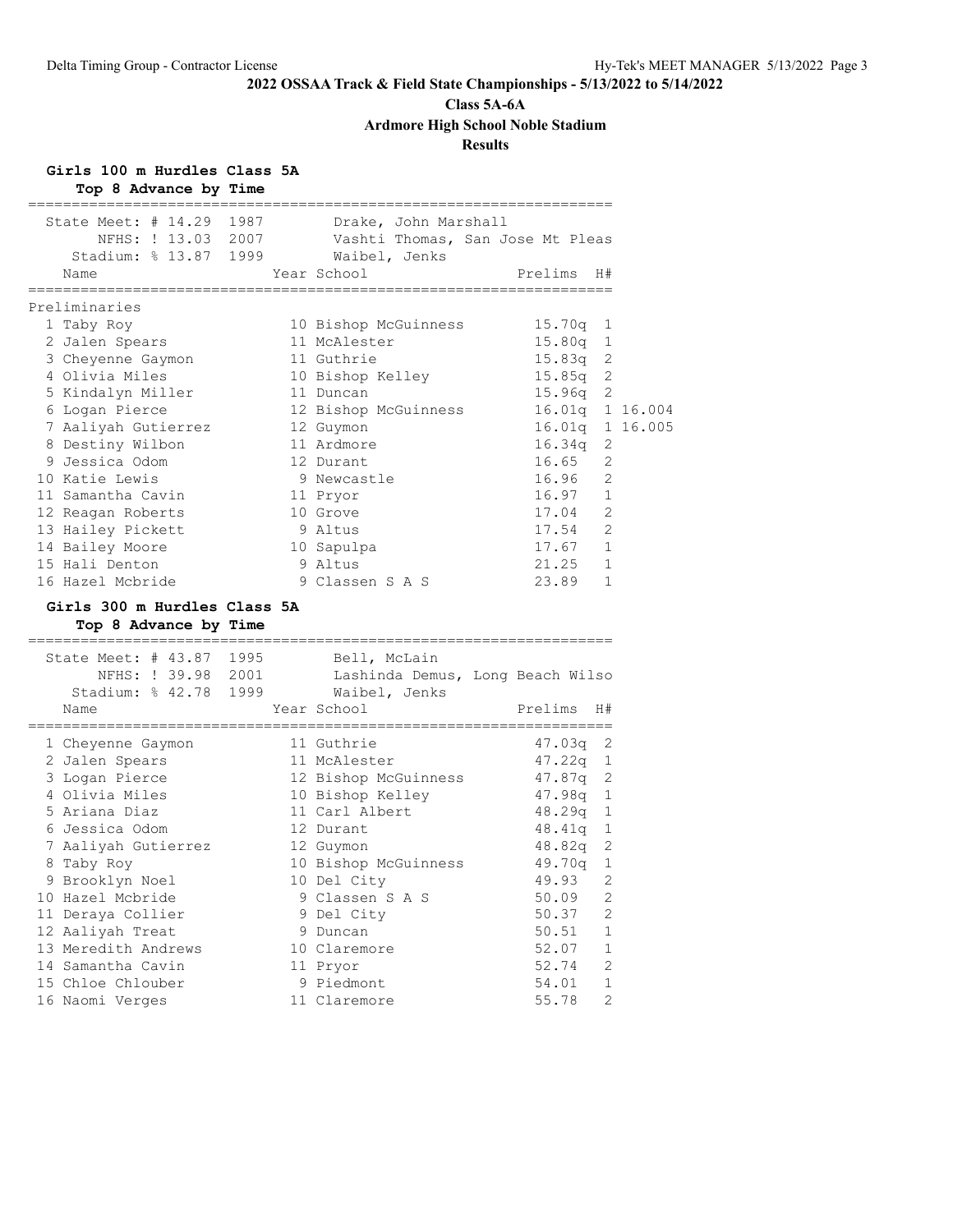**Class 5A-6A**

**Ardmore High School Noble Stadium**

**Results**

#### **Girls 4x100 m Relay Class 5A**

**Top 8 Advance by Time** =================================================================== State Meet: # 47.40 1987 MacArthur, MacArthur NFHS: ! 44.24 2019 DeSoto, TX Stadium: % 47.87 2000 Tulsa Washington School Prelims H# =================================================================== 1 Del City 49.04q 2 1) Sanaa Donner 12 2) Jaikia Johnson 10 3) Nevaeh Ramsey 12  $\hskip1cm$  4) Odyssey Malone 12 2 Midwest City 49.24q 1 1) Aniya Gordon 9 2) Mya Brown 11 3) Deyunsha Westbrook 11  $\hskip1cm 4)$  Jya Barksdale 12 3 Glenpool 49.53q 1 1) Makynlee Jackson 9 2) Jordan Blades 11 3) Kya Wilson 12 4) Stella Edison 10 4 Lawton MacArthur 49.99q 2 49.985 1) Keileah Lindsey 10 2) Alonna Lindsey 10 3) Aaliyah Ray 9 4) Tajanah Mardenborough 11 5 Altus 49.99q 2 49.990 1) Alyssa Nolan 9 2) Aphina Mayfield 10 3) Helena Owens 9 (4) Hali Denton 9 6 Ardmore 50.09q 1 1) Ayanna Liggens 10 2) Khalayah Willis 12 3) Kieanna Chenault 9 4) Antoinette Gresham 9 7 Claremore 50.10q 1 1) Lynie Bailey 9 2) Rachel Yewell 12 3) Alayliun Knight 12 4) Paiten Reavis 12 8 Collinsville 50.11q 1 1) Mackenzie Robertson 12 2) Rae Johnson 10 3) Addison Wickman 12 4) Makayla Meadows 11 9 Sapulpa 50.61 2 1) Bailey Moore 10 2) Tyla Heard 10 3) Kelsi Shibley 10 4) Jasmine Brown 10 10 Lawton Eisenhower 50.74 2 1) Raniya Cattina 11 2) Yazmine Williams 11 3) Talia Mccray 9 1920 12:00 Mamie Morgan 10 11 Durant 50.84 1 1) Damiana Humphrey 11 2) Samari Holmes 11 3) Jessica Odom 12 4) Cadence Simpson 10 12 Bishop McGuinness 50.88 2 1) Ava Thielke 10 2) Logan Pierce 12 3) Adaugo Okorie 9 1988 - 40 Ari Maxwell 10 13 Carl Albert 51.11 1 1) Ta nya Richardson 12 2) Trinity Rogers 9 3) Makiyah Robinson 9 4) Kyla Davenport 11 14 Classen S A S 51.45 2 1) Hazel Mcbride 9 2) Nazgol Missaghi 9 3) Simmone Talley 9 4) Harlie Leep 12 15 Coweta 51.80 2 1) Elizabeth Wineinger 10 2) Dasia Mason 10 3) Jaycee Meissinger 9 4) Chaney Helton 10 16 Newcastle 52.74 1 1) Marisa Moring 11 2) Haili Harris 11 3) Peyton Towery 10 4) Scotty Banfield 11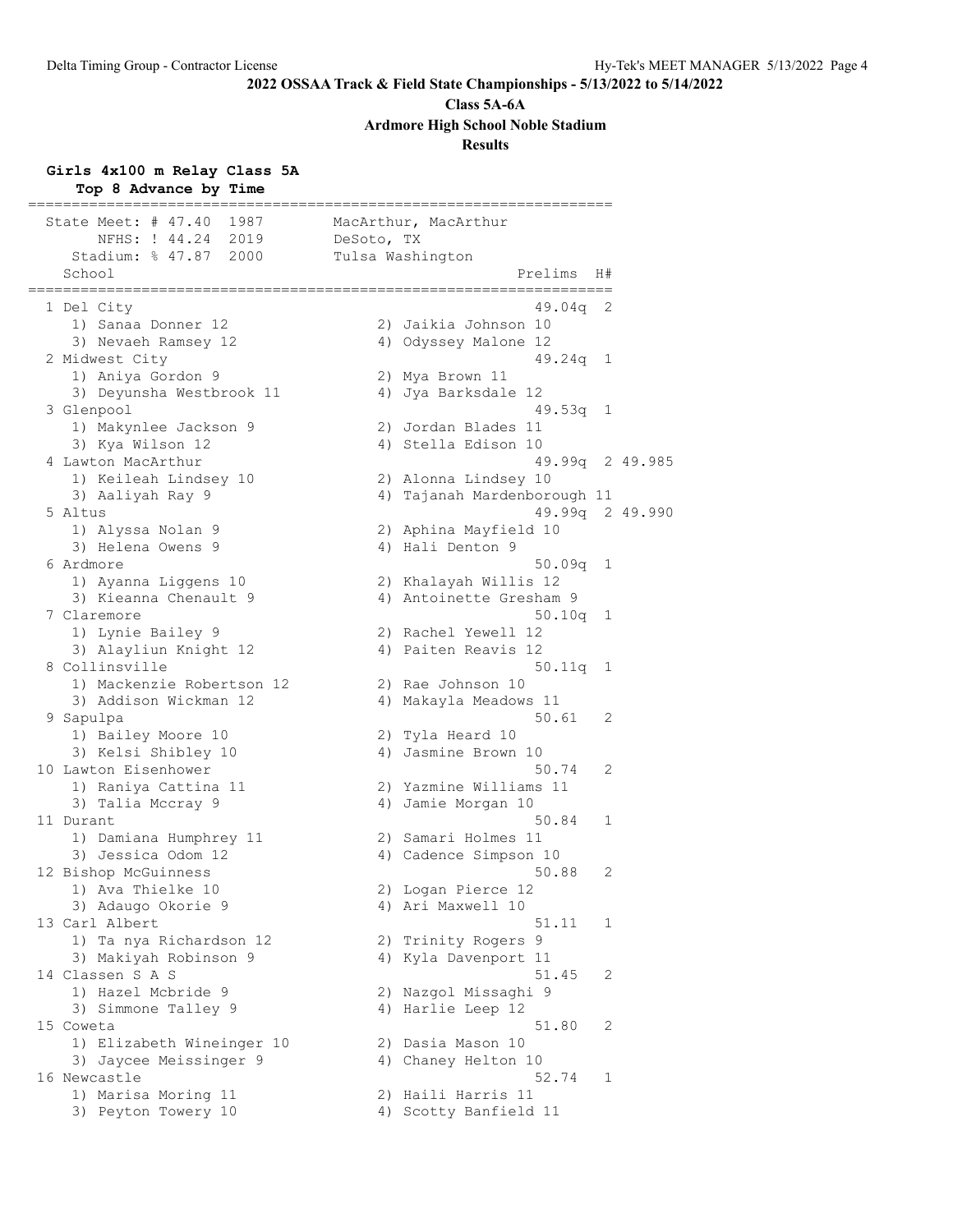**Class 5A-6A**

**Ardmore High School Noble Stadium**

# **Results**

# **Girls 4x200 m Relay Class 5A**

| State Meet: $\#$ 1:39.59<br>2000<br>2004<br>NFHS: ! 1:33.87 | B.T. Washington, B.T. Washington<br>Long Beach Poly             |
|-------------------------------------------------------------|-----------------------------------------------------------------|
| Stadium: % 1:39.59 2000<br>School                           | Tulsa Washington<br>Finals H# Points<br>----------------------- |
| Finals                                                      |                                                                 |
| 1 Durant                                                    | 1:44.32<br>2 20                                                 |
| 1) Damiana Humphrey 11                                      | 2) Samari Holmes 11                                             |
| 3) Jessica Odom 12                                          | 4) Amira Woods 9<br>2 16                                        |
| 2 Del City<br>1) Sanaa Donner 12                            | 1:45.86                                                         |
| 3) Jaikia Johnson 10                                        | 2) Nevaeh Ramsey 12<br>4) Risha Spence 11                       |
| 3 Lawton MacArthur                                          | 1:46.26<br>1 12                                                 |
| 1) Keileah Lindsey 10                                       | 2) Alonna Lindsey 10                                            |
| 3) Anayah Green 12                                          | 4) Tajanah Mardenborough 11                                     |
| 4 Midwest City                                              | 1:46.75<br>2 10                                                 |
| 1) Aniya Gordon 9                                           | 2) Mya Brown 11                                                 |
| 3) Deyunsha Westbrook 11                                    | 4) Jya Barksdale 12                                             |
| 5 Lawton Eisenhower                                         | 8<br>1:46.77<br>2                                               |
| 1) Raniya Cattina 11                                        | 2) Jamie Morgan 10                                              |
| 3) Queen Harvey 10                                          | 4) Nyla Williams 12                                             |
| 6 Ardmore                                                   | 1:47.18<br>6<br>2                                               |
| 1) Ayanna Liggens 10                                        | 2) Khalayah Willis 12                                           |
| 3) Kieanna Chenault 9<br>7 Collinsville                     | 4) Tieanna Chenault 9<br>1:47.63<br>4<br>1                      |
| 1) Brooke Bunch 10                                          | 2) Rae Johnson 10                                               |
| 3) Addison Wickman 12                                       | 4) Makayla Meadows 11                                           |
| 8 Altus                                                     | 1:48.29<br>2<br>1                                               |
| 1) Alyssa Nolan 9                                           | 2) Hali Denton 9                                                |
| 3) Helena Owens 9                                           | 4) Aphina Mayfield 10                                           |
| 9 Bishop McGuinness                                         | 1:48.92<br>1                                                    |
| 1) Ava Thielke 10                                           | 2) Adaugo Okorie 9                                              |
| 3) Kirby Johnson 12                                         | 4) Ari Maxwell 10                                               |
| 10 Sapulpa                                                  | 1:49.08<br>2                                                    |
| 1) Kelsi Shibley 10                                         | 2) Tyla Heard 10                                                |
| 3) Bailey Moore 10                                          | 4) Jasmine Brown 10                                             |
| 11 Coweta                                                   | 1:49.39<br>2                                                    |
| 1) Alexis Schauffler 10                                     | 2) Dasia Mason 10                                               |
| 3) Sydney Skaggs 10<br>12 Claremore                         | 4) Chaney Helton 10<br>1:49.83<br>1                             |
| 1) Lynie Bailey 9                                           | 2) Alayliun Knight 12                                           |
| 3) Natalie Bump 9                                           | 4) Rachel Yewell 12                                             |
| 13 Glenpool                                                 | 1:50.71<br>1                                                    |
| 1) Stella Edison 10                                         | 2) Jordan Blades 11                                             |
| 3) Keira Long 10                                            | 4) Kya Wilson 12                                                |
| 14 Piedmont                                                 | 1:51.22<br>2                                                    |
| 1) Braelynn Foster 10                                       | 2) Chloe Chlouber 9                                             |
| 3) Aleeyah Hamblin 11                                       | 4) Rylie Burnett 9                                              |
| 15 Bishop Kelley                                            | 1:51.53<br>1                                                    |
| 1) Rachel Avedon 12                                         | 2) Cate Hornack 12                                              |
| 3) Giavanna Smith 9                                         | 4) Olivia Miles 10                                              |
| -- Guthrie                                                  | xchg zone violation<br>$\mathbf{1}$<br>DQ.                      |
| 1) Sara Smith 12                                            | 2) Alyana Wallace 11                                            |
| 3) Cheyenne Gaymon 11                                       | 4) Anjewl Murillo 11                                            |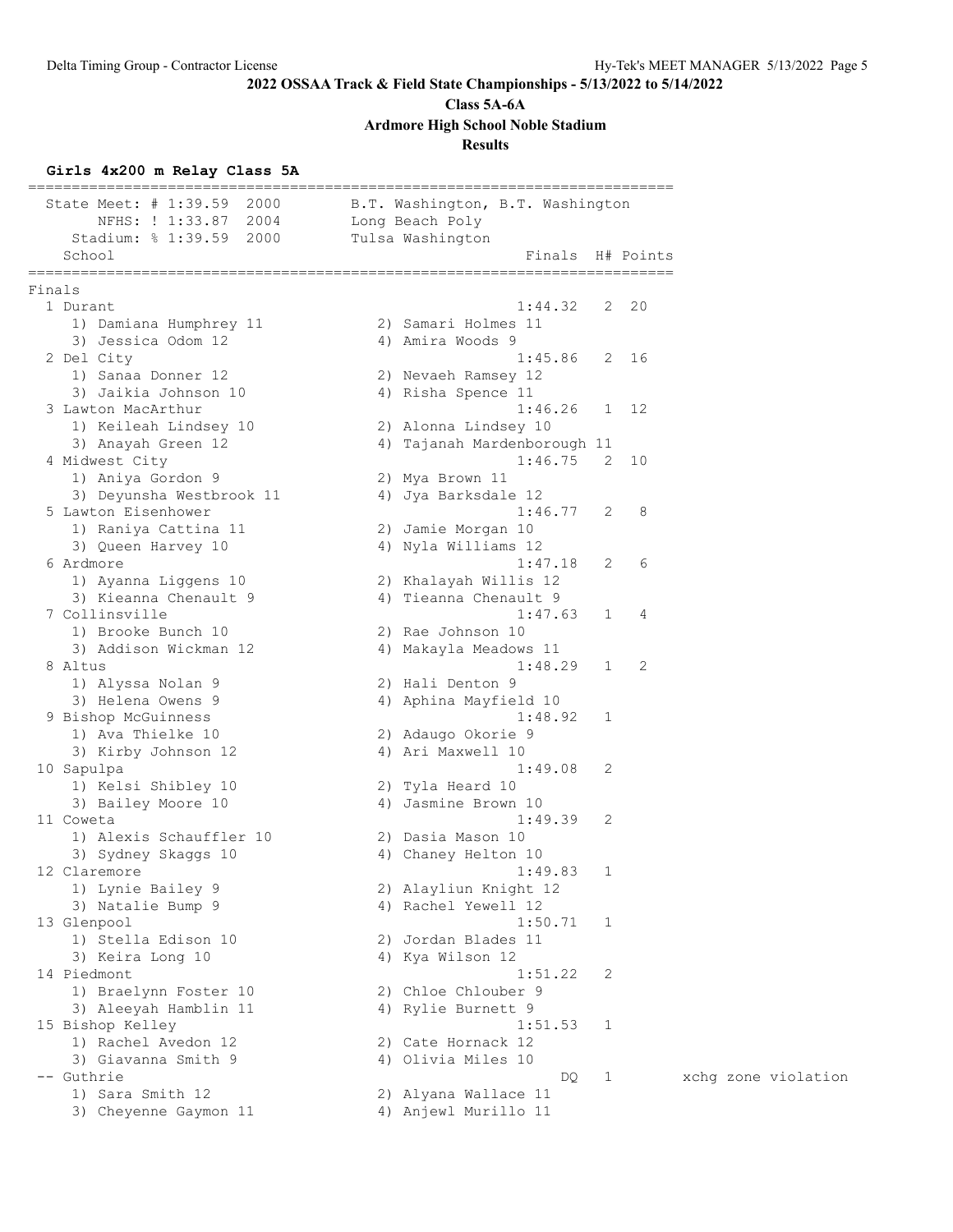# **Class 5A-6A**

**Ardmore High School Noble Stadium**

# **Results**

# **Girls 4x800 m Relay Class 5A**

| State Meet: # 9:41.59<br>2012               | Coweta, Coweta                           |
|---------------------------------------------|------------------------------------------|
| NFHS: ! 8:48.29<br>2012                     | Grosse Pointe South                      |
| Stadium: % 9:27.02 2000                     | Jenks                                    |
| School<br>=====================             | Finals<br>Points<br>-------------------- |
| 1 Bishop Kelley                             | 9:46.49<br>20                            |
| 1) Allie Strandmark 10                      | 2) Malana Eureste 9                      |
| 3) Katherine Bishop 12                      | 4) Gwyneth Meyers 9                      |
| 2 Piedmont                                  | 9:59.34<br>16                            |
| 1) Sydnie Cox 11                            | 2) Jillian Crawford 11                   |
| 3) Emily Caldwell 9                         | 4) Lily Scheck 10                        |
| 3 Noble                                     | 9:59.68<br>12                            |
| 1) Autumn Hickok 11                         | 2) Leah Hickok 11                        |
| 3) Grace Mitchell 9                         | 4) Erika Pena 12                         |
| 4 Ardmore                                   | 10:11.66<br>10                           |
| 1) Presley Caldwell 10                      | 2) Delilah Roberts 10                    |
| 3) Madison Clark 9                          | 4) Ayanna Liggens 10                     |
| 5 Bishop McGuinness                         | 10:18.65<br>8                            |
| 1) Maggie Kirt 10                           | 2) Torie Whitbeck 11                     |
| 3) Kathryn Hadrava 11                       | 4) Sydney Bohanon 10                     |
| 6 Coweta                                    | 10:25.42<br>6                            |
| 1) Alex Harper 12                           | 2) Hailey Secrest 12                     |
| 3) Kate Little 9                            | 4) Riley Buthod 11                       |
| 7 Pryor                                     | 10:25.76<br>4<br>2) Reeve Ross 10        |
| 1) Arauna Daily 12                          |                                          |
| 3) Ella Bergholtz 12<br>8 Lawton Eisenhower | 4) Mia Fell 10<br>10:30.56<br>2          |
| 1) Skylar Myers 9                           | 2) Mariah Hall 11                        |
| 3) Cayla Hoch 12                            | 4) Kaniyah Jones 11                      |
| 9 Guthrie                                   | 10:38.93                                 |
| 1) Hannah Smith 10                          | 2) Peyton Read 9                         |
| 3) Kamryn Boller 10                         | 4) Raley Hooper 9                        |
| 10 Newcastle                                | 10:41.47                                 |
| 1) Ashlyn Vasquez 11                        | 2) Addyson Bush 9                        |
| 3) Abbi Thurman 9                           | 4) Jaycen Lea 10                         |
| 11 Claremore                                | 10:41.75                                 |
| 1) Lillian Miles 9                          | 2) Samantha Huggins 9                    |
| 3) Tagen Provence 11                        | 4) Emma Robinson 9                       |
| 12 Durant                                   | 10:42.07                                 |
| 1) Mallory Reed 11                          | 2) Kaitlyn Ribera 11                     |
| 3) Rachel Cordell 9                         | 4) Bradlin French 12                     |
| 13 Thomas Edison                            | 10:44.63                                 |
| 1) Jade Renkes 9                            | 2) Kate Weber 9                          |
| 3) Devyn Doakes 12                          | 4) Elaina Workman 12                     |
| 14 Del City                                 | 10:51.76                                 |
| 1) Deraya Collier 9                         | 2) Aniyah Hudson 11                      |
| 3) Annette Cox 10                           | 4) Tiasia Walker 10                      |
| 15 Sapulpa                                  | 11:06.94                                 |
| 1) Seriah Vess 11                           | 2) Katie Stoneking 10                    |
| 3) Brigid Henderson 10                      | 4) Lindsey Dennison 10                   |
| 16 Classen S A S                            | 11:17.47                                 |
| 1) Ana Calingasan 9                         | 2) Stella Scott 10                       |
| 3) Isabella Hardeman 10                     | 4) Emmalyn Mcbride 10                    |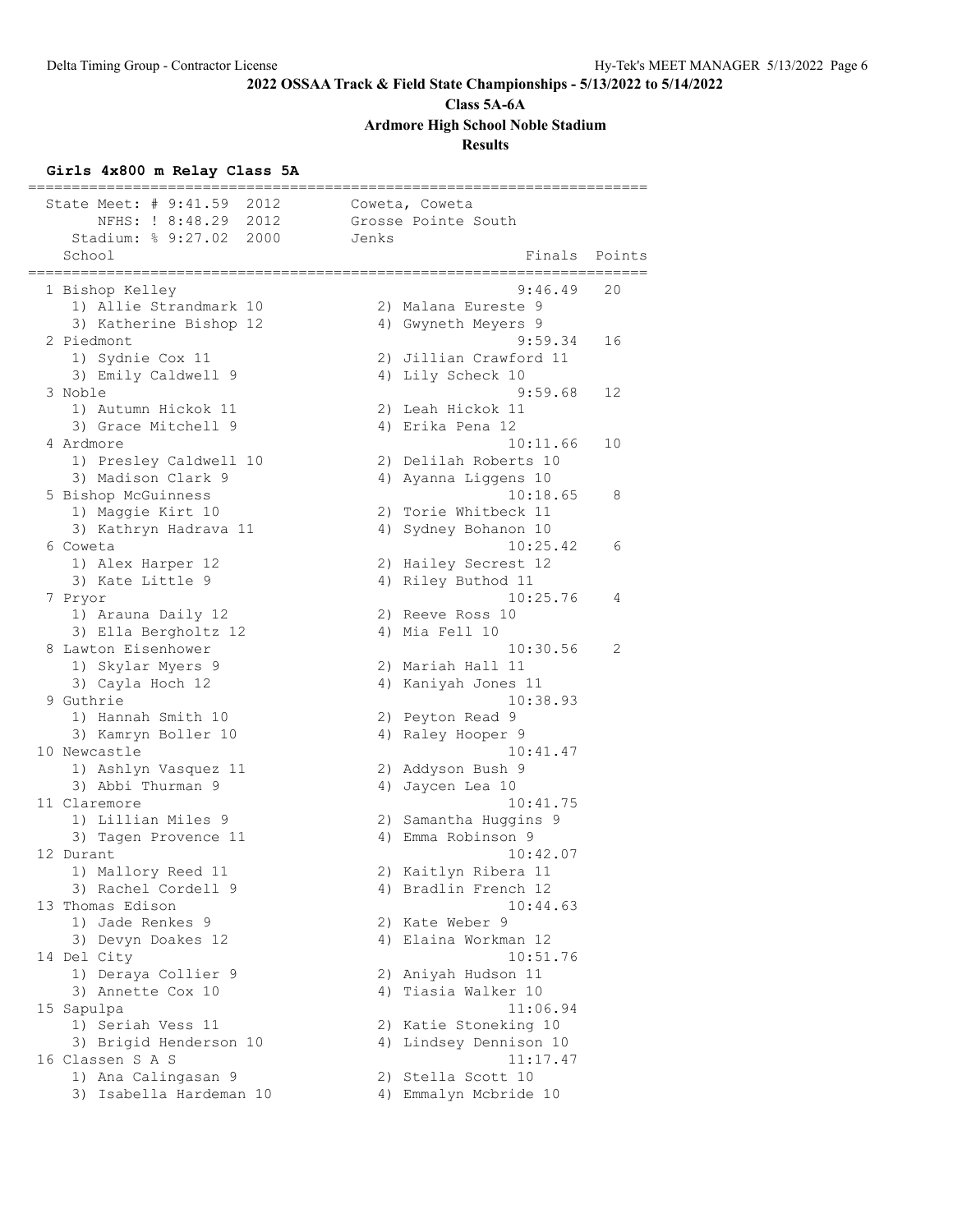# **Class 5A-6A**

**Ardmore High School Noble Stadium**

# **Results**

# **Girls High Jump Class 5A**

| State Meet: # 5-09 1984 Nygard, Okmulgee<br>Name                                                                                                 |  | NFHS: ! 6-04.50 2015 Vashti Cunningham, Las Vegas Bisho<br>Stadium: % 5-08 1999 Bowers, Woodward<br>Year School |              |             | Finals Points |
|--------------------------------------------------------------------------------------------------------------------------------------------------|--|-----------------------------------------------------------------------------------------------------------------|--------------|-------------|---------------|
| 1 Laila Dillingham 10 Durant<br>$4-08$ $4-10$ $5-00$ $5-02$ $5-04$ $5-06$<br>$\begin{matrix} 0 & 0 & 0 & 0 & \text{XXX} \end{matrix}$<br>$\circ$ |  |                                                                                                                 |              | $5 - 04.00$ | 10            |
| 2 Kindalyn Miller<br>$4-08$ $4-10$ $5-00$ $5-02$ $5-04$ $5-06$<br>O XXO PPP XXO O XXX                                                            |  | 11 Duncan                                                                                                       | J5-04.00     |             | 8             |
| 3 Windi Holmes<br>$4-08$ $4-10$ $5-00$ $5-02$ $5-04$ $5-06$<br>O O XO O XO XXX                                                                   |  | 11 Stilwell                                                                                                     | $J5 - 04.00$ |             | 6             |
| 4 Mirakle Blackshire<br>$4-08$ $4-10$ $5-00$ $5-02$<br>O O O XXX                                                                                 |  | 12 Shawnee                                                                                                      | $5 - 00.00$  |             | 5             |
| 5 Gracey Hensley<br>$4-08$ $4-10$ $5-00$ $5-02$<br>O XO O XXX                                                                                    |  | 12 Stilwell                                                                                                     | $J5 - 00.00$ |             | 4             |
| 6 Shannon Catron<br>$4 - 08$ $4 - 10$ $5 - 00$ $5 - 02$<br>XO O XO XXX                                                                           |  | 10 Stilwell                                                                                                     | $J5 - 00.00$ |             | 3             |
| 7 Isabella Scherm<br>$4 - 08$ $4 - 10$ $5 - 00$ $5 - 02$<br>O O XXO XXX                                                                          |  | 12 Bishop McGuinness                                                                                            | $J5 - 00.00$ |             | 2             |
| 8 Hali Denton<br>$4-08$ $4-10$ $5-00$ $5-02$<br>XO O XXO XXX                                                                                     |  | 9 Altus                                                                                                         | $J5 - 00.00$ |             | 1             |
| 9 Alex Harper<br>$4 - 08$ $4 - 10$ $5 - 00$ $5 - 02$<br>O XXO XXO<br>XXX                                                                         |  | 12 Coweta                                                                                                       | $J5 - 00.00$ |             |               |
| 10 Alyssa Schmit<br>$4 - 08$ $4 - 10$ $5 - 00$<br>$O$ $O$ XXX                                                                                    |  | 11 Bishop McGuinness 4-10.00                                                                                    |              |             |               |
| 10 Addie Mclemore<br>$4 - 08$ $4 - 10$ $5 - 00$<br>O XXX<br>$\circ$                                                                              |  | 11 Durant                                                                                                       | $4 - 10.00$  |             |               |
| 10 Naughtica Douglas<br>$4 - 08$ $4 - 10$ $5 - 00$<br>$\circ$<br>O XXX                                                                           |  | 12 Ardmore                                                                                                      |              | $4 - 10.00$ |               |
| 10 Rachel Avedon<br>$4 - 08$ $4 - 10$ $5 - 00$<br>O XXX<br>$\circ$                                                                               |  | 12 Bishop Kelley                                                                                                | $4 - 10.00$  |             |               |
| 14 Aleeyah Hamblin<br>$4 - 08$ $4 - 10$ $5 - 00$<br>XO O XXX                                                                                     |  | 11 Piedmont                                                                                                     | $J4 - 10.00$ |             |               |
| 15 Presley Shelton<br>$4 - 08$ $4 - 10$ $5 - 00$<br>O XO XXX                                                                                     |  | 10 Newcastle                                                                                                    | $J4 - 10.00$ |             |               |
| 16 Marci Payne<br>$4 - 08$ $4 - 10$ $5 - 00$<br>O XXO<br>XXX                                                                                     |  | 9 Noble                                                                                                         | $J4 - 10.00$ |             |               |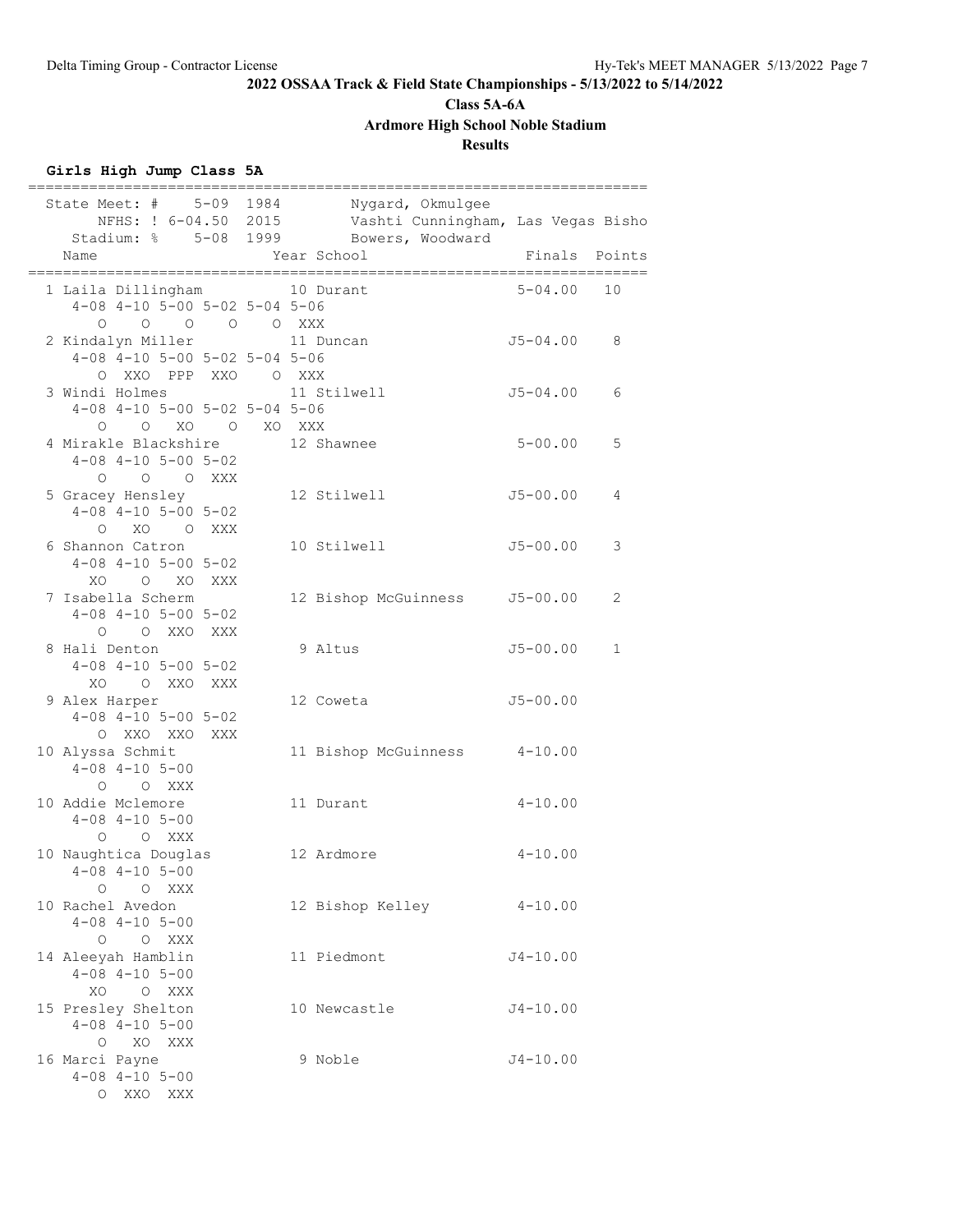**Class 5A-6A**

**Ardmore High School Noble Stadium**

**Results**

| Girls High Jump Class 5A |  |  |  |  |
|--------------------------|--|--|--|--|
|--------------------------|--|--|--|--|

| 17 Scotty Banfield<br>$4 - 08$ $4 - 10$ | 11 Newcastle | $4 - 08.00$ |
|-----------------------------------------|--------------|-------------|
| XXX<br>$\Omega$                         |              |             |
| -- Abigale Wiley                        | 9 Grove      | ΝH          |
| $4 - 0.8$                               |              |             |
| XXX                                     |              |             |
| -- Halli Christensen                    | 11 Piedmont  | NΗ          |
| $4 - 0.8$                               |              |             |
| XXX                                     |              |             |

#### **Girls Pole Vault Class 5A**

| State Meet: # 12-01 2005<br>Stadium: % 12-01 2005                          |     |                                |     | Threet, Shawnee<br>NFHS: ! 14-04 2017 Rachel Baxter, Anaheim Canyon<br>Threet, Shawnee |                        |                |
|----------------------------------------------------------------------------|-----|--------------------------------|-----|----------------------------------------------------------------------------------------|------------------------|----------------|
| Name                                                                       |     |                                |     | Year School                                                                            | Finals Points<br>===== |                |
| 1 Karelle Morgan<br>9-06 10-00 10-06 11-00 11-06                           |     |                                |     | 12 Piedmont                                                                            | $11 - 00.00$           | 10             |
| 2 Yeraldy Ruiz<br>$8 - 00$ $8 - 06$ $9 - 00$ $9 - 06$ $10 - 00$<br>$\circ$ |     | $O$ $O$ $O$ $XO$<br>O O XO XXX | XXX | 11 Guymon                                                                              | $9 - 06.00$            | 8              |
| 3 Borin Arnold<br>$8 - 00$ $8 - 06$ $9 - 00$ $9 - 06$<br>O O O XXX         |     |                                |     | 11 Grove                                                                               | $9 - 00.00$            | 5.50           |
| 3 Logan Pierce<br>$8 - 069 - 009 - 06$<br>$O$ $O$ XXX                      |     |                                |     | 12 Bishop McGuinness 9-00.00                                                           |                        | 5.50           |
| 5 Emma Byers<br>$8 - 069 - 009 - 06$<br>XO OXXX                            |     |                                |     | 10 Ardmore                                                                             | $J9 - 00.00$           | 4              |
| 6 Emily Wofford<br>$9 - 00$ $9 - 06$<br>XO XXX                             |     |                                |     | 12 Claremore                                                                           | $J9 - 00.00$           | 3              |
| 7 Brooklyn Toomey<br>$8 - 069 - 009 - 06$<br>XO XXO XXX                    |     |                                |     | 11 Guthrie                                                                             | $J9 - 00.00$           | $\mathfrak{D}$ |
| 8 Olivia Fosbenner<br>$7 - 068 - 008 - 069 - 00$<br>O O O XXX              |     |                                |     | 11 Bishop McGuinness 8-06.00                                                           |                        | $\mathbf{1}$   |
| 9 Izzy Brown<br>$7 - 068 - 008 - 069 - 00$<br>O XO O XXX                   |     |                                |     | 12 Collinsville                                                                        | $J8 - 06.00$           |                |
| 10 Allie Ratcliff<br>$7 - 068 - 008 - 069 - 00$<br>O O XO XXX              |     |                                |     | 11 Shawnee                                                                             | $J8 - 06.00$           |                |
| 11 Alyssa Vaughn<br>$7 - 068 - 008 - 06$<br>O XO XXX                       |     |                                |     | 10 Guthrie                                                                             | $8 - 00.00$            |                |
| 12 Mary Vaughn<br>$7 - 068 - 008 - 06$<br>XXO<br>XXO                       | XXX |                                |     | 9 Guthrie                                                                              | $J8 - 00.00$           |                |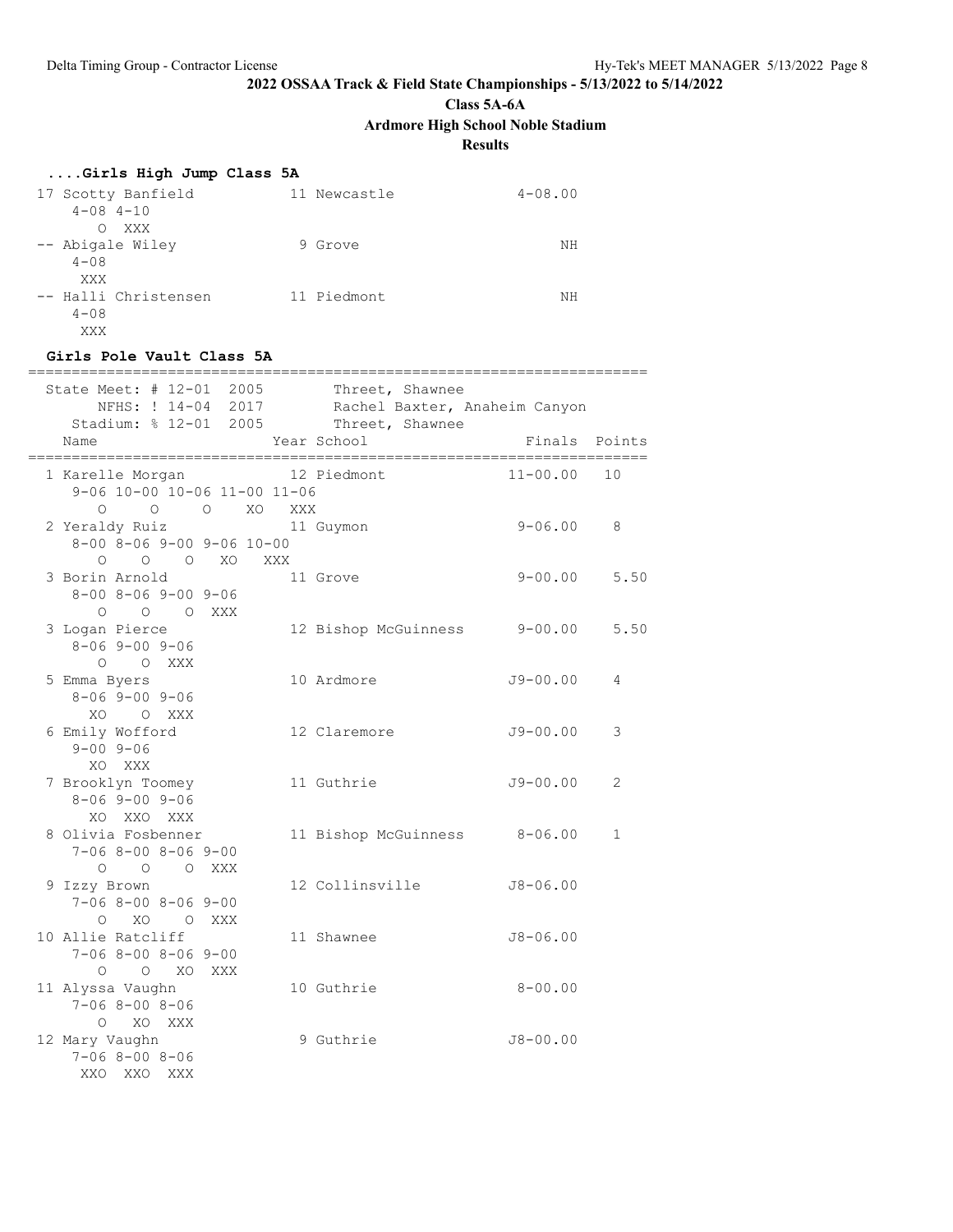**Class 5A-6A**

**Ardmore High School Noble Stadium**

**Results**

| Girls Pole Vault Class 5A |  |  |
|---------------------------|--|--|
|                           |  |  |

| 13 Hannah Harper<br>$7 - 068 - 00$           | Duncan               | $7 - 06.00$ |
|----------------------------------------------|----------------------|-------------|
| XXX<br>O<br>-- Jayden Myers<br>$7 - 06$      | 11 Lawton Eisenhower | ΝH          |
| XXX<br>-- Kylee Saye<br>$7 - 06$             | 9 Claremore          | NΗ          |
| XXX<br>-- Ainslee Sanders<br>$7 - 06$<br>XXX | 11 Newcastle         | NΗ          |

### **Girls Shot Put Class 5A**

| State Meet: # 45-04.50 5/12/2017 Keely Mclaughlin, Grove<br>NFHS: ! 57-01.75 2017 Alyssa Wilson, Toms River Donovan Ca |                |                |
|------------------------------------------------------------------------------------------------------------------------|----------------|----------------|
| Stadium: % 46-04 2001 Warehime, Bartlesville<br>Finals H# Points<br>Name                                               |                |                |
| 1 Izabela Popa 10 Ardmore 40-04.50<br>36-03.50 39-00.50 40-04.50 35-10 37-05.50 39-00.50                               |                | 2, 10          |
|                                                                                                                        |                |                |
| 2 Jenna Blackford 9 Altus 37-10.25<br>32-09.75 34-00.50 35-07.25 36-11.50 35-08 37-10.25                               | 2              | 8              |
|                                                                                                                        |                |                |
| 3 Dei Douglass 12 Midwest City 37-05.75<br>35-02.50 34-08.50 35-06.75 37-00 33-02 37-05.75                             | 2              | 6              |
|                                                                                                                        |                |                |
| 4 Kynzie Christian 10 Collinsville 36-11.00                                                                            | 2              | 5              |
| 36-06 36-11 33-08.25 33-00.50 34-08.75 35-01                                                                           |                |                |
| 5 Makayla Cronemeyer 12 Ardmore<br>$36 - 03.50$                                                                        | 2              | $\overline{4}$ |
| 33-00.50 36-03.50 34-03 35-00.50 FOUL 35-10                                                                            |                |                |
| 6 Addi Stults 11 Altus<br>$36 - 00.00$                                                                                 | $\overline{2}$ | 3              |
| 34-09.50 33-00 34-02.50 35-01 35-04.25 36-00                                                                           |                |                |
| 7 Veya Gonzalez                       11 Guymon                               35-05.00                                 | $\overline{2}$ | $\overline{2}$ |
| 33-05.50 35-02.50 35-05 34-04.50 34-00.50 35-03                                                                        |                |                |
| 8 Emmalee Osbourne 12 Sapulpa 12 35-04.50                                                                              | $\overline{2}$ | $\mathbf{1}$   |
| 34-02.50 FOUL 32-10.50 30-10.50 35-04.50 32-11.50                                                                      |                |                |
| 9 Madi Carlile 12 Collinsville 34-09.50                                                                                | $\mathbf{1}$   |                |
| 33-06 FOUL 33-07.50 31-08.50 32-11.50 34-09.50                                                                         |                |                |
| 10 Lauren Buben 12 Duncan<br>$33 - 02.00$                                                                              | $\mathbf{1}$   |                |
| 33-02 FOUL 31-11                                                                                                       |                |                |
| 11 Abigail Kelly 11 Bishop McGuinness 32-08.75                                                                         | $\mathbf{1}$   |                |
| $31 - 08.75$ $28 - 04.75$ $32 - 08.75$                                                                                 |                |                |
| 12 Payton Wolfe 10 Newcastle<br>$31 - 11.75$                                                                           | $\mathbf{1}$   |                |
| 31-11.75 31-08.50 FOUL                                                                                                 |                |                |
| 13 Siiva Moana 11 Lawton Eisenhower 31-11.75<br>28-10 30-01 31-11.75                                                   | $\mathbf{1}$   |                |
|                                                                                                                        |                |                |
| 14 Isabella Oliver 10 Lawton MacArthur 31-05.50<br>31-05.50 29-08.50 30-07.50                                          | $\mathbf{1}$   |                |
|                                                                                                                        |                |                |
| 15 Mariah Gilmore<br>24-11.50 29-02 31-01<br>16 Sierra Soto<br>29-02 30-00.50 30-02.75<br>$31 - 01.00$                 | $\mathbf{1}$   |                |
|                                                                                                                        |                |                |
| $30 - 02.75$                                                                                                           | $\mathbf{1}$   |                |
|                                                                                                                        |                |                |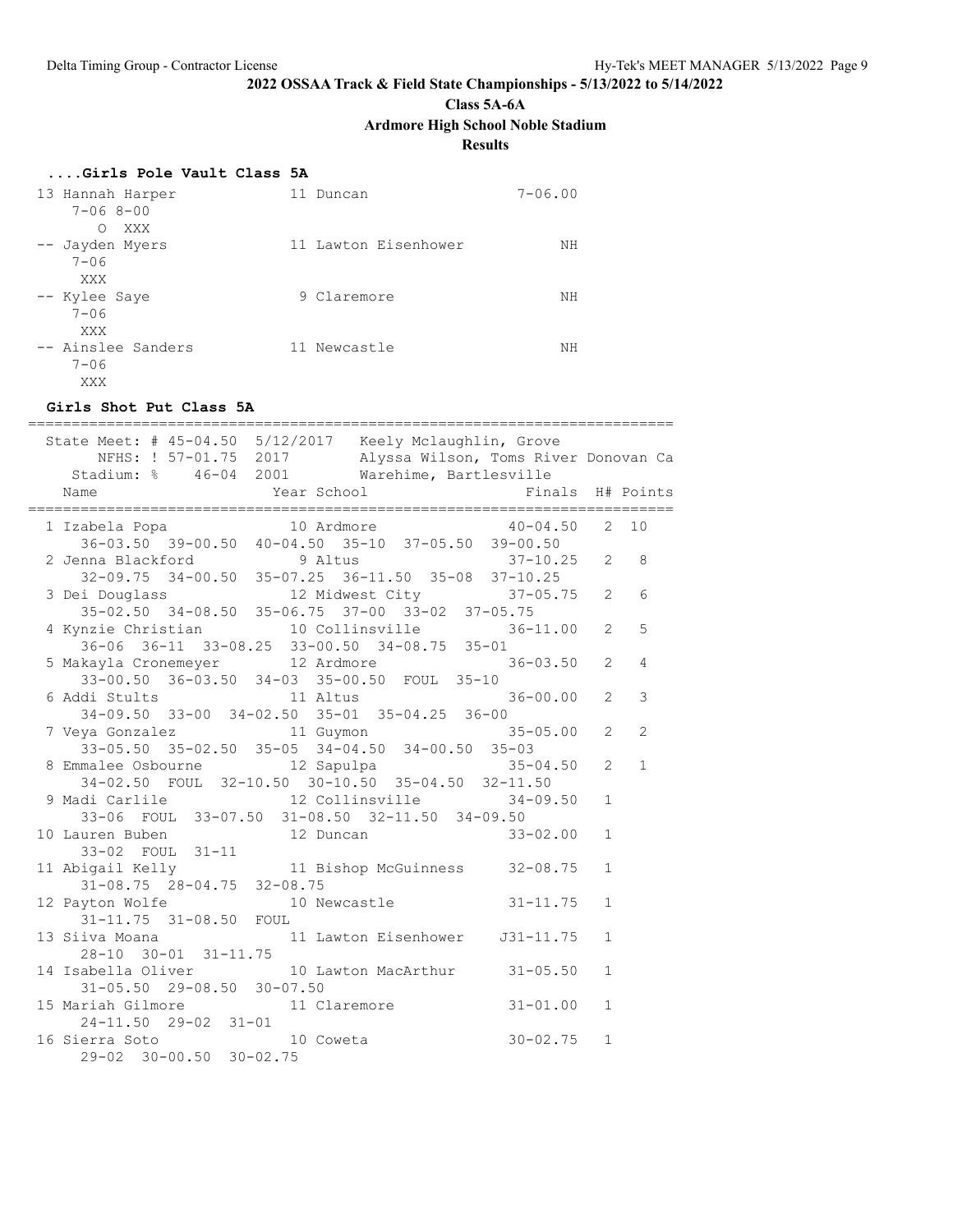### **Class 5A-6A**

**Ardmore High School Noble Stadium**

# **Results**

**Girls 100 m Dash Class 6A**

| Top 8 Advance by Time                                                                                         |  |                                                                                              |            |                |                 |
|---------------------------------------------------------------------------------------------------------------|--|----------------------------------------------------------------------------------------------|------------|----------------|-----------------|
| State Meet: # 11.38 2021<br>NFHS: ! 11.14 1992<br>Stadium: % 11.70 2000<br>Name                               |  | Atkinson, Southmoore<br>Marion Jones, Thousand Oaks<br>Robinson, East Central<br>Year School | Prelims    | H#             |                 |
|                                                                                                               |  |                                                                                              |            |                |                 |
| Preliminaries                                                                                                 |  |                                                                                              |            |                |                 |
| 1 Renee Christian                                                                                             |  | 11 Westmoore                                                                                 | 12.11q     | 1              |                 |
| 2 Jordan Atkinson                                                                                             |  | 9 Southmoore                                                                                 | 12.27q     | 2              |                 |
| 3 Kassidi Watkins                                                                                             |  | 9 Mustang                                                                                    | $12.31q$ 1 |                |                 |
| 4 Camryn Ere                                                                                                  |  | 10 Booker T Washington                                                                       | 12.33q 1   |                |                 |
| 5 Tiyna Ridge                                                                                                 |  | 11 Edmond Memorial                                                                           | 12.40q 2   |                |                 |
| 6 Andra Mohler                                                                                                |  | 12 Bixby                                                                                     |            |                | 12.44g 2 12.436 |
| 7 Kadance Barnett                                                                                             |  | 9 Bartlesville                                                                               |            |                | 12.44q 1 12.439 |
| 8 Sajara Hill                                                                                                 |  | 11 Jenks                                                                                     | 12.56q     | 1              |                 |
| 9 Madison Mills                                                                                               |  | 12 Edmond Memorial                                                                           | 12.58      | 2              |                 |
| 10 Avionna Grigsby                                                                                            |  | 8 Choctaw                                                                                    | 12.61      | 2              |                 |
| 11 Lauren Coleman                                                                                             |  | 10 Mustang                                                                                   | 12.62      | $\mathbf{1}$   |                 |
| 12 Rakiya Lang                                                                                                |  | 10 Muskogee                                                                                  | 12.65      | $\mathfrak{D}$ |                 |
| 13 Katrina Baiza                                                                                              |  | 10 Broken Arrow                                                                              | 12.68      | $\mathbf{1}$   |                 |
| 14 Jamayla Malone                                                                                             |  | 12 Owasso                                                                                    | 12.70      | $\overline{2}$ |                 |
| 15 Nia Moore                                                                                                  |  | 9 Edmond Santa Fe                                                                            | 12.76      | $\mathbf{1}$   |                 |
| Girls 200 m Dash Class 6A<br>Top 8 Advance by Time<br>===========================<br>State Meet: # 23.69 2008 |  |                                                                                              |            |                |                 |
| NFHS: ! 22.52 2003                                                                                            |  | Levingston, Midwest City                                                                     |            |                |                 |
| Stadium: % 24.20 1999                                                                                         |  | Allyson Felix, LA Baptist<br>Robinson, East Central                                          |            |                |                 |
| Name                                                                                                          |  | Year School                                                                                  | Prelims    | H#             |                 |
|                                                                                                               |  |                                                                                              |            |                |                 |
| 1 Yasmine Johnson                                                                                             |  | 12 Westmoore                                                                                 | 24.59q     | 2              |                 |
| 2 Sidney Smith                                                                                                |  | 12 Union                                                                                     | $24.82q$ 1 |                |                 |
| 3 Renee Christian                                                                                             |  | 11 Westmoore                                                                                 | 25.08q 1   |                |                 |
| 4 Jordan Atkinson                                                                                             |  | 9 Southmoore                                                                                 | 25.19q     | 2              |                 |
| 5 Campbell Barta                                                                                              |  | 10 Bartlesville                                                                              | 25.28q     | 2              |                 |
| 6 Kassidi Watkins                                                                                             |  | 9 Mustang                                                                                    | 25.32q     | 2              |                 |
| 7 Zoey Battles                                                                                                |  | 10 Edmond Santa Fe                                                                           | 25.46q     | 1              |                 |
| 8 Jazzlin Brown                                                                                               |  | 9 Putnam City West                                                                           | 25.53q     | $\mathbf 1$    |                 |
| 9 Kayvon Nubine                                                                                               |  | 10 Edmond Memorial                                                                           | 25.59      | 2              |                 |
| 10 Madison Mills                                                                                              |  | 12 Edmond Memorial                                                                           | 25.89      | 1              |                 |
| 11 Jamayla Malone                                                                                             |  | 12 Owasso                                                                                    | 26.12      | 1              |                 |
| 12 Alexis Nicholson                                                                                           |  | 12 Muskogee                                                                                  | 26.35      | 2              |                 |
| 13 Elizabeth Jaques                                                                                           |  | 9 Moore                                                                                      | 26.46      | $\mathbf{1}$   |                 |
| 14 Janae Hannah                                                                                               |  | 10 Jenks                                                                                     | 26.57      | $\mathbf{1}$   |                 |
| 15 Lydia Black                                                                                                |  | 11 Edmond Memorial                                                                           | 26.69      | 2              |                 |
| 16 Maddie Holub                                                                                               |  | 12 Edmond North                                                                              | 26.71      | $\mathfrak{D}$ |                 |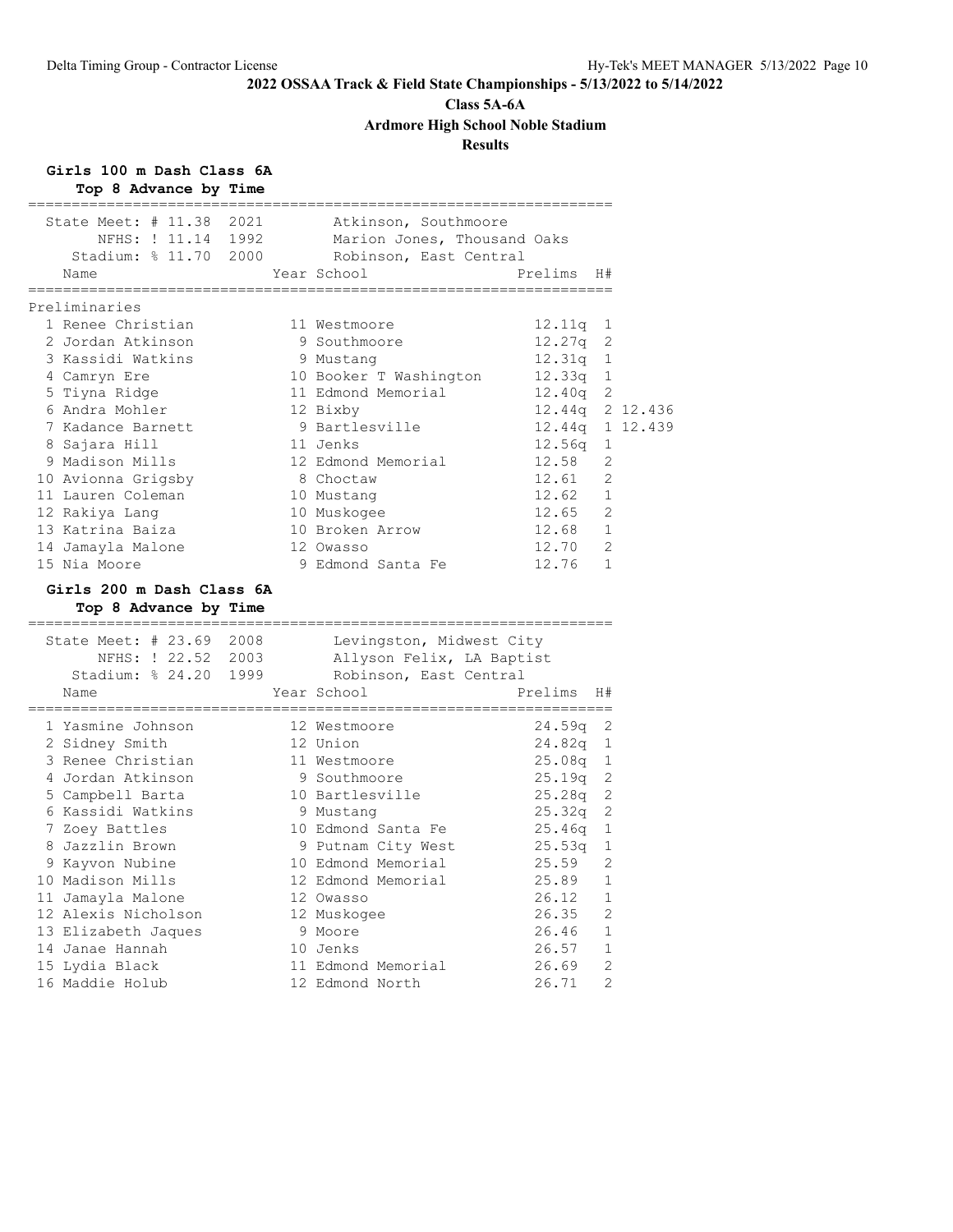# **Class 5A-6A**

**Ardmore High School Noble Stadium**

# **Results**

#### **Girls 400 m Dash Class 6A Top 8 Advance by Time**

|        | rop o Advance by Time                                                           |                                                                                     |                 |                |
|--------|---------------------------------------------------------------------------------|-------------------------------------------------------------------------------------|-----------------|----------------|
|        | State Meet: # 54.75 1987<br>NFHS: ! 50.74 2000<br>Stadium: % 56.48 2000<br>Name | Marshall, Muskogee<br>Monique Henderson, San Diego Mor<br>Peel, Hale<br>Year School | Prelims         | H#             |
|        |                                                                                 |                                                                                     |                 |                |
|        | 1 Yasmine Johnson                                                               | 12 Westmoore                                                                        | 57.15a          | 1              |
|        | 2 Magnolia Crissup                                                              | 10 Jenks                                                                            | 57.81q          | 2              |
|        | 3 Rachel Cornell                                                                | 10 Jenks                                                                            | 58.17q          | 1              |
|        | 4 Campbell Barta                                                                | 10 Bartlesville                                                                     | 58.32q          | 2              |
|        | 5 Jocelyn Kitchen                                                               | 11 Broken Arrow                                                                     | 58.41q          | 2              |
|        | 6 Mckenna Huston                                                                | 11 Choctaw                                                                          | 58.44q          | 1              |
|        | 7 Faith Millner                                                                 | 12 Union                                                                            | 58.86q          | 2              |
|        | 8 Jayla Dean                                                                    | 10 Westmoore                                                                        |                 | 2              |
|        | 9 Chloe Ezell                                                                   | 11 Edmond Memorial                                                                  | 58.92q<br>59.27 | $\mathbf 1$    |
|        |                                                                                 | 12 Moore                                                                            | 59.78           | 2              |
|        | 10 Christian Gregory                                                            |                                                                                     |                 | 2              |
|        | 11 Chloe Grantham                                                               | 12 Edmond Memorial                                                                  | 59.84           |                |
|        | 12 Courtney Talley                                                              | 11 Edmond Memorial                                                                  | 59.98           | $\mathbf{1}$   |
|        | 13 Evie Noel                                                                    | 12 Broken Arrow                                                                     | 1:00.06         | $\mathbf{1}$   |
|        | 14 Haley Downing                                                                | 12 Yukon                                                                            | 1:00.86         | $\mathbf 1$    |
|        | 15 Makayla Mcqinnis                                                             | 10 Moore                                                                            | 1:02.26         | 2              |
|        | 16 Lexi Leleux                                                                  | 10 Broken Arrow                                                                     | 1:19.12         | $\mathbf{1}$   |
|        | Girls 3200 m Run Class 6A                                                       |                                                                                     |                 |                |
|        |                                                                                 |                                                                                     |                 |                |
|        | State Meet: # 10:50.34 2003                                                     | McLeod, Jenks                                                                       |                 |                |
|        | NFHS: ! 9:47.88 2018                                                            | Katelyn Touhy, Thiells N Rockland                                                   |                 |                |
|        | Stadium: % 11:02.10 2001                                                        | McLeod, Jenks                                                                       |                 |                |
|        | Name                                                                            | Year School                                                                         | Finals Points   |                |
| Finals |                                                                                 |                                                                                     |                 |                |
|        | 1 Payton Hinkle                                                                 | 12 Broken Arrow                                                                     | 10:35.29#       | 10             |
|        | 2 Liesel Kehoe                                                                  | 10 Edmond North                                                                     | 10:43.82#       | 8              |
|        | 3 Cayden Dawson                                                                 | 12 Bixby                                                                            | 10:57.88%       | 6              |
|        | 4 Avery Mazzei                                                                  | 12 Jenks                                                                            | 11:16.44        | 5              |
|        | 5 Cayden Brickman                                                               | 12 Stillwater                                                                       | 11:26.82        | 4              |
|        | 6 Audrey Hill                                                                   | 11 Edmond Santa Fe                                                                  | 11:34.10        | $\mathsf 3$    |
|        | 7 Natalie Duggan                                                                | 9 Edmond Santa Fe                                                                   | 11:42.35        | $\overline{2}$ |
|        | 8 Audrey Hill                                                                   | 12 Moore                                                                            | 11:58.42        | $\mathbf{1}$   |
|        | 9 Lily Thomas                                                                   | 11 Edmond North                                                                     | 12:05.84        |                |
|        | 10 Emily Coffey                                                                 | 12 Jenks                                                                            | 12:13.86        |                |
|        | 11 Avery Stanley                                                                | 12 Yukon                                                                            | 12:15.61        |                |
|        | 12 Elizabeth Booth                                                              | 12 Owasso                                                                           | 12:18.20        |                |
|        | 13 Sadie Wedge                                                                  | 9 Deer Creek                                                                        | 12:19.28        |                |
|        | 14 Ryann Barber                                                                 | 11 Jenks                                                                            | 12:30.31        |                |
|        | 15 Sienna Collins                                                               | 9 Edmond Memorial                                                                   | 12:51.58        |                |
|        | 16 Kate Holbrook                                                                | 9 Moore                                                                             | 13:03.38        |                |
|        |                                                                                 |                                                                                     |                 |                |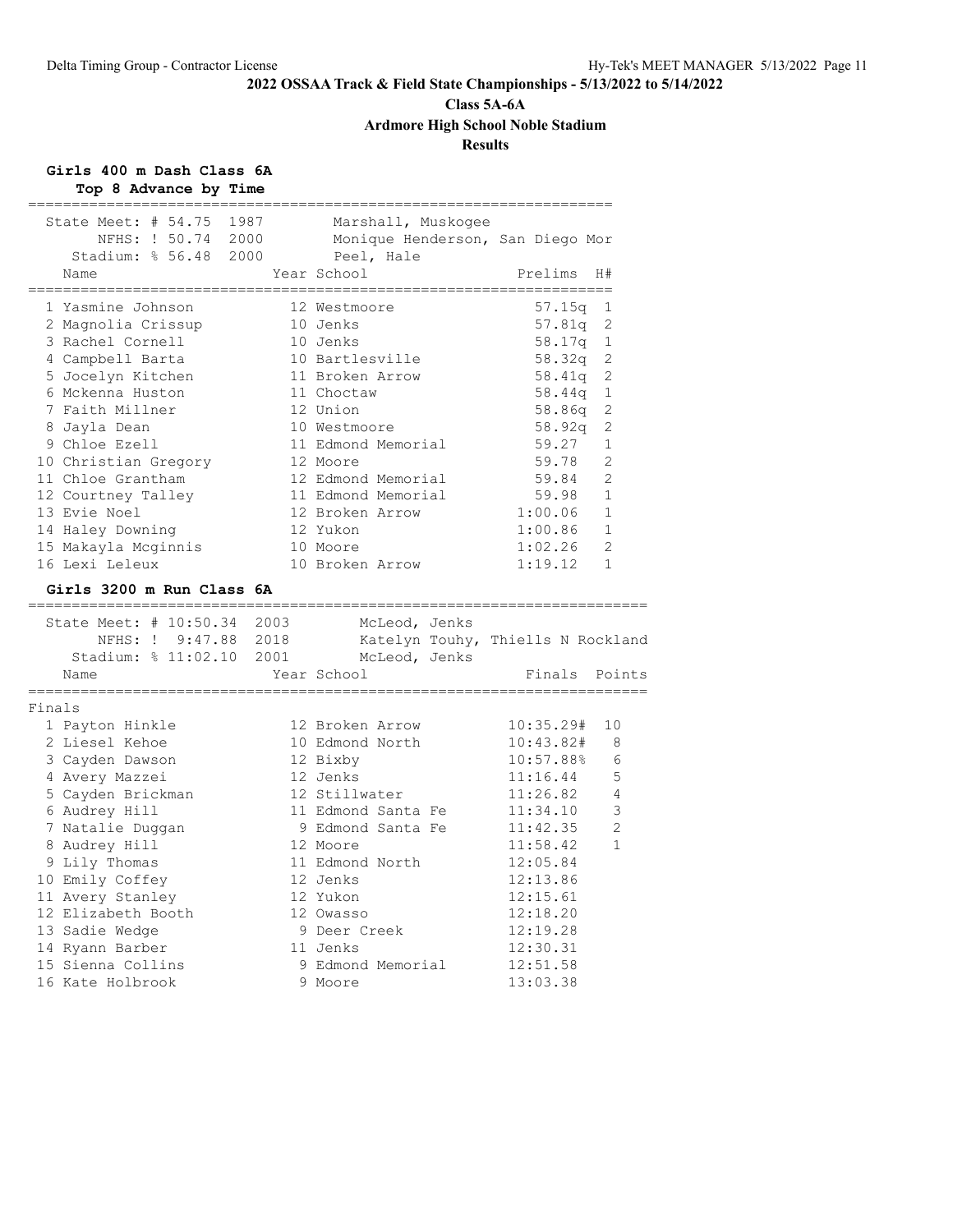# **Class 5A-6A**

**Ardmore High School Noble Stadium**

# **Results**

# **Girls 100 m Hurdles Class 6A**

| Top 8 Advance by Time                                                           |  |                                                                                           |               |                |
|---------------------------------------------------------------------------------|--|-------------------------------------------------------------------------------------------|---------------|----------------|
| State Meet: # 13.81 1989<br>NFHS: ! 13.03 2007<br>Stadium: % 13.87 1999<br>Name |  | Franks, John Marshall<br>Vashti Thomas, San Jose Mt Pleas<br>Waibel, Jenks<br>Year School | Prelims       | H#             |
| Preliminaries                                                                   |  |                                                                                           |               |                |
| 1 Kayvon Nubine                                                                 |  | 10 Edmond Memorial                                                                        | $14.85q$ 1    |                |
| 2 Kyndall Hicks                                                                 |  | 12 Union                                                                                  | $15.01q$ 2    |                |
| 3 Amara Ubabuike                                                                |  | 11 Westmoore                                                                              | 15.07a        | $\mathbf{1}$   |
| 4 Victoria Wright                                                               |  | 12 Edmond North                                                                           | $15.43q$ 2    |                |
| 5 Jocelyn Jenkins                                                               |  | 12 Moore                                                                                  | $15.55\sigma$ | 2              |
| 6 Lauren Powell                                                                 |  | 10 Enid                                                                                   | $15.65q$ 2    |                |
| 7 DeRiayah Lee                                                                  |  | 11 Muskogee                                                                               | 15.66q        | $\mathbf{1}$   |
| 8 Parker Gladhill                                                               |  | 10 Norman North                                                                           | 15.69q        | 2              |
| 9 Kayleann Pope                                                                 |  | 11 Moore                                                                                  | 16.01         | $\mathbf{1}$   |
| 10 Taylore Baker                                                                |  | 11 Edmond Santa Fe                                                                        | 16.08         | $\mathbf{1}$   |
| 11 Victoria Cole                                                                |  | 11 Jenks                                                                                  | 16.37         | $\mathbf{1}$   |
| 12 Ella Hodges                                                                  |  | 11 Southmoore                                                                             | 16.45         | $\mathbf{1}$   |
| 13 Rylee Rodriguez                                                              |  | 10 Edmond Memorial                                                                        | 16.46         | $\overline{2}$ |
| 14 Kennedy Owens                                                                |  | 11 Jenks                                                                                  | 16.59         | $\mathbf{1}$   |
| 15 Kyra Heald                                                                   |  | 12 Broken Arrow                                                                           | 17.21         | $\overline{2}$ |
| 16 Alaysianea Dixie                                                             |  | 10 Choctaw                                                                                | 17.23         | $\overline{2}$ |
| Girls 300 m Hurdles Class 6A<br>Top 8 Advance by Time                           |  |                                                                                           |               |                |

| State Meet: # 42.78 1999<br>NFHS: ! 39.98 2001<br>Stadium: % 42.78 1999<br>Name | Waibel, Jenks<br>Lashinda Demus, Long Beach Wilso<br>Waibel, Jenks<br>Year School | Prelims<br>H#           |
|---------------------------------------------------------------------------------|-----------------------------------------------------------------------------------|-------------------------|
|                                                                                 |                                                                                   |                         |
| 1 DeRiayah Lee                                                                  | 11 Muskogee                                                                       | 45.57q<br>1             |
| 2 Victoria Wright                                                               | 12 Edmond North                                                                   | $45.93q$ 1              |
| 3 Kyndall Hicks                                                                 | 12 Union                                                                          | $46.72q$ 2              |
| 4 Taylore Baker                                                                 | 11 Edmond Santa Fe                                                                | $46.99q$ 2              |
| 5 Lola Smith                                                                    | 9 Edmond Memorial                                                                 | $47.12q$ 2              |
| 6 Rylee Rodriguez                                                               | 10 Edmond Memorial                                                                | 47.19a<br>1             |
| 7 Jaylin Adams                                                                  | 9 Mustang                                                                         | $47.25q$ 2              |
| 8 Jocelyn Jenkins                                                               | 12 Moore                                                                          | -2<br>47.76q            |
| 9 Silvia Tant                                                                   | 11 Edmond North                                                                   | $\mathbf{1}$<br>48.06   |
| 10 Paris Chicoine                                                               | 12 Union                                                                          | $\mathbf{1}$<br>48.26   |
| 11 Kayleann Pope                                                                | 11 Moore                                                                          | $\mathbf{1}$<br>48.64   |
| 12 Lauren Powell                                                                | 10 Enid                                                                           | $\mathbf{1}$<br>48.70   |
| 13 Erinn Benjamin                                                               | 9 Jenks                                                                           | $\overline{2}$<br>49.25 |
| 14 Amara Ubabuike                                                               | 11 Westmoore                                                                      | $\overline{2}$<br>50.76 |
| 15 Jaeden Daniel                                                                | 9 Edmond Santa Fe                                                                 | $\overline{2}$<br>51.43 |
| 16 Mackenzie Thiessen                                                           | 11 Union                                                                          | $\mathbf{1}$<br>52.53   |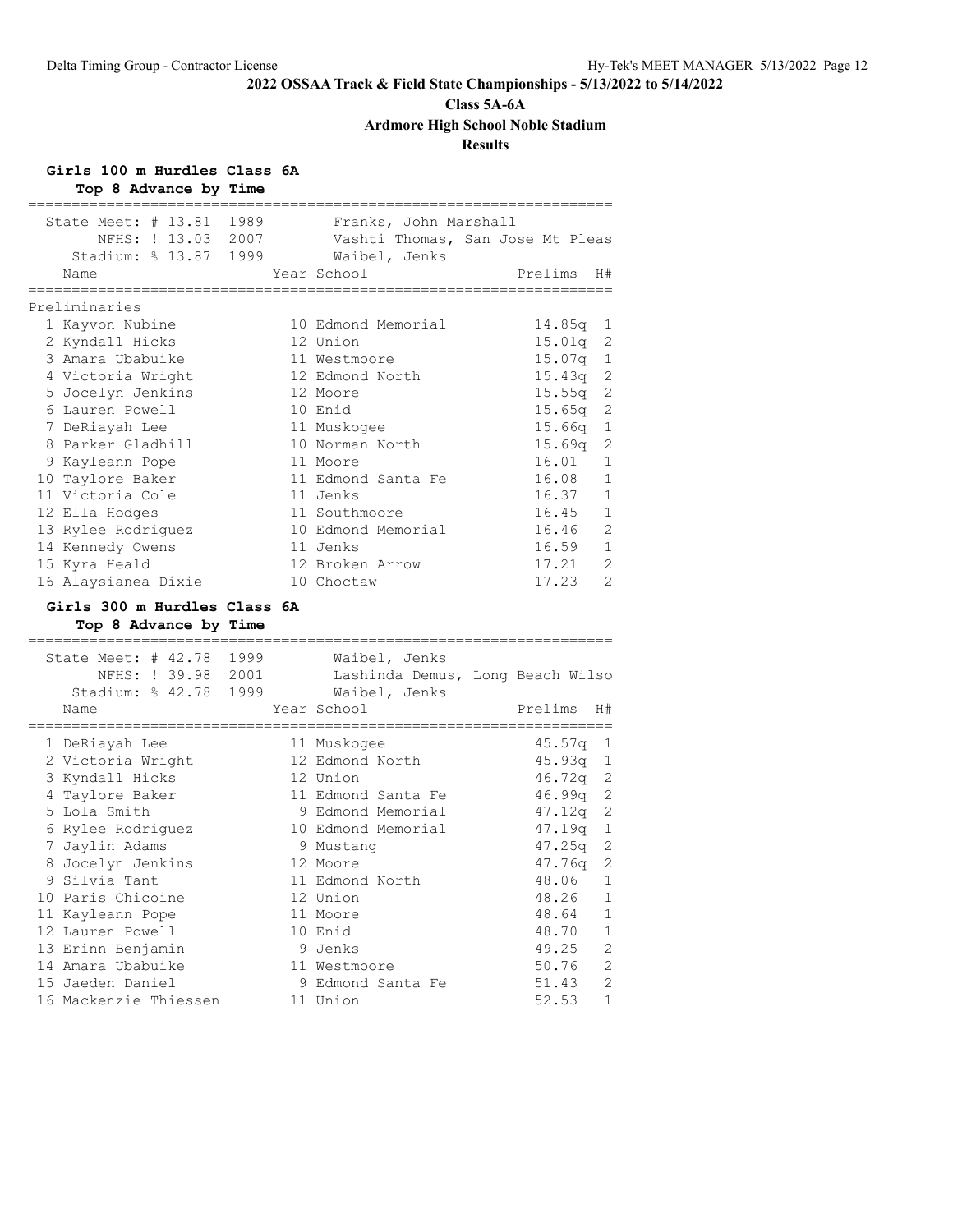**Class 5A-6A**

**Ardmore High School Noble Stadium**

**Results**

# **Girls 4x100 m Relay Class 6A**

| Top 8 Advance by Time                 |                  |                                         |    |
|---------------------------------------|------------------|-----------------------------------------|----|
| State Meet: # 46.29<br>1997           | Midwest City     |                                         |    |
| NFHS: ! 44.24<br>2019                 | DeSoto, TX       |                                         |    |
| Stadium: % 47.87<br>2000              | Tulsa Washington |                                         |    |
| School                                |                  | Prelims                                 | H# |
| 1 Westmoore                           |                  | 847.70q                                 | 2  |
| 1) Jayla Dean 10                      |                  | 2) Yasmine Johnson 12                   |    |
| 3) Tiffany Mccain 12                  |                  | 4) Renee Christian 11                   |    |
| 2 Edmond Memorial                     |                  | 47.89q                                  | 1  |
| 1) Madison Mills 12                   |                  | 2) Chloe Grantham 12                    |    |
| 3) Kayvon Nubine 10                   |                  | 4) Tiyna Ridge 11                       |    |
| 3 Southmoore                          |                  | 48.22q                                  | 2  |
| 1) Laniyah Curry 10                   |                  | 2) Jordan Atkinson 9                    |    |
| 3) Kaydence Pettit 9                  |                  | 4) Lamiyah Hair 9                       |    |
| 4 Jenks                               |                  | 48.26q                                  | 1  |
| 1) Sajara Hill 11                     |                  | 2) Magnolia Crissup 10                  |    |
| 3) Maggie Persson 10                  |                  | 4) Rachel Cornell 10                    |    |
| 5 Muskogee                            |                  | 48.34q                                  | 2  |
| 1) Jenee Coleman 12                   |                  | 2) Rakiya Lang 10                       |    |
| 3) Alexis Nicholson 12                | 4)               | Jakayla Swanson 11                      |    |
| 6 Edmond Santa Fe                     |                  | 48.37q                                  | 2  |
| 1) Taylore Baker 11<br>3) Nia Moore 9 |                  | 2) Zoey Battles 10<br>4) Te A Parker 11 |    |
| 7 Choctaw                             |                  | 48.45g                                  | 1  |
| 1) Sidney Holt 11                     |                  | 2) Avionna Grigsby 8                    |    |
| 3) Kylee Hunt 12                      |                  | 4) Mckenna Huston 11                    |    |
| 8 Union                               |                  | 48.75q                                  | 1  |
| 1) Faith Millner 12                   |                  | 2) Sidney Smith 12                      |    |
| 3) Mackenzie Thiessen 11              |                  | 4) Jamiya Woodard 9                     |    |
| 9 Booker T Washington                 |                  | 48.79                                   | 2  |
| 1) Taylor Campbell 12                 |                  | 2) Tierra Owens 9                       |    |
| 3) Kendall Johnson 11                 |                  | 4) Camryn Ere 10                        |    |
| 10 Putnam City West                   |                  | 48.93                                   | 2  |
| 1) Jaliyah Johnson 9                  |                  | 2) Caya Smith 10                        |    |
| 3) Alana Hutchins 10                  |                  | 4) Jazzlin Brown 9                      |    |
| 11 Broken Arrow                       |                  | 49.24                                   | 1  |
| 1) Lexi Leleux 10                     |                  | 2) Jocelyn Kitchen 11                   |    |
| 3) Karree Wales 9                     |                  | 4) Katrina Baiza 10                     |    |
| 12 Owasso                             |                  | 49.37                                   | 1  |
| 1) Abigail Kubien 10                  |                  | 2) Madeline Fenner 10                   |    |
| 3) Jamayla Malone 12                  |                  | 4) NeVaeh DeBerry 12                    |    |
| 13 Yukon                              |                  | 49.40                                   | 1  |
| 1) Keyana Trekell 12                  |                  | 2) Alyssa Luke 10                       |    |
| 3) Audrey Boyd 12<br>14 Moore         |                  | 4) Haley Downing 12                     |    |
| 1) Aiciles Maldonado 11               |                  | 49.94<br>2) Elizabeth Jaques 9          | 1  |
| 3) Makayla Mcginnis 10                |                  |                                         |    |
| 15 Deer Creek                         |                  | 4) Janiya Bedford 11<br>50.12           | 2  |
| 1) Nya Davis 11                       |                  | 2) Mya Harris 10                        |    |
| 3) Georgette Bampoe 11                |                  | 4) Emilie Hart 12                       |    |
|                                       |                  |                                         |    |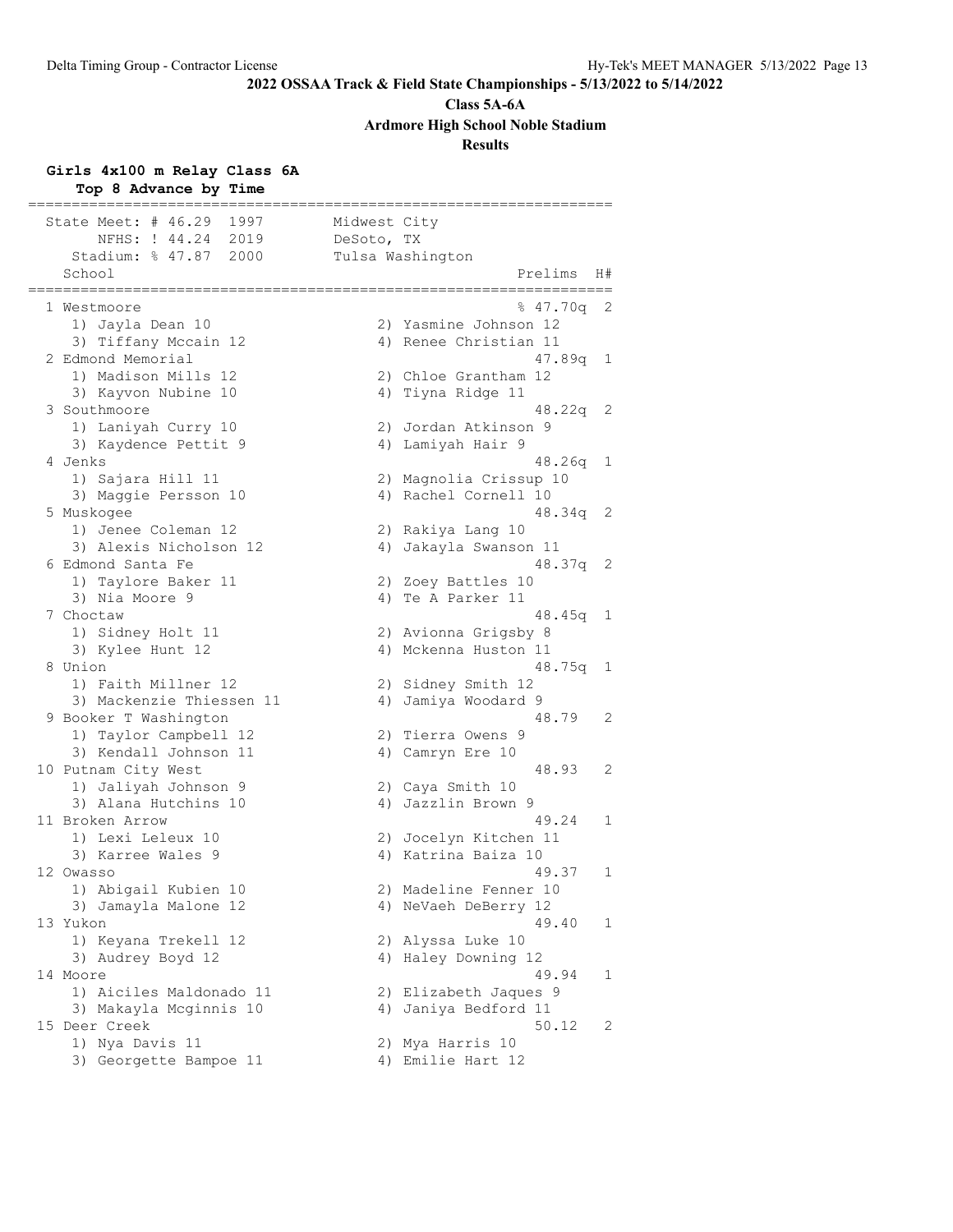**Class 5A-6A**

**Ardmore High School Noble Stadium**

**Results**

# **Girls 4x200 m Relay Class 6A**

|        | State Meet: # 1:38.36<br>2021<br>NFHS: ! 1:33.87<br>2004<br>Stadium: % 1:39.59<br>2000 | Midwest City<br>Long Beach Poly<br>Tulsa Washington |              |           |
|--------|----------------------------------------------------------------------------------------|-----------------------------------------------------|--------------|-----------|
|        | School<br>===========                                                                  | Finals                                              |              | H# Points |
| Finals |                                                                                        |                                                     |              |           |
|        | 1 Westmoore                                                                            | 1:40.20                                             | 2            | 20        |
|        | 1) Jayla Dean 10                                                                       | 2) Yasmine Johnson 12                               |              |           |
|        | 3) Tiffany Mccain 12                                                                   | 4) Renee Christian 11                               |              |           |
|        | 2 Jenks                                                                                | 1:41.19                                             | 2            | 16        |
|        | 1) Sajara Hill 11                                                                      | 2) Magnolia Crissup 10                              |              |           |
|        | 3) Maggie Persson 10                                                                   | 4) Rachel Cornell 10                                |              | 12        |
|        | 3 Union                                                                                | 1:42.64                                             | 2            |           |
|        | 1) Faith Millner 12<br>3) Jamiya Woodard 9                                             | 2) Kyndall Hicks 12<br>4) Sidney Smith 12           |              |           |
|        | 4 Edmond Santa Fe                                                                      | 1:42.83                                             | 2            | 10        |
|        | 1) Nia Moore 9                                                                         | 2) Te A Parker 11                                   |              |           |
|        | 3) Taya Crittenden 12                                                                  | 4) Zoey Battles 10                                  |              |           |
|        | 5 Edmond Memorial                                                                      | 1:43.00                                             | 2            | 8         |
|        | 1) Madison Mills 12                                                                    | 2) Kayvon Nubine 10                                 |              |           |
|        | 3) Chloe Grantham 12                                                                   | 4) Tiyna Ridge 11                                   |              |           |
|        | 6 Bartlesville                                                                         | 1:43.39                                             | 2            | 6         |
|        | 1) Kadance Barnett 9                                                                   | 2) Chloe Robbins 9                                  |              |           |
|        | 3) Morgan Wasemiller 10                                                                | 4) Campbell Barta 10                                |              |           |
|        | 7 Booker T Washington                                                                  | 1:44.01                                             | 1            | 4         |
|        | 1) Taylor Campbell 12                                                                  | 2) Tierra Owens 9                                   |              |           |
|        | 3) Kendall Johnson 11                                                                  | 4) Camryn Ere 10                                    |              |           |
|        | 8 Broken Arrow                                                                         | 1:44.15                                             | 2            | 2         |
|        | 1) Lexi Leleux 10                                                                      | 2) Katrina Baiza 10                                 |              |           |
|        | 3) Karree Wales 9                                                                      | 4) Jocelyn Kitchen 11                               |              |           |
|        | 9 Yukon                                                                                | 1:44.88                                             | 1            |           |
|        | 1) Keyana Trekell 12                                                                   | 2) Alyssa Luke 10                                   |              |           |
|        | 3) Audrey Boyd 12<br>10 Owasso                                                         | 4) Haley Downing 12<br>1:45.02                      | $\mathbf{1}$ |           |
|        | 1) Abigail Kubien 10                                                                   | 2) Madeline Fenner 10                               |              |           |
|        | 3) NeVaeh DeBerry 12                                                                   | 4) Jamayla Malone 12                                |              |           |
|        | 11 Mustang                                                                             | 1:45.28                                             | 1            |           |
|        | 1) Lauren Coleman 10                                                                   | 2) Kassidi Watkins 9                                |              |           |
|        | 3) Jahmonica Johnson 10                                                                | 4) Alexis Ray 12                                    |              |           |
|        | 12 Moore                                                                               | 1:45.47                                             | 1            |           |
|        | 1) Aiciles Maldonado 11                                                                | 2) Elizabeth Jaques 9                               |              |           |
|        | 3) Makayla Mcginnis 10                                                                 | 4) Janiya Bedford 11                                |              |           |
|        | 13 Choctaw                                                                             | 1:46.01                                             | 1            |           |
|        | 1) Avionna Grigsby 8                                                                   | 2) Sidney Holt 11                                   |              |           |
|        | 3) Mariah Watson 9                                                                     | 4) Mckenna Huston 11                                |              |           |
|        | 14 Muskogee                                                                            | 1:46.34                                             | 2            |           |
|        | 1) Rakiya Lang 10                                                                      | 2) Jenee Coleman 12                                 |              |           |
|        | 3) Jayda Wordlow 9                                                                     | 4) Alexis Nicholson 12                              |              |           |
|        | 15 Putnam City West                                                                    | 1:47.28                                             | 1            |           |
|        | 1) Jaliyah Johnson 9                                                                   | 2) Alana Hutchins 10                                |              |           |
|        | 3) Delandria Grant 10<br>-- Southmoore                                                 | 4) Jazzlin Brown 9<br>DNF                           | 1            |           |
|        | 1) Laniyah Curry 10                                                                    | 2) Athena Hutzel 11                                 |              |           |
|        | 3) Lyric Russell 10                                                                    | 4) Lamiyah Hair 9                                   |              |           |
|        |                                                                                        |                                                     |              |           |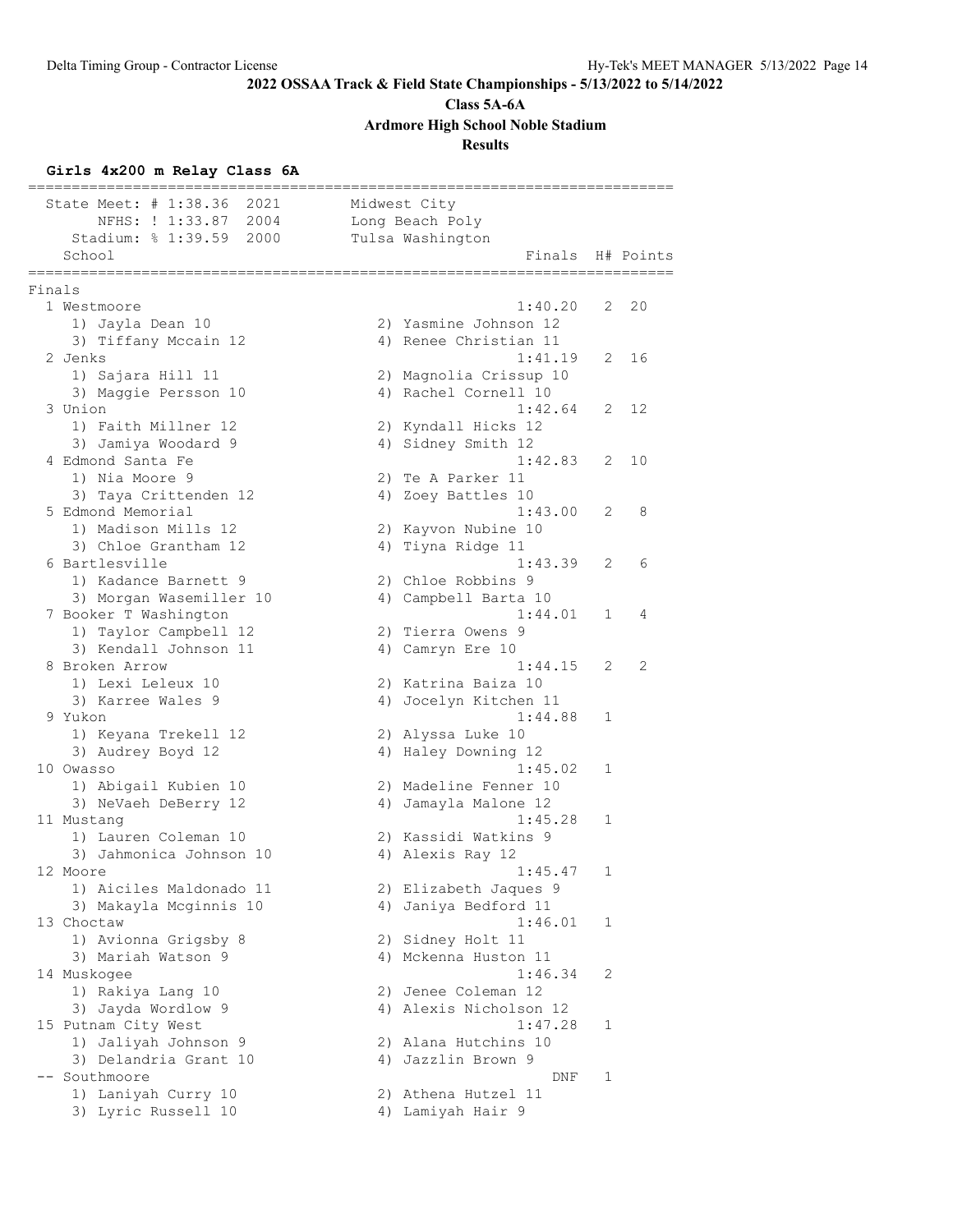**Class 5A-6A**

**Ardmore High School Noble Stadium**

# **Results**

# **Girls 4x800 m Relay Class 6A**

| State Meet: # 9:18.32<br>2021                          | Jenks |                                        |
|--------------------------------------------------------|-------|----------------------------------------|
| NFHS: ! 8:48.29 2012                                   |       | Grosse Pointe South                    |
| Stadium: % 9:27.02<br>2000                             | Jenks |                                        |
| School<br>====================<br>==================== |       | Finals Points<br>===================== |
| 1 Jenks                                                |       | 9:12.04#<br>20                         |
| 1) Avery Mazzei 12                                     |       | 2) Tarryn Lowry 12                     |
| 3) Sophie Simmons 12                                   |       | 4) Deborah Mazzei 12                   |
| 2 Broken Arrow                                         |       | 9:29.61<br>16                          |
| 1) Macaiah Franklin 9                                  |       | 2) Evie Noel 12                        |
| 3) Elle Hendrickson 10                                 |       | 4) Payton Hinkle 12                    |
| 3 Edmond Memorial                                      |       | 9:31.94<br>12                          |
| 1) Savannah Hull 10                                    |       | 2) Sienna Collins 9                    |
| 3) Lauren Crouch 12                                    |       | 4) Chloe Ezell 11                      |
| 4 Edmond North                                         |       | 9:38.60<br>10                          |
| 1) Camryn Kirkland 12                                  |       | 2) Morgan Kirkland 10                  |
| 3) Elle Schuppan 12                                    |       | 4) Hannah Yoon 9                       |
| 5 Deer Creek                                           |       | 9:46.14<br>8                           |
| 1) Sadie Wedge 9                                       |       | 2) Madison Manning 12                  |
| 3) Maddie Cottier 9                                    |       | 4) Tabitha Fox 11                      |
| 6 Moore                                                |       | 9:46.83<br>6                           |
| 1) Audrey Hill 12                                      |       | 2) Gracie Taylor 11                    |
| 3) Kate Holbrook 9                                     |       | 4) Christian Gregory 12                |
| 7 Norman North                                         |       | 9:51.56<br>4                           |
| 1) Blake Miller 9                                      |       | 2) Stevi Johnson 11                    |
| 3) Devin Jansing 11                                    |       | 4) Kinley Kite 10                      |
| 8 Yukon                                                |       | 9:55.72<br>2                           |
| 1) Kailan Parks 11                                     |       | 2) Harper Barlow 11                    |
| 3) Emily Schneider 11                                  |       | 4) Avery Stanley 12                    |
| 9 Tahlequah                                            |       | 9:56.84                                |
| 1) Lily Couch 12                                       |       | 2) McKenna Hood 10                     |
| 3) Tatum Havens 12                                     |       | 4) Tori Pham 10                        |
| 10 Edmond Santa Fe                                     |       | 9:59.16                                |
| 1) Aaliyah Joshua 10                                   |       | 2) Amia Williams 9                     |
| 3) Natalie Duggan 9                                    |       | 4) Audrey Hill 11                      |
| 11 Owasso                                              |       | 10:01.80                               |
| 1) Sandra Humes 11                                     |       | 2) Olivia Graham 11                    |
| 3) Rayna Kucharyski 11                                 |       | 4) Elizabeth Booth 12                  |
| 12 Choctaw                                             |       | 10:06.13                               |
| 1) Lauren Kirk 10                                      |       | 2) Elizabeth De Gaston 10              |
| 3) Hannah de Gaston 11                                 |       | 4) Kristen Kirk 10                     |
| 13 Westmoore                                           |       | 10:12.41                               |
| 1) Molly Blalock 12                                    |       | 2) Isabella Little 10                  |
| 3) Paris Taylor 11                                     |       | 4) Eden Haack 12                       |
| 14 Stillwater                                          |       | 10:18.00                               |
| 1) Lydia Dolezal 11                                    |       | 2) Zoey Phillips 10                    |
| 3) Sydni Phillips 10                                   |       | 4) Ava Emerson 10                      |
| 15 Sand Springs                                        |       | 10:55.27                               |
| 1) Kelsi Hilton 10                                     |       | 2) Gracie Gifford 9                    |
| 3) Josie Myers 9                                       |       | 4) Jazmin Lopez 12                     |
| 16 Norman                                              |       | 11:02.75                               |
| 1) Charlotte Gentry 9                                  |       | 2) Isabella Nimmo 12                   |
| 3) Lanie Bundy 9                                       |       | 4) Jennifer Jessup 9                   |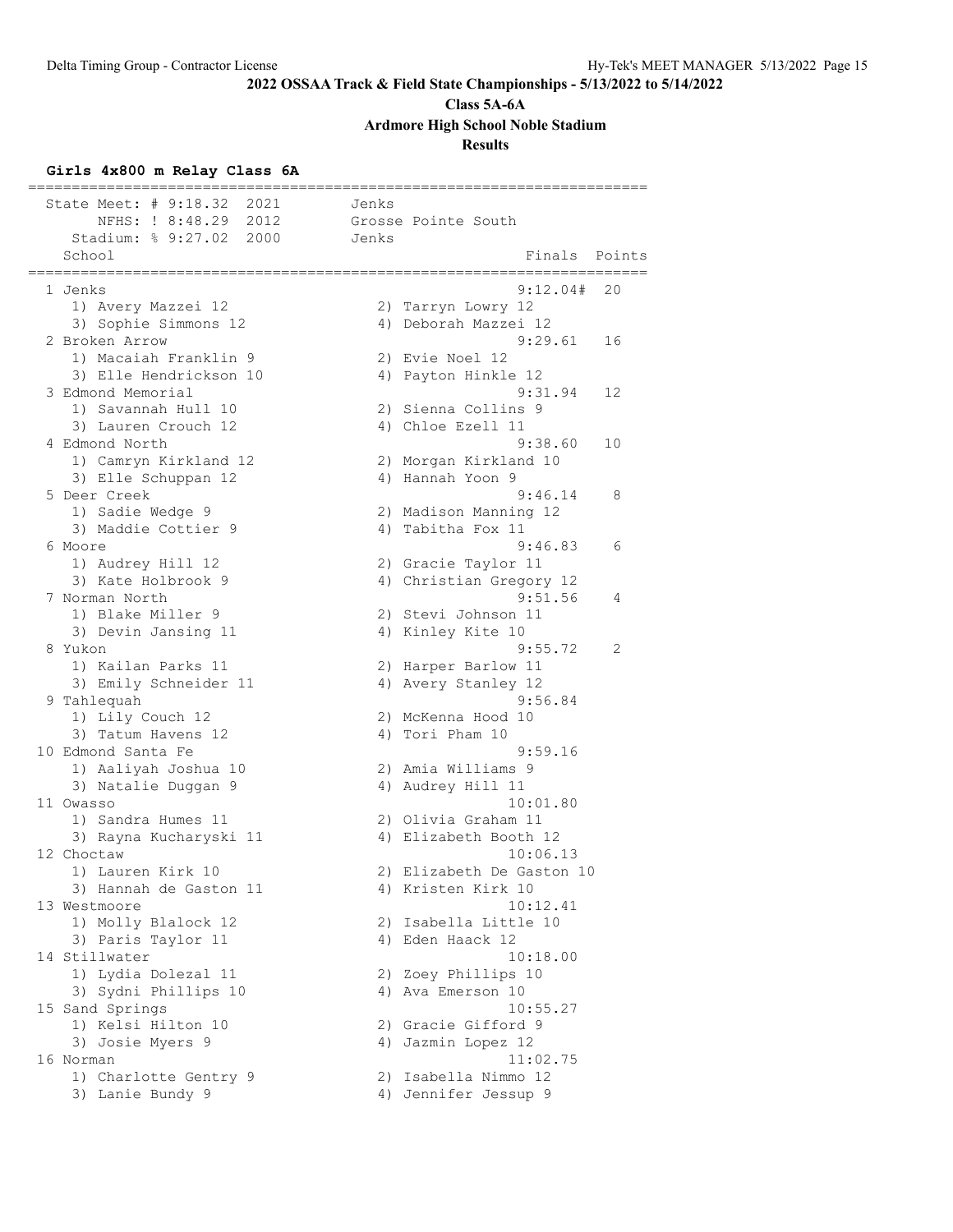# **Class 5A-6A**

**Ardmore High School Noble Stadium**

# **Results**

# **Girls Long Jump Class 6A**

| State Meet: # 19-08.25 2009 Ezugha, Edmond Santa Fe<br>NFHS: ! 22-01.75 1976 Kathy McMillan, Raeford Hoke County<br>Stadium: % 18-04 2005 Estes, Edmond Sante Fe |                             |              |                |                |
|------------------------------------------------------------------------------------------------------------------------------------------------------------------|-----------------------------|--------------|----------------|----------------|
| Year School The Finals H# Points<br>Name                                                                                                                         |                             |              |                |                |
| 1 Kassidi Watkins 9 Mustang 18-10.00% 2 10<br>18-00.25 18-06.75 18-10 18-02 18-08.25 18-03.50                                                                    |                             |              |                |                |
| 2 Kadance Barnett 9 Bartlesville 18-08.25% 1<br>17-05.25 18-08.25 17-11 17-03.75 17-05.25 16-08                                                                  |                             |              |                | 8              |
| 3 Caya Smith 10 Putnam City West 18-03.00<br>FOUL 17-06 FOUL 17-10.50 18-03 17-09                                                                                |                             |              | 2              | 6              |
| 4 Layne Kirkendoll 12 Sand Springs 518-03.00<br>FOUL 15-06.25 17-09.75 18-03 FOUL FOUL                                                                           |                             |              | $\overline{2}$ | 5              |
| 16-10.75 17-07.75 FOUL 17-02.75 17-06.50 18-02.50                                                                                                                |                             |              | $\overline{2}$ | 4              |
| 6 Jordan Atkinson 5 9 Southmoore<br>17-09.25 17-07.25 FOUL 17-03 FOUL 17-02                                                                                      |                             | $17 - 09.25$ | $\overline{2}$ | 3              |
| 7 Andra Mohler 12 Bixby<br>FOUL 17-01.50 17-09 16-07.50 17-04 17-05.50                                                                                           |                             | $17 - 09.00$ | $\mathbf{1}$   | $\overline{2}$ |
| 8 Mackenzie Thiessen 11 Union<br>17-05.50 16-08.25 17-05.25 16-08.25 16-04 FOUL                                                                                  |                             | $17 - 05.50$ | $\overline{2}$ | $\mathbf{1}$   |
| 9 Nyel Kennedy 12 Norman<br>16-10.75 16-10.25 17-01.25 16-02.25 16-11.75 FOUL                                                                                    |                             | $17 - 01.25$ | $\mathbf{1}$   |                |
| 10 Jill Twiehaus 10 Jenks<br>FOUL 17-00.25 17-00                                                                                                                 |                             | $17 - 00.25$ | $\overline{c}$ |                |
| 11 Victoria Wright 12 Edmond North<br>FOUL FOUL 16-10                                                                                                            |                             | $16 - 10.00$ | $\mathbf{1}$   |                |
| 12 Kaitlynn Robinson<br>11 Westmoore<br>FOUL FOUL 16-04.50                                                                                                       |                             | $16 - 04.50$ | $\mathbf{1}$   |                |
| 13 Ciyah Duggins<br>10 Lawton<br>15-06.50 FOUL FOUL                                                                                                              |                             | $15 - 06.50$ | $\mathbf{1}$   |                |
| 14 Aiciles Maldonado<br>11 Moore<br>15-00 15-04 FOUL                                                                                                             |                             | $15 - 04.00$ | $\mathbf{1}$   |                |
| -- Kendall Johnson<br>FOUL FOUL FOUL                                                                                                                             | 11 Booker T Washington FOUL |              | 2              |                |
| -- Madison Schmidt<br>FOUL FOUL FOUL                                                                                                                             | 12 Edmond Memorial          | FOUL         | $\mathbf{1}$   |                |

#### **Girls Discus Throw Class 6A**

| State Meet: $\#$ 163-06<br>Stadium: $% 143-04$<br>Name | NFHS: ! 191-06       | 2007<br>2012<br>2001 | Spurgeon, Owasso<br>Year School | Shelbi Vaughn, Mansfield Legacy<br>Warehime, Bartlesville | Finals      |               | H# Points |
|--------------------------------------------------------|----------------------|----------------------|---------------------------------|-----------------------------------------------------------|-------------|---------------|-----------|
| 1 Rachel Neaves                                        |                      |                      | 12 Deer Creek                   |                                                           | $150 - 07%$ | $\mathcal{P}$ | - 1 O     |
|                                                        | 148-09 149-03 130-09 |                      | $141 - 10$ $143 - 01$           | $150 - 07$                                                |             |               |           |
| 2 Emily Labeth                                         |                      |                      | 12 Westmoore                    |                                                           | $141 - 03$  | $\mathcal{L}$ | 8         |
| $133 - 08$ $139 - 11$                                  |                      | FOUL                 | 127-03 141-03 119-09            |                                                           |             |               |           |
| 3 Amiyah Norwood                                       |                      |                      | 12 Union                        |                                                           | $135 - 10$  | $\mathcal{L}$ | 6         |
| $123 - 10$ $135 - 10$                                  |                      | FOUL                 | FOUL 131-05<br>FOUL             |                                                           |             |               |           |
| 4 Vanessa Rendon                                       |                      |                      | 12 Owasso                       |                                                           | $131 - 05$  | $\mathcal{P}$ | 5         |
| $112 - 02$                                             | $117 - 01$           | $127 - 11$           | $130 - 03$<br>$124 - 06$        | $131 - 05$                                                |             |               |           |

==========================================================================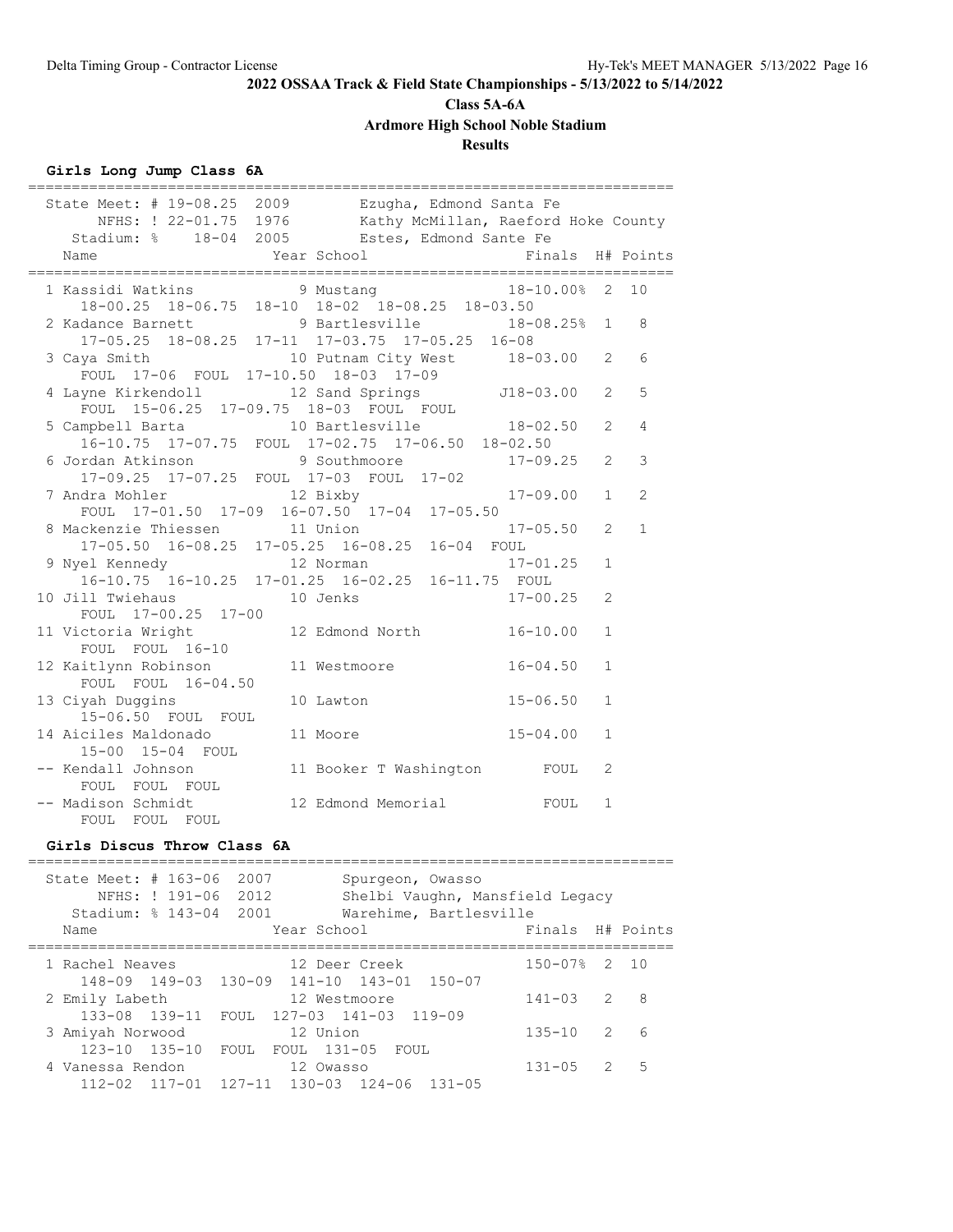**Class 5A-6A**

**Ardmore High School Noble Stadium**

**Results**

### **....Girls Discus Throw Class 6A**

| 5 Kelli Despain and 10 Edmond Memorial             |                 | 125-07     | 2              | $\overline{4}$ |
|----------------------------------------------------|-----------------|------------|----------------|----------------|
| 123-09 125-07 FOUL FOUL 119-01 122-00              |                 |            |                |                |
| 6 Jaiden Stevenson 12 Bartlesville                 |                 | $123 - 03$ | 2              | $\mathcal{E}$  |
| 123-03 FOUL 115-04 112-06 FOUL FOUL                |                 |            |                |                |
| 7 Arionnna McElroy 19 Mustang                      |                 | $122 - 02$ | $\mathbf{1}$   | $\overline{c}$ |
| 110-10 108-06 122-02 113-04 112-00 112-05          |                 |            |                |                |
| 8 Hailey Raimondi 11 Union                         |                 | $121 - 10$ | $\overline{2}$ | $\mathbf{1}$   |
| 121-10 FOUL 110-09 FOUL FOUL 116-01                |                 |            |                |                |
| 9 Enya Thompson 11 Union                           |                 | $114 - 07$ | $\mathbf{1}$   |                |
| 113-05 114-07 106-04 85-04 FOUL FOUL               |                 |            | $\mathbf{1}$   |                |
| 10 Ashton Clark 12 Choctaw<br>114-03 108-04 111-07 |                 | $114 - 03$ |                |                |
| 11 Mckayla Kuplicki               11 Jenks         |                 | $113 - 04$ | $\mathbf{1}$   |                |
| 113-04 106-06 108-02                               |                 |            |                |                |
| 12 Alexis Burton                                   | 12 Bartlesville | $112 - 09$ | $\overline{2}$ |                |
| 112-09 109-10 112-06                               |                 |            |                |                |
| 13 Accalya King                                    | 11 Westmoore    | $108 - 05$ | $\mathbf{1}$   |                |
| 108-05 FOUL 101-07                                 |                 |            |                |                |
| 14 Natesa Ford                                     | 11 Moore        | $105 - 10$ | $\mathbf{1}$   |                |
| 105-10 FOUL FOUL                                   |                 |            |                |                |
| 15 Temitope Sonowo 12 Broken Arrow                 |                 | $104 - 00$ | $\mathbf{1}$   |                |
| 104-00 102-03 99-01                                |                 |            |                |                |
| 16 Macey Crandall                                  | 10 Southmoore   | $86 - 05$  | $\mathbf{1}$   |                |
| FOUL FOUL 86-05                                    |                 |            |                |                |

### **Boys 100 m Dash Class 5A**

**Top 8 Advance by Time**

| State Meet: # 10.46 1991 Denson, Ardmore<br>NFHS: ! 10.13 2019<br>Stadium: % 10.57 2000 King, Guthrie<br>Name<br>====================== | Matthew Boling, Houston Strake J<br>Year School in the School and the School and School | Prelims H#<br>=========================== |                |  |
|-----------------------------------------------------------------------------------------------------------------------------------------|-----------------------------------------------------------------------------------------|-------------------------------------------|----------------|--|
| Preliminaries                                                                                                                           |                                                                                         |                                           |                |  |
| 1 Ricky Smith Jr 12 Ardmore                                                                                                             |                                                                                         | $10.65q$ 2                                |                |  |
| 2 Damontre Patterson                                                                                                                    | 10 Ada                                                                                  | $10.72q$ 1                                |                |  |
| 3 Drelan Swanson                                                                                                                        | 12 Lawton Eisenhower 10.74g 1                                                           |                                           |                |  |
| 4 Steven Brazille                                                                                                                       | 11 Midwest City 10.78q 1                                                                |                                           |                |  |
| 5 Zavier Wilson                                                                                                                         | 12 Midwest City 10.98q 2                                                                |                                           |                |  |
| 6 Evan Smith                                                                                                                            | 12 Ardmore                                                                              | $11.01q$ 2                                |                |  |
| 7 Emanuel Crawford                                                                                                                      | 11 Grove                                                                                | $11.13q$ 1 $11.121$                       |                |  |
| 8 Salvador Jackson                                                                                                                      | 12 Mt St Mary                                                                           | $11.13q$ 2 11.124                         |                |  |
| 9 Lt Taylor                                                                                                                             | 11 Noble                                                                                | 11.19                                     | $\mathbf{1}$   |  |
| 10 Lane Pitts                                                                                                                           | 12 Claremore                                                                            | $11.20$ 1                                 |                |  |
| 11 Jaylen Chelf                                                                                                                         | 11 Guthrie                                                                              | 11.27 1 11.265                            |                |  |
| 12 Demonte Wilson                                                                                                                       | 11 East Central                                                                         | 11.27 1 11.268                            |                |  |
| 13 Artez Young                                                                                                                          | 12 Midwest City                                                                         | 11.35                                     | 2              |  |
| 14 Kaden Foster                                                                                                                         | 11 Thomas Edison                                                                        | 11.46 2                                   |                |  |
| 15 Omar Brown                                                                                                                           | 11 Del City                                                                             | 11.48                                     | $\overline{2}$ |  |
|                                                                                                                                         |                                                                                         |                                           |                |  |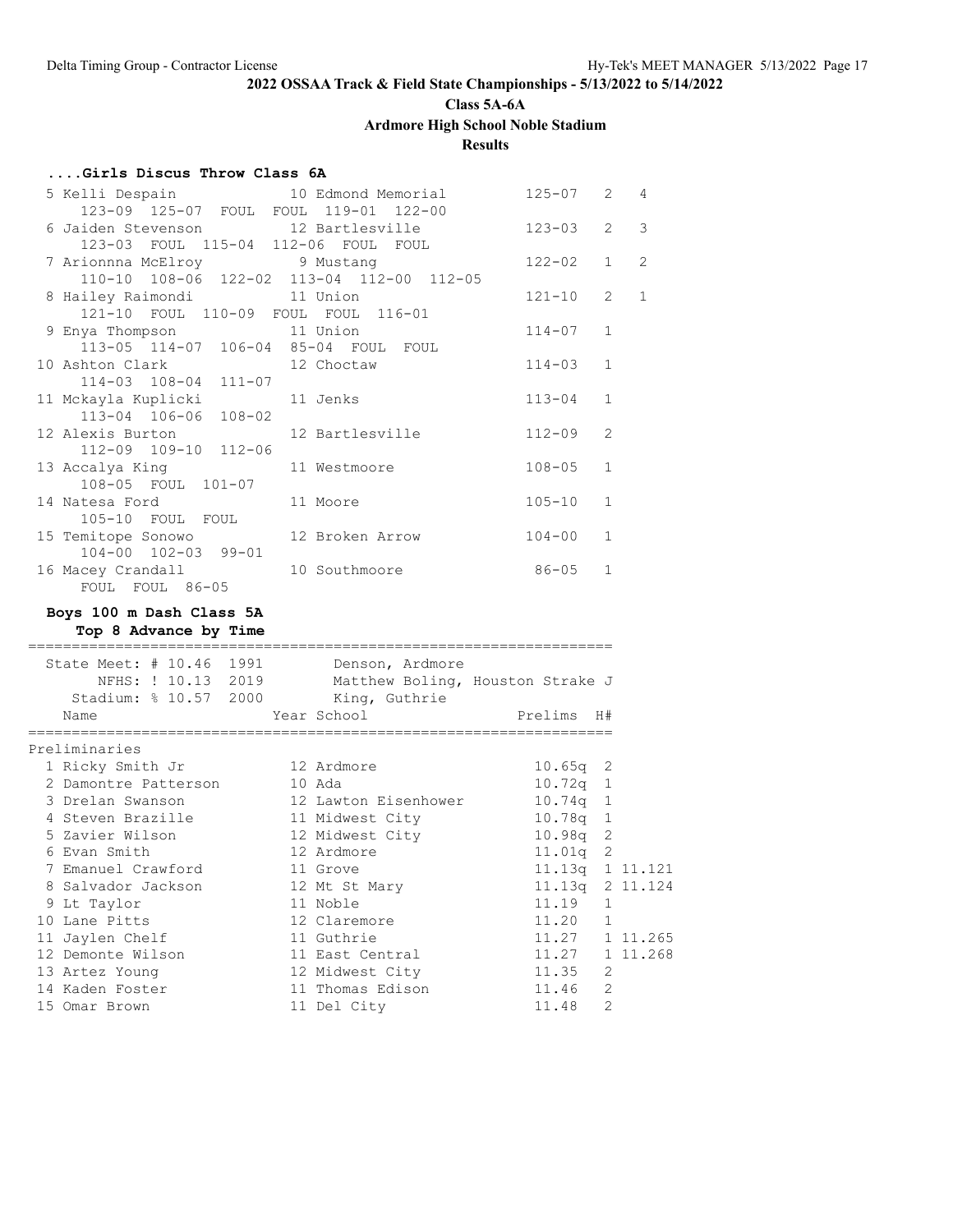# **Class 5A-6A**

**Ardmore High School Noble Stadium**

# **Results**

# **Boys 200 m Dash Class 5A**

| Top 8 Advance by Time                                                     |      |                                                                            |                                     |                |  |
|---------------------------------------------------------------------------|------|----------------------------------------------------------------------------|-------------------------------------|----------------|--|
| State Meet: $\#$ 20.05<br>NFHS: ! 20.13 1985<br>Stadium: % 21.48 1999     | 1997 | Raiden, Altus<br>Roy Martin, Dallas Roosevelt<br>Beckstrom, Jenks          |                                     |                |  |
| Name                                                                      |      | Year School                                                                | Prelims<br>________________________ | H#             |  |
| 1 Ricky Smith Jr                                                          |      | 12 Ardmore                                                                 | 21.50q                              | 2              |  |
| 2 Damontre Patterson                                                      |      | 10 Ada                                                                     | 22.26q                              | 2              |  |
| 3 Elijah Green                                                            |      | 10 Classen S A S                                                           | 22.34q                              | 1              |  |
| 4 Thomas Mussman                                                          |      | 12 Guymon                                                                  | $22.43q$ 1                          |                |  |
| 5 Carson Trimble                                                          |      | 11 Grove                                                                   | $22.46q$ 1                          |                |  |
| 6 Josiah Meggs                                                            |      | 12 Sapulpa                                                                 | 22.48q 1 22.473                     |                |  |
| 7 Davonte Pruitt                                                          |      | 12 Will Rogers                                                             | 22.48q 2 22.478                     |                |  |
| 8 Kanijal Thomas                                                          |      | 11 Del City                                                                | 22.58q                              | 1              |  |
| 9 Emanuel Crawford                                                        |      | 11 Grove                                                                   | 22.59                               | 1              |  |
| 10 Salvador Jackson                                                       |      | 12 Mt St Mary                                                              | 22.60                               | 2              |  |
| 11 Lane Pitts                                                             |      | 12 Claremore                                                               | 22.85                               | 2              |  |
| 12 Blake Balch                                                            |      | 12 Elgin                                                                   | 22.86                               | $\overline{2}$ |  |
| 13 Zaire Walton                                                           |      | 11 Lawton Eisenhower                                                       | 23.07                               | $\overline{2}$ |  |
| 14 Stice Smith                                                            |      | 10 Bishop Kelley                                                           | 23.12                               | $\mathbf{1}$   |  |
| 15 Marquaylon Davis                                                       |      | 9 Thomas Edison                                                            | 23.18                               | 2              |  |
| -- Braylon Ketchum                                                        |      | 11 Bishop McGuinness                                                       | DNF                                 | 1              |  |
| Boys 400 m Dash Class 5A<br>Top 8 Advance by Time<br>==================== |      | =================================                                          |                                     |                |  |
| State Meet: # 46.99 2014<br>NFHS: ! 45.19 2012<br>Stadium: % 48.59 1999   |      | Jackson, Claremore<br>Aldrich Bailey, Mansfield Timerv<br>Downing, Ardmore |                                     |                |  |
| Name                                                                      |      | Year School<br>================                                            | Prelims                             | H#             |  |
| 1 Elijah Green                                                            |      | 10 Classen S A S                                                           | 49.26q                              | 2              |  |
| 2 Max Clark                                                               |      | 11 Coweta                                                                  | $49.87q$ 1                          |                |  |
| 3 Carson Trimble                                                          |      | 11 Grove                                                                   | $49.94q$ 1                          |                |  |
| 4 Johnnie Jones                                                           |      | 12 Piedmont                                                                | 50.12q                              | 2              |  |
| 5 Cal Swanson                                                             |      | 11 Ardmore                                                                 | 50.44q                              | 2              |  |
| 6 Xander Rhynes                                                           |      | 10 Ada                                                                     | 50.48q                              | 2              |  |
|                                                                           |      |                                                                            |                                     |                |  |
| 7 Wilson Eseme                                                            |      | 11 Bishop McGuinness                                                       | 50.90q                              | $\mathbf{2}$   |  |
| 8 Reed Lindsey                                                            |      | 12 Mt St Mary                                                              | 51.15q                              | 1              |  |
| 9 Fayera Wolabu                                                           |      | 10 Ardmore                                                                 | 51.21                               | 1              |  |
| 10 Will Pickard                                                           |      | 12 Bishop Kelley                                                           | 51.30                               | 1              |  |
| 11 Elijah Chatman                                                         |      | 10 McAlester                                                               | 51.34                               | $\mathbf{1}$   |  |
| 12 Kahmai Flowers                                                         |      | 9 Santa Fe South                                                           | 51.68                               | 2              |  |
| 13 Gunnar Jackson                                                         |      | 10 Bishop Kelley                                                           | 51.82 1                             |                |  |
| 14 Terrance Green                                                         |      | 11 Altus                                                                   | 52.24                               | $\mathbf{1}$   |  |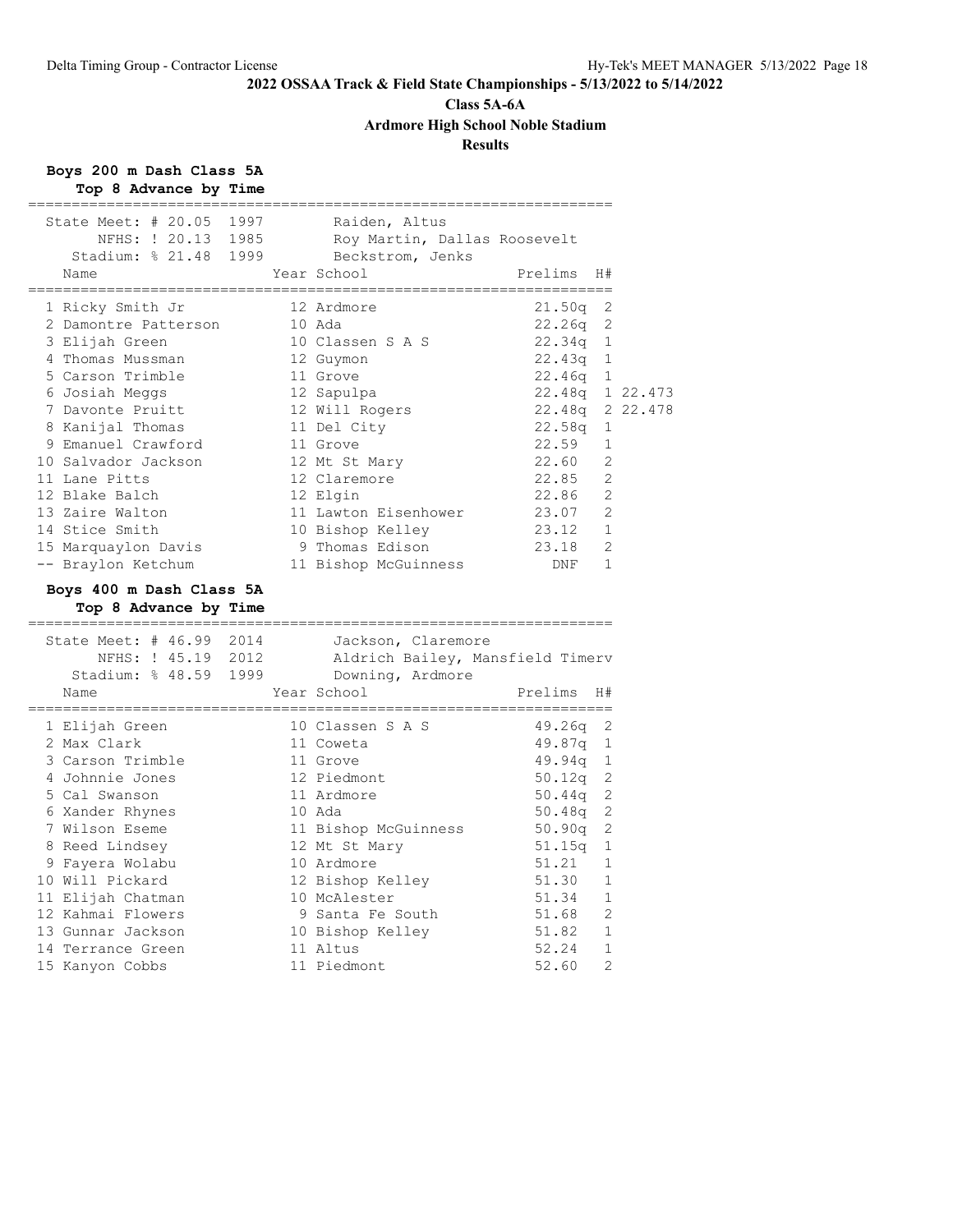# **Class 5A-6A**

**Ardmore High School Noble Stadium**

# **Results**

# **Boys 3200 m Run Class 5A**

| State Meet: # 9:32.4h 1977<br>NFHS: ! 8:34.23 2008                                                                               | Vaugnn, Union<br>German Fernandez, Riverbank |               |                 |
|----------------------------------------------------------------------------------------------------------------------------------|----------------------------------------------|---------------|-----------------|
| Stadium: % 9:37.34 1999                                                                                                          | McWatters, Moore                             |               |                 |
| Name                                                                                                                             | Year School                                  | Finals Points |                 |
| Finals                                                                                                                           |                                              |               |                 |
| 1 Colby Ferbrache                                                                                                                | 12 Piedmont                                  | 9:49.93       | 10              |
| 2 Dade Humes                                                                                                                     | 10 Piedmont                                  | 9:51.24       | 8               |
| 3 Tanner Bailey                                                                                                                  | 12 Piedmont                                  | 9:57.09       | 6               |
| 4 Terrance Allen                                                                                                                 | 10 Carl Albert                               | 10:05.82      | 5               |
| 5 Rowan Meyers                                                                                                                   | 9 Bishop Kelley                              | 10:13.85      | $\overline{4}$  |
| 6 Roberto Soliz                                                                                                                  | 12 Santa Fe South                            | 10:17.66      | 3               |
| 7 Adam Sium                                                                                                                      | 9 Guymon                                     | 10:19.57      | 2               |
| 8 Will Vantrease                                                                                                                 | 10 Bishop Kelley                             | 10:27.36      | 1               |
| 9 Michael Pearne                                                                                                                 | 11 Shawnee                                   | 10:27.87      |                 |
| 10 Nathan Hernandez                                                                                                              | 12 Guymon                                    | 10:27.96      |                 |
| 11 Avan Doeksen                                                                                                                  | 11 Coweta                                    | 10:38.50      |                 |
| 12 Caleb Mcfatridge                                                                                                              | 10 Duncan                                    | 11:04.22      |                 |
| 13 James Hardesty                                                                                                                | 10 Mt St Mary                                | 11:08.45      |                 |
| 14 Brayden George                                                                                                                |                                              | 11:28.23      |                 |
| 15 Xailen Wilborne                                                                                                               | 9 Stilwell<br>10 Nathan Hale                 | 11:43.53      |                 |
| -- Aiden Kirkpatrick 11 Classen S A S                                                                                            |                                              | DNF           |                 |
| --------------------------<br>State Meet: # 13.84 1982 Moore, Bixby<br>NFHS: ! 13.30 1990<br>Stadium: % 14.04 2001 Brown, Lawton | Chris Nelloms, Dayton Dunbar                 |               |                 |
| Name                                                                                                                             | Year School                                  | Prelims       | H#              |
|                                                                                                                                  |                                              |               |                 |
| Preliminaries                                                                                                                    |                                              |               |                 |
| 1 Tyrrell Bruner                                                                                                                 | 11 Bishop McGuinness                         |               | 15.48q 1 15.473 |
| 2 Caden Green                                                                                                                    | 10 Collinsville                              |               | 15.48q 1 15.478 |
| 3 Tre Harris                                                                                                                     | 10 Elgin                                     | $15.78q$ 2    |                 |
| 4 JoQuan Howard                                                                                                                  | 11 Del City                                  | 16.14q 2      |                 |
| 5 Adonis Neal                                                                                                                    | 12 Del City                                  | 16.16q        | 2               |
| 6 Langston Roberts                                                                                                               | 11 Elgin                                     | 16.17q        | 2               |
| 7 Thomas Kennedy                                                                                                                 | 11 Midwest City                              | 16.22q        | 1               |
| 8 Deonte Lindsay                                                                                                                 | 9 Ada                                        | 16.26q        | $\mathbf{1}$    |
| 9 Caleb Davis                                                                                                                    | 12 Collinsville                              | 16.72         | 2               |
| 10 Carson Flanary                                                                                                                | 11 Coweta                                    | 16.76         | 2               |
| 11 Andrew Elder                                                                                                                  | 10 Bishop McGuinness                         | 17.25         | $\overline{1}$  |
| 12 Darius Hampton                                                                                                                | 12 Del City                                  | $17.37$ 1     |                 |
| 13 Bishop Gordon                                                                                                                 | 10 Sapulpa                                   | 17.67         | $\overline{2}$  |
| 14 Brendan Badie                                                                                                                 | 10 Coweta                                    | 18.63         | 2               |
|                                                                                                                                  | 12 Lawton Eisenhower                         | DNF           | $\mathbf{1}$    |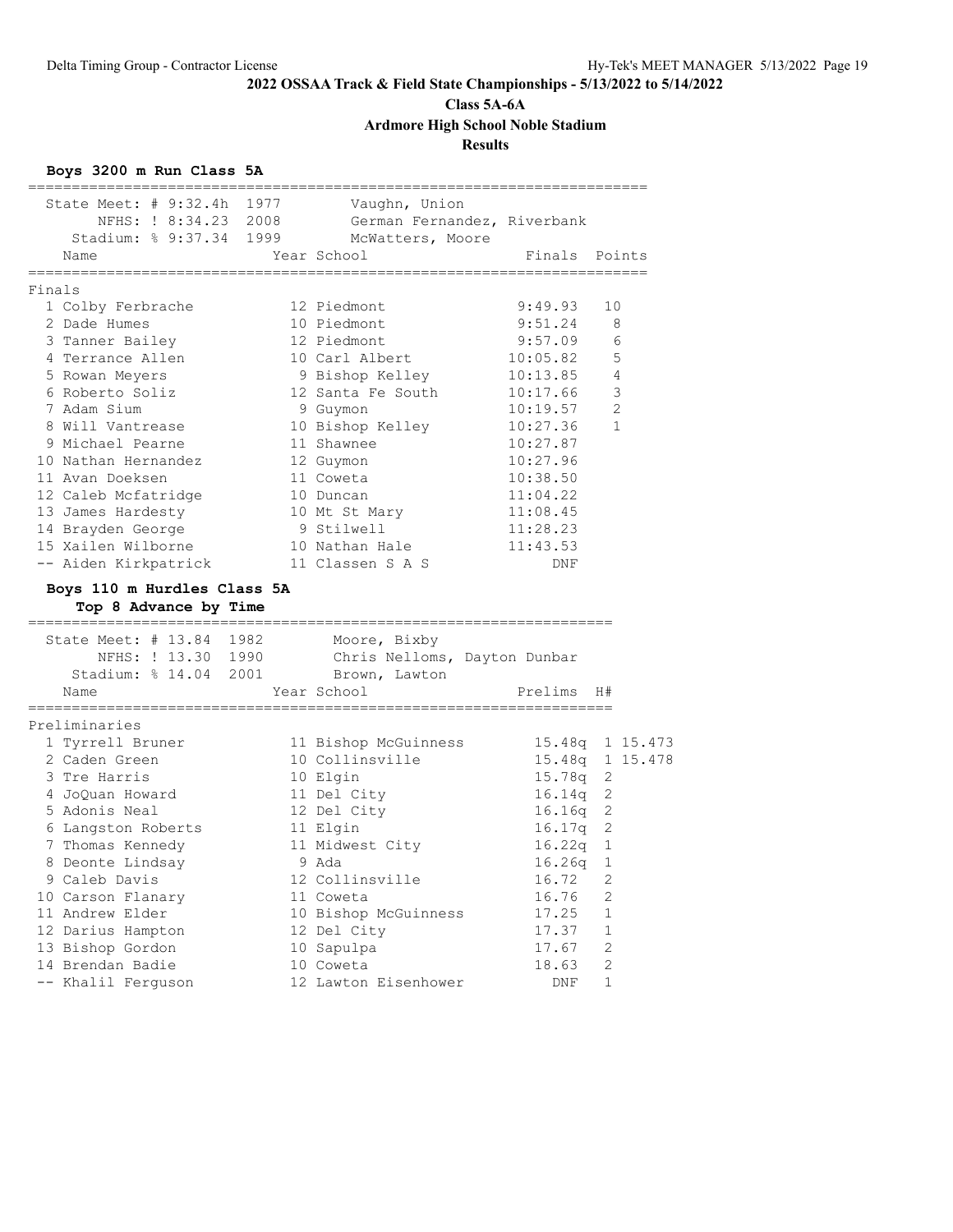# **Class 5A-6A Ardmore High School Noble Stadium**

# **Results**

|  |  |                       | Boys 300 m Hurdles Class 5A |  |
|--|--|-----------------------|-----------------------------|--|
|  |  | Top 8 Advance by Time |                             |  |

| NFHS: ! 35.02 2009<br>Stadium: % 37.50 2001<br>Name | Moore, Bixby<br>Reggie Wyatt, Riverside La Sierr<br>Brown, Lawton<br>Year School | Prelims         | H#       |  |
|-----------------------------------------------------|----------------------------------------------------------------------------------|-----------------|----------|--|
| 1 Garrett Williams                                  | 10 Bishop McGuinness                                                             | 41.06q          | 2        |  |
| 2 Brendan Badie                                     | 10 Coweta                                                                        | $41.25q$ 1      |          |  |
| 3 Langston Roberts                                  | 11 Elgin                                                                         | 41.52q          | 1        |  |
| 4 Logan Crawford                                    | 10 Lawton Eisenhower                                                             | 42.61q 2        |          |  |
| 5 Khalil Ferquson                                   | 12 Lawton Eisenhower                                                             | $42.63q$ 1      |          |  |
| 6 Thomas Kennedy                                    | 11 Midwest City                                                                  | 42.67q          | 2        |  |
| 7 Dakaree Scott                                     | 12 Ardmore                                                                       | 42.79q 1        |          |  |
| 8 Caleb Davis                                       | 12 Collinsville                                                                  | 42.82q          | 1        |  |
| 9 Nate Davis                                        | 9 Collinsville                                                                   | 42.88           | 2        |  |
| 10 Jayce Daniels                                    | 12 Piedmont                                                                      | 42.99           | 2        |  |
| 11 Gezar Blufer                                     | 10 Altus                                                                         | 43.23           | 1        |  |
| 12 Andrew Elder                                     | 10 Bishop McGuinness                                                             | 43.77           | - 1      |  |
| 13 Leilani Wallace                                  | 12 Nathan Hale                                                                   | 44.14           | 2        |  |
| 14 Darias Gilmore                                   | 11 Ada                                                                           | 44.16           | 2        |  |
| 15 Kaceson Lolar                                    | 12 Duncan                                                                        | 45.10           | 2        |  |
| 16 Kameron Bullock                                  | 12 Del City                                                                      | 45.31           | 1        |  |
| Boys 4x100 m Relay Class 5A                         |                                                                                  |                 |          |  |
| Top 8 Advance by Time                               |                                                                                  |                 |          |  |
| Stadium: % 41.72 2000<br>School                     | NFHS: ! 39.76 1998 Fort Worth OD Wyatt<br>Ardmore<br>===============             | Prelims         | H#       |  |
| 1 Ardmore                                           |                                                                                  | 42.03q 1        |          |  |
|                                                     |                                                                                  |                 |          |  |
| 1) Eric Fields 11                                   | 2) Jalen Reed 12                                                                 |                 |          |  |
| 3) Ricky Smith Jr 12                                | 4) Evan Smith 12                                                                 |                 |          |  |
| 2 Midwest City                                      |                                                                                  | $42.32q$ 2      |          |  |
|                                                     | 2) Zavier Wilson 12                                                              |                 |          |  |
| 1) Artez Young 12<br>3) Camarian Smiley 12          | 4) Steven Brazille 11                                                            |                 |          |  |
| 3 Elgin                                             |                                                                                  | $42.98q$ 1      |          |  |
| 1) Blake Balch 12                                   | 2) Matt Lund 10                                                                  |                 |          |  |
| 3) Treyvon Crabtree 10                              | 4) Shun Deener 11                                                                |                 |          |  |
| 4 Lawton Eisenhower                                 |                                                                                  | 43.05q          | 2        |  |
| 1) Zaire Walton 11                                  |                                                                                  |                 |          |  |
| 3) Serri Sheridan 9                                 | 2) Khalil Ferguson 12<br>4) Drelan Swanson 12                                    |                 |          |  |
| 5 Ada                                               |                                                                                  | 43.21q 2        |          |  |
|                                                     | 2) Kendre Grant 10                                                               |                 |          |  |
| 1) Xander Rhynes 10<br>3) Devon MacCollister 10     | 4) Damontre Patterson 10                                                         |                 |          |  |
| 6 Del City                                          |                                                                                  | 43.26q          | 2        |  |
|                                                     |                                                                                  |                 |          |  |
| 1) Jaylin Sweet 11<br>3) Carnell Neal 11            | 2) Kanijal Thomas 11<br>4) Omar Brown 11                                         |                 |          |  |
|                                                     |                                                                                  |                 |          |  |
| 7 Will Rogers                                       |                                                                                  | 43.31q          | 1 43.301 |  |
| 1) Macuric Demry 12                                 | 2) Terrence Thomas 12                                                            |                 |          |  |
| 3) Tre Morrow 11<br>8 Lawton MacArthur              | 4) Davonte Pruitt 12                                                             | 43.31q 1 43.303 |          |  |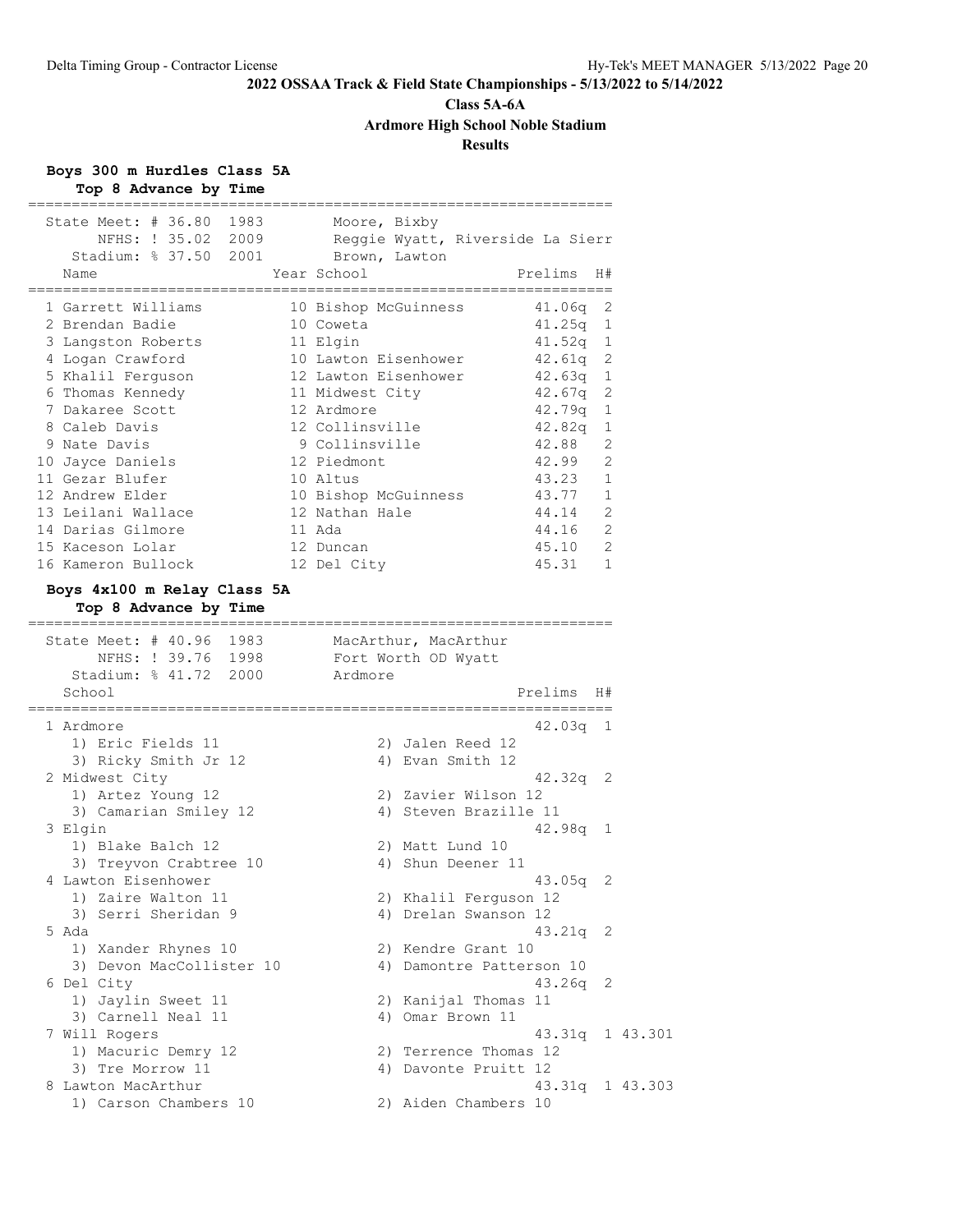# **Class 5A-6A Ardmore High School Noble Stadium**

# **Results**

# **....Boys 4x100 m Relay Class 5A**

| 3) Sir Reggie Johnson 11<br>9 Classen S A S<br>1) Thomas Concino 9 | 4) Trenton Mcclellan 11<br>43.36<br>2) Jamarlin Jones FR | 2 |    |
|--------------------------------------------------------------------|----------------------------------------------------------|---|----|
| 3) Aaron Underwood 10                                              | 4) Elijah Green 10                                       |   |    |
| 10 Guthrie                                                         | 43.72                                                    | 1 |    |
| 1) Mason Tilley 12                                                 | 2) Tyrin Eaton 11                                        |   |    |
| 3) Alex Juarez 9                                                   | 4) Jaylen Chelf 11                                       |   |    |
| 11 Bishop McGuinness                                               | 43.95                                                    | 2 |    |
| 1) Tyrrell Bruner 11                                               | 2) Braylon Ketchum 11                                    |   |    |
| 3) Jp Spanier 10                                                   | 4) Paul Tarman 12                                        |   |    |
| 12 Thomas Edison                                                   | 44.00                                                    | 1 |    |
| 1) Jeremiah Lazenby 11                                             | 2) Marquaylon Davis 9                                    |   |    |
| 3) Jeff Macdonald 10                                               | 4) Kaden Foster 11                                       |   |    |
| 13 Durant                                                          | 44.07                                                    | 1 |    |
| 1) Kameron Waller 9                                                | 2) Aiden Sager 10                                        |   |    |
| 3) Trevor Golden 12                                                | 4) Neko Carpenter 11                                     |   |    |
|                                                                    | 44.58                                                    | 2 |    |
| 14 Sapulpa                                                         |                                                          |   |    |
| 1) Tyreese Jones 12                                                | 2) Clinton Griffith 12                                   |   |    |
| 3) Bishop Gordon 10                                                | 4) Josiah Meggs 12                                       |   |    |
| 15 Altus                                                           | 44.59                                                    | 1 |    |
| 1) Keythen Kellison 12                                             | 2) Tucker Taft 10                                        |   |    |
| 3) Donovan Bradley 12                                              | 4) Nathan De Los Santos 10                               |   |    |
| 16 Carl Albert                                                     | 45.09                                                    | 2 |    |
| 1) Tayshawn James 11                                               | 2) Reed Dequasie 11                                      |   |    |
| 3) Andon Foster 12                                                 | 4) Calee Williams 12                                     |   |    |
| Boys 4x200 m Relay Class 5A                                        |                                                          |   |    |
|                                                                    |                                                          |   |    |
|                                                                    |                                                          |   |    |
| State Meet: # 1:27.00 2015                                         | MacArthur, MacArthur                                     |   |    |
| NFHS: ! 1:23.25 2018<br>School                                     | Conroe The Woodlands<br>Finals H# Points                 |   |    |
|                                                                    |                                                          |   |    |
| Finals                                                             |                                                          |   |    |
| 1 Midwest City                                                     | 1:28.01                                                  | 2 | 20 |
| 1) Artez Young 12                                                  | 2) Zavier Wilson 12                                      |   |    |
| 3) Camarian Smiley 12                                              | 4) Steven Brazille 11                                    |   |    |
| 2 Ardmore                                                          | 1:28.57                                                  | 2 | 16 |
| 1) Eric Fields 11                                                  | 2) Evan Smith 12                                         |   |    |
| 3) Jalen Reed 12                                                   | 4) Cal Swanson 11                                        |   |    |
| 3 Del City                                                         | 1:30.23                                                  | 2 | 12 |
| 1) Jaylin Sweet 11                                                 | 2) Kanijal Thomas 11                                     |   |    |
| 3) Carnell Neal 11                                                 | 4) Jarrone Vann 11                                       |   |    |
| 4 Grove                                                            | 1:30.81                                                  | 1 | 10 |
| 1) Carson Trimble 11                                               | 2) Jackson Kernan 11                                     |   |    |
|                                                                    |                                                          |   |    |
| 3) Emanuel Crawford 11                                             | 4) Tanner Hupfer 11                                      | 2 | 8  |
| 5 Bishop Kelley                                                    | 1:30.97                                                  |   |    |
| 1) Will Pickard 12                                                 | 2) Kai Livesay 9                                         |   |    |
| 3) Gunnar Jackson 10                                               | 4) Stice Smith 10                                        |   |    |
| 6 Claremore                                                        | 1:31.28                                                  | 1 | 6  |
| 1) Dylan Cryder 9                                                  | 2) Heston Wilson 12                                      |   |    |
| 3) Ashton Andrews 9                                                | 4) Lane Pitts 12                                         |   |    |
| 7 Bishop McGuinness                                                | 1:31.36                                                  | 1 | 4  |
| 1) Brayden Tran 11<br>3) Garrett Williams 10                       | 2) Braylon Ketchum 11<br>4) Wilson Eseme 11              |   |    |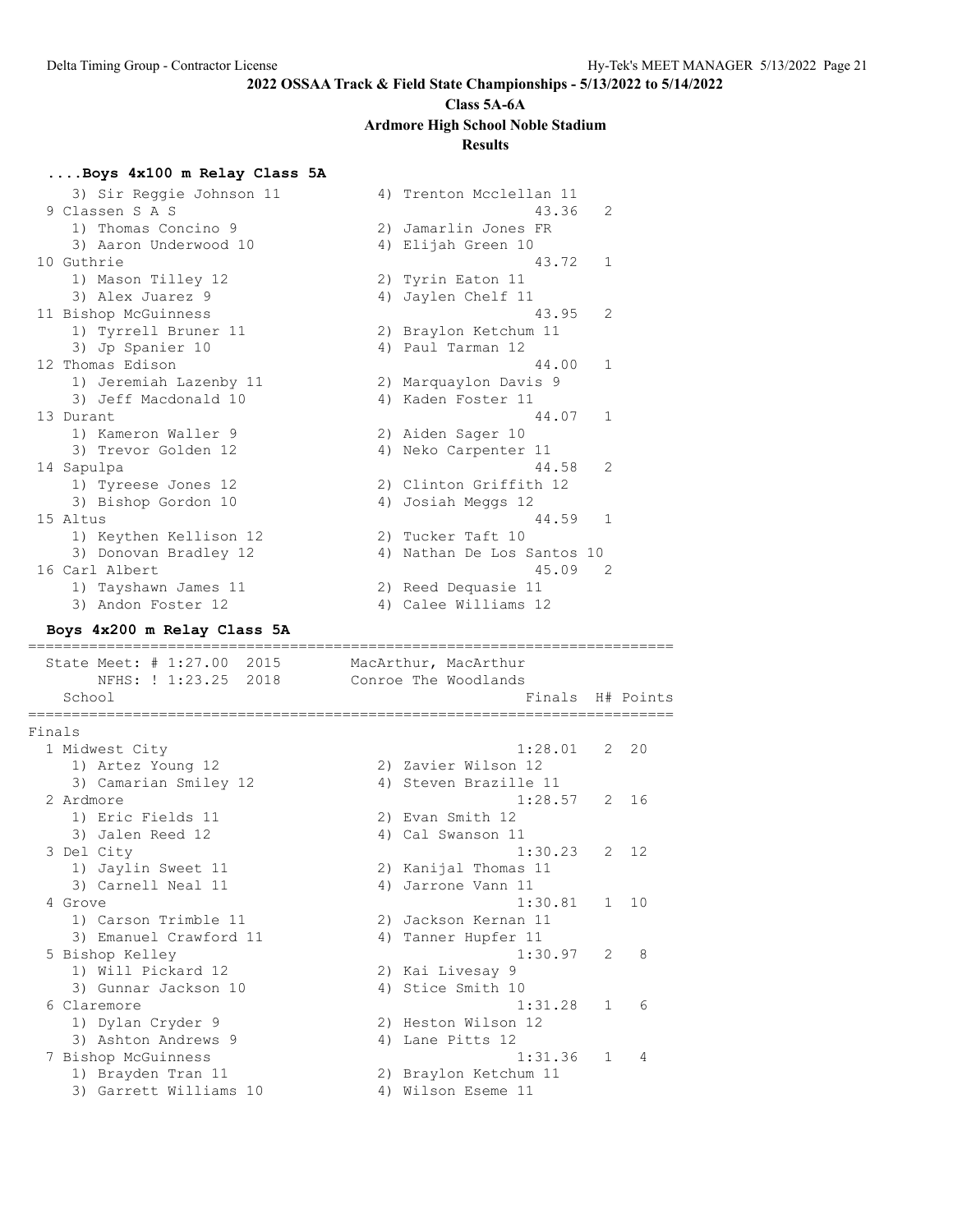#### **Class 5A-6A**

**Ardmore High School Noble Stadium**

# **Results**

**....Boys 4x200 m Relay Class 5A** 8 Will Rogers 1:31.45 2 2 1) Macuric Demry 12 2) Terrence Thomas 12 3) Antwane Johnson 12 (4) Davonte Pruitt 12 9 Lawton MacArthur 1:31.89 1 1) Carson Chambers 10 2) Aiden Chambers 10 3) Sir Reggie Johnson 11 4) Trenton Mcclellan 11 10 Altus 1:32.05 2 1) Donovan Bradley 12 2) Tucker Taft 10 3) Terrance Green 11 4) Nathan De Los Santos 10 11 Coweta 1:32.97 1 1) Titus Graves 9 2) Nathan Maledon 11 3) Carson Laverty 11 (4) Kevon Robinson 10 12 Newcastle 1:34.30 1 1) Reed Davidson 12 2) Daniel Gower 12 3) Owen Pospisil 12 4) Coleman Pueppke 11 -- McAlester DNF 1 1) Chase Faber 12 2) Greg Quintana 12 3) Erik Mccarty 11 1988 (4) Elijah Chatman 10 -- Ada DNF 2 1) Xander Rhynes 10 2) Jonah Ascencion 12 3) Devon MacCollister 10 4) Damontre Patterson 10 -- Carl Albert DQ 1 xchg zone violation 1) Andon Foster 12 2) Tayshawn James 11 3) Casey Baker 10 4) Reed Dequasie 11 -- Lawton Eisenhower DQ 2 xchg zone violation 1) Khalil Ferguson 12 2) Drelan Swanson 12 3) Serri Sheridan 9 1988 1999 12 4) Zaire Walton 11 **Boys 4x800 m Relay Class 5A** ======================================================================= State Meet: # 7:55.51 2015 Deer Creek-Edmond, Deer Creek-Edmo NFHS: ! 7:33.48 2009 Washington Central Bucks South Stadium: % 7:54.60 2001 Jenks School **Finals** Points **Points** ======================================================================= 1 Piedmont 8:01.39 20 1) Johnnie Jones 12 2) Colby Ferbrache 12 3) Reese Fricke 11 (4) Kanyon Cobbs 11 2 Sapulpa 8:08.67 16 1) Evan Quinton 12 2) Drake Geeteh 12 3) Izsik Meza 10 4) Mason Quinton 12 3 Lawton MacArthur 8:22.89 12 1) Xavier Cornelius 12 2) Carson Burd 10 3) Dominic Collins 10 4) Anthony Smith 11 4 Coweta 8:22.98 10 1) Max Clark 11 2) Avan Doeksen 11 3) Samuel Wood 10 4) Madix Swalley 11 5 Carl Albert 8:34.01 8 1) Joshua Robinson 11 2) Achilles Hoffman 11 3) Caleb Nolen 12 (a) 4) Caden Goudeau 11 6 Newcastle 8:38.28 6 1) Collin Seely 10 2) Rhett Carter 10 3) Steven Whitmore 10 4) Clayton Freeman 12 7 Elgin 8:39.49 4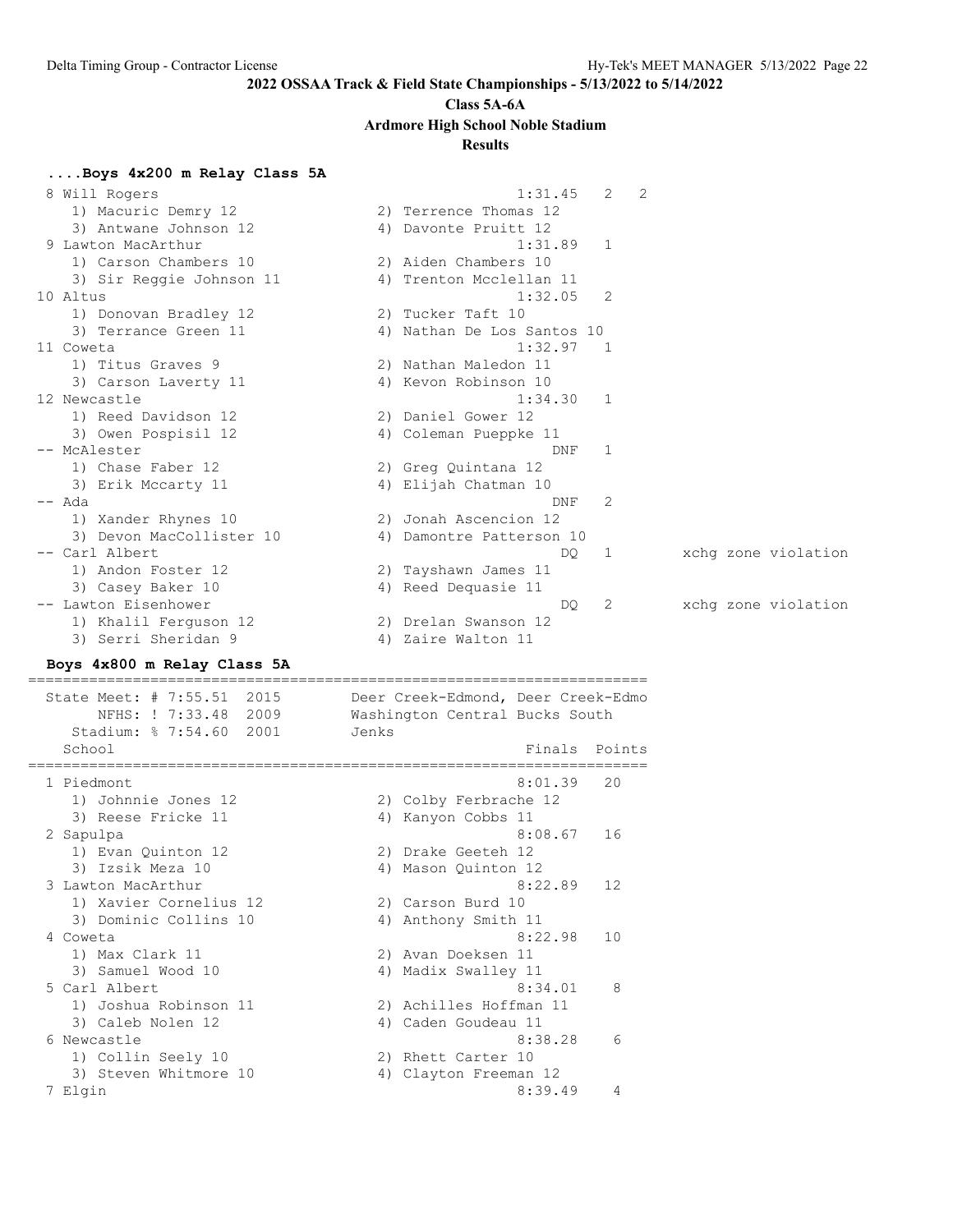# **Class 5A-6A**

# **Ardmore High School Noble Stadium**

# **Results**

### **....Boys 4x800 m Relay Class 5A**

| 1) Jeremy Smith 12      |    | 2) Hunter Monostori 11 |                |
|-------------------------|----|------------------------|----------------|
| 3) Jordan Pierce 10     |    | 4) Alan Lares 11       |                |
| 8 Shawnee               |    | 8:39.92                | $\overline{2}$ |
| 1) Michael Pearne 11    |    | 2) Alex Porter 11      |                |
| 3) Eli Wiley 12         |    | 4) Zander Wood 12      |                |
| 9 Guthrie               |    | 8:41.74                |                |
| 1) Mason Mayer 10       |    | 2) Dawson Sallee 12    |                |
| 3) Jaxon Harden 12      | 4) | Tyler Waqqoner 11      |                |
| 10 Thomas Edison        |    | 8:42.63                |                |
| 1) Anthony Manipella 12 |    | 2) Marlon Mcfalls 12   |                |
| 3) Samuel Banda 10      |    | 4) Zachary King 10     |                |
| 11 Bishop McGuinness    |    | 8:44.19                |                |
| 1) Grant Eakins 11      |    | 2) William Leonard 11  |                |
| 3) Andrew de Keratry 10 |    | 4) Brennan Chumo 11    |                |
| 12 Duncan               |    | 8:49.28                |                |
| 1) Caleb Mcfatridge 10  |    | 2) Kaceson Lolar 12    |                |
| 3) Drew Taliaferro 11   | 4) | Tomas Arredondo 10     |                |
| 13 Glenpool             |    | 8:49.73                |                |
| 1) Michael Edwards 12   |    | 2) Jaxon Hilburn 12    |                |
| 3) Wyatt Miller 11      | 4) | James Reynolds 11      |                |
| 14 Classen S A S        |    | 9:01.12                |                |
| 1) Aiden Kirkpatrick 11 |    | 2) Elias Muhammad 11   |                |
| 3) Andres Rianomoreno 9 |    | 4) Adrian Gray 11      |                |
| 15 Claremore            |    | 9:01.49                |                |
| 1) Jack Roberts 12      |    | 2) Ethan Baines 11     |                |
| 3) Cedric Voss 10       |    | 4) Cal Pritchett 11    |                |
| 16 Pryor                |    | 9:19.86                |                |
| 1) Carson Pendley 9     |    | 2) Colby Dale 12       |                |
| 3) Corbin Joyner 11     |    | 4) Joseph Buford 9     |                |

### **Boys High Jump Class 5A**

======================================================================= State Meet: # 7-00 2009 Foster, Guthrie State Meet: # 7-00 2009 Golbeck, Claremore NFHS: ! 7-06 2017 Vernon Turner, Yukon, OK Stadium: % 7-02 2000 Neale, Muskogee Name Year School Finals Points ======================================================================= 1 Andrew Hughes 11 Ada 7-00.00# 10 6-02 6-04 6-06 6-08 6-10 7-00 7-01 O O XXO O XO XXO XXX 2 Trey Bartholomew 12 Coweta 6-08.00 8 6-02 6-04 6-06 6-08 6-10 O XO O XO XXX 3 Manuel Garza 12 Glenpool 6-04.00 6 5-08 5-10 6-00 6-02 6-04 6-06 O O O XO O XXX 4 Sam Cheap 11 Woodward J6-04.00 5 6-00 6-02 6-04 6-06 XO O XXO XXX 5 Adonis Neal 12 Del City 6-02.00 4 5-10 6-00 6-02 6-04 XO XO O XXX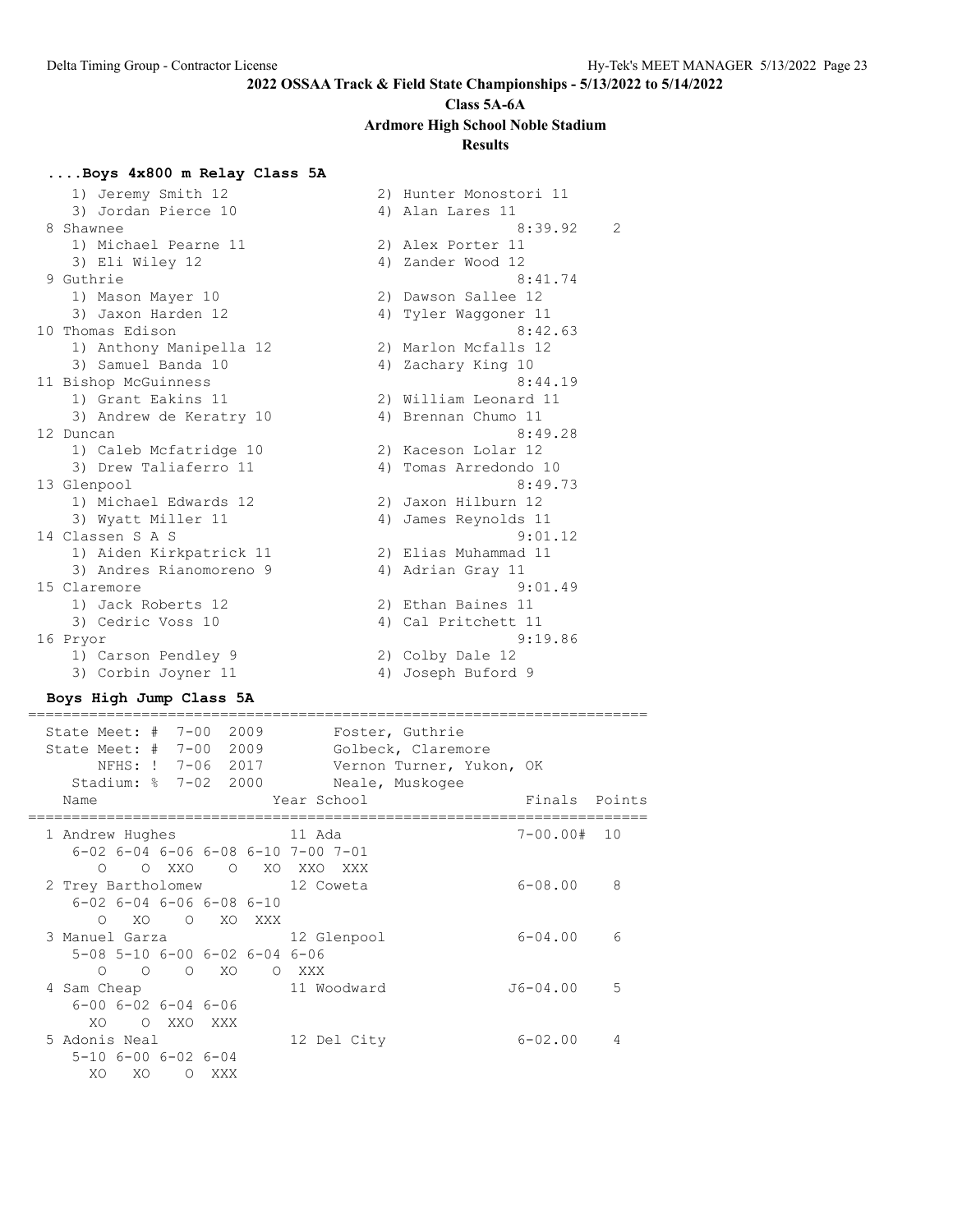**Class 5A-6A**

# **Ardmore High School Noble Stadium**

# **Results**

| Boys High Jump Class 5A |  |  |  |  |  |
|-------------------------|--|--|--|--|--|
|-------------------------|--|--|--|--|--|

| 6 Andrew Elder                      | 10 Bishop McGuinness J6-02.00 |              | 3            |
|-------------------------------------|-------------------------------|--------------|--------------|
| $5-08$ $5-10$ $6-00$ $6-02$ $6-04$  |                               |              |              |
| O O XO XO XXX                       |                               |              |              |
| 7 Wech Ring                         | 12 Lawton Eisenhower J6-02.00 |              | 2            |
| $5-08$ $5-10$ $6-00$ $6-02$ $6-04$  |                               |              |              |
| O O XO XXO XXX                      |                               |              |              |
| 8 Brendan Badie                     | 10 Coweta                     | $6 - 00.00$  | $\mathbf{1}$ |
| $5 - 08$ $5 - 10$ $6 - 00$ $6 - 02$ |                               |              |              |
| O XO O XXX                          |                               |              |              |
| 9 Josh Adesola                      | 9 Elgin                       | $J6 - 00.00$ |              |
| $5 - 08$ $5 - 10$ $6 - 00$ $6 - 02$ |                               |              |              |
| O XXO O XXX                         |                               |              |              |
| 10 Reed Dequasie                    | 11 Carl Albert                | $J6 - 00.00$ |              |
| $5 - 08$ $5 - 10$ $6 - 00$ $6 - 02$ |                               |              |              |
| O O XXO XXX                         |                               |              |              |
| 11 Keythen Kellison                 | 12 Altus                      | $5 - 10.00$  |              |
| $5 - 08$ $5 - 10$ $6 - 00$          |                               |              |              |
| O O XXX                             |                               |              |              |
| 12 Devon MacCollister               | 10 Ada                        | $J5 - 10.00$ |              |
| $5 - 106 - 00$                      |                               |              |              |
| XO XXX                              |                               |              |              |
| 13 Logan Gustin                     | 10 Duncan                     | $J5 - 10.00$ |              |
| $5 - 08$ $5 - 10$ $6 - 00$          |                               |              |              |
| XO XXO XXX                          |                               |              |              |
| 14 Bishop Gordon                    | 10 Sapulpa                    | $5 - 08.00$  |              |
| $5 - 08$ $5 - 10$                   |                               |              |              |
|                                     |                               |              |              |
| O XXX                               |                               |              |              |
| 14 Jacobi Sebock                    | 12 Midwest City               | $5 - 08.00$  |              |
| $5 - 08$ $5 - 10$                   |                               |              |              |
| O XXX                               |                               |              |              |
| 14 Lyrix Howard                     | 12 Stilwell                   | $5 - 08.00$  |              |
| $5 - 08$ $5 - 10$                   |                               |              |              |
| O XXX                               |                               |              |              |
| 17 Elliot Walker                    | 10 Bishop Kelley              | $J5 - 08.00$ |              |
| $5 - 08$ $5 - 10$                   |                               |              |              |
| XO XXX                              |                               |              |              |
| 17 Ethan Pennington                 | 10 Glenpool                   | $J5 - 08.00$ |              |
| $5 - 08$ $5 - 10$                   |                               |              |              |
| XO XXX                              |                               |              |              |
| 19 Luis Raab                        | 10 Bishop Kelley J5-08.00     |              |              |
| $5 - 08$ $5 - 10$                   |                               |              |              |
| XXO<br>XXX                          |                               |              |              |
| Doni Bruner                         | 12 Sapulpa                    | ΝH           |              |
| 5-08                                |                               |              |              |
| XXX                                 |                               |              |              |
| Casey Baker                         | 10 Carl Albert                | ΝH           |              |
| $5 - 08$                            |                               |              |              |
| XXX                                 |                               |              |              |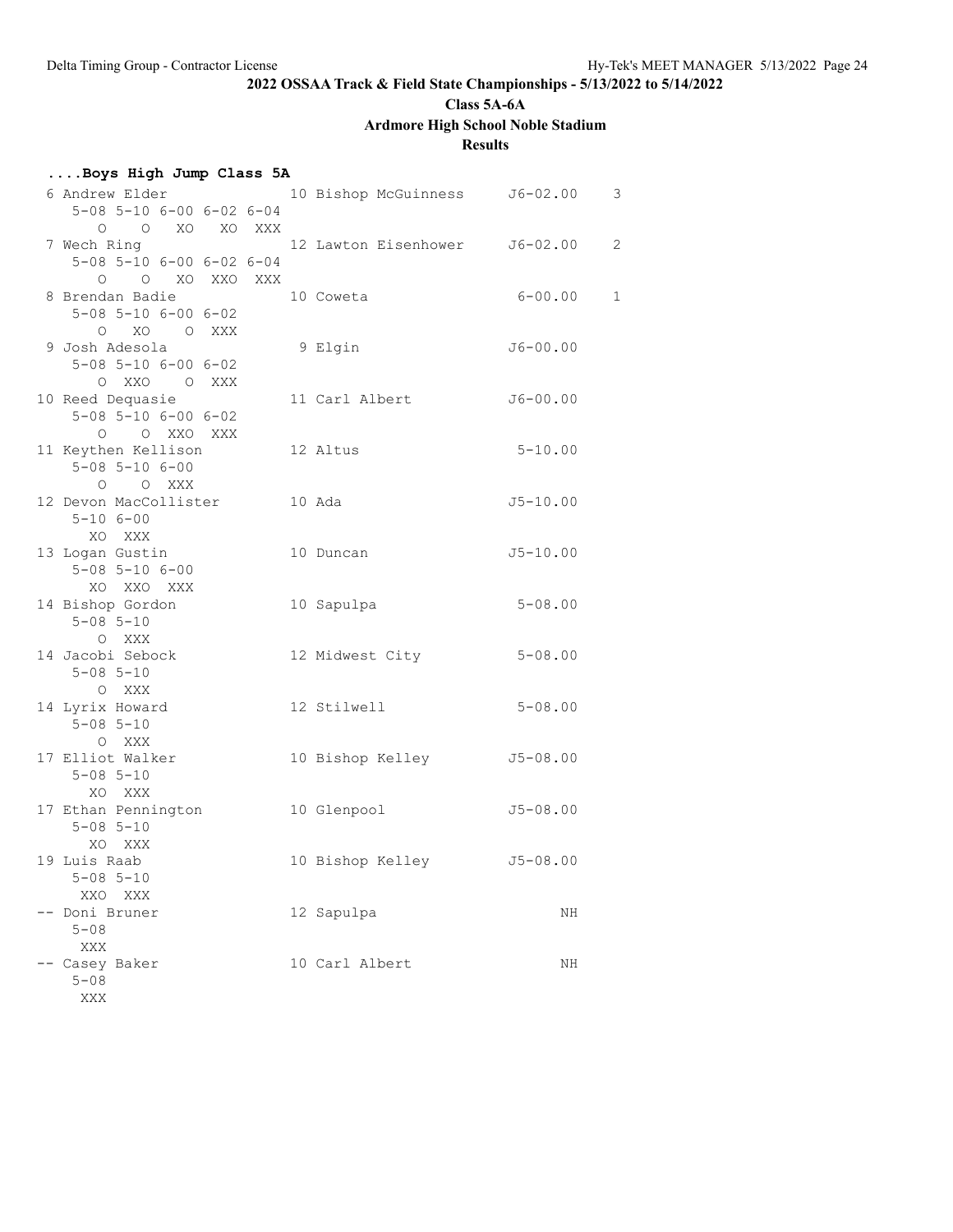**Class 5A-6A**

**Ardmore High School Noble Stadium**

# **Results**

# **Boys Pole Vault Class 5A**

|                                                                                                | =====================                                                                                                                               |                   |             |
|------------------------------------------------------------------------------------------------|-----------------------------------------------------------------------------------------------------------------------------------------------------|-------------------|-------------|
| Name                                                                                           | State Meet: # 17-02 1999 Dial, Duncan<br>NFHS: ! 19-05.50 2018 Armand Duplantis, Lafayette, LA<br>Stadium: % 17-02 1999 Dial, Duncan<br>Year School | Finals Points     |             |
| 1 Makobe Merwin 12 Guymon<br>12-00 12-06 13-00 13-06                                           |                                                                                                                                                     | 13-00.00          | 10          |
| O PPP O XXX<br>2 Paul Tarman<br>11-00 11-06 12-00 12-06 13-00 13-06                            | 12 Bishop McGuinness J13-00.00 8                                                                                                                    |                   |             |
| O XO O XO XO XXX<br>3 Riley Hunter<br>11-00 11-06 12-00 12-06 13-00 13-06<br>O PPP O O XXO XXX | 12 Duncan                                                                                                                                           | J13-00.00         | 6           |
| 11-06 12-00 12-06 13-00<br>0 0 0 XXX                                                           | 4 Grant Yost 12 Thomas Edison 12-06.00 4.50                                                                                                         |                   |             |
| 4 Parker Owens<br>12-00 12-06 13-00<br>$O$ $O$ $XXX$                                           | 10 Glenpool                                                                                                                                         | $12 - 06.00$ 4.50 |             |
| 6 Shawn Stopp<br>11-00 11-06 12-00 12-06 13-00<br>XO XXO O O XXX                               | 12 Collinsville 512-06.00                                                                                                                           |                   | 3           |
| 7 Jacob Munoz<br>11-06 12-00 12-06 13-00<br>O XO XO XXX                                        | 11 Collinsville J12-06.00                                                                                                                           |                   | 2           |
| 8 Kyan Rice<br>12-00 12-06 13-00<br>XO XXO XXX                                                 | 12 Guymon                                                                                                                                           | $J12-06.00$       | $\mathbf 1$ |
| 9 Randall Coble<br>$12 - 00$ $12 - 06$<br>XO XXX                                               | 11 Guymon                                                                                                                                           | $12 - 00.00$      |             |
| 10 Reid Henderson<br>11-00 11-06 12-00 12-06<br>O O XXO XXX                                    | 11 Bishop McGuinness J12-00.00                                                                                                                      |                   |             |
| 11 Shane Borszich<br>$11 - 00$ $11 - 06$ $12 - 00$<br>$O$ $O$ XXX                              | 11 Coweta                                                                                                                                           | $11 - 06.00$      |             |
| 11 Kaceson Lolar<br>11-00 11-06 12-00<br>$\circ$<br>XXX<br>$\circ$                             | 12 Duncan                                                                                                                                           | $11 - 06.00$      |             |
| 13 Paeton Dial<br>11-00 11-06 12-00<br>XO<br>XXO<br>XXX                                        | 10 Duncan                                                                                                                                           | $J11 - 06.00$     |             |
| 13 Logan Crawford<br>11-00 11-06 12-00<br>XXO<br>XO.<br>XXX                                    | 10 Lawton Eisenhower                                                                                                                                | $J11 - 06.00$     |             |
| 15 Samuel Keeler<br>$11 - 00$ $11 - 06$<br>XO.<br>XXX                                          | 9 Grove                                                                                                                                             | $11 - 00.00$      |             |
| -- Mason Gillispie<br>$11 - 00$<br>XXX                                                         | 9 Claremore                                                                                                                                         | ΝH                |             |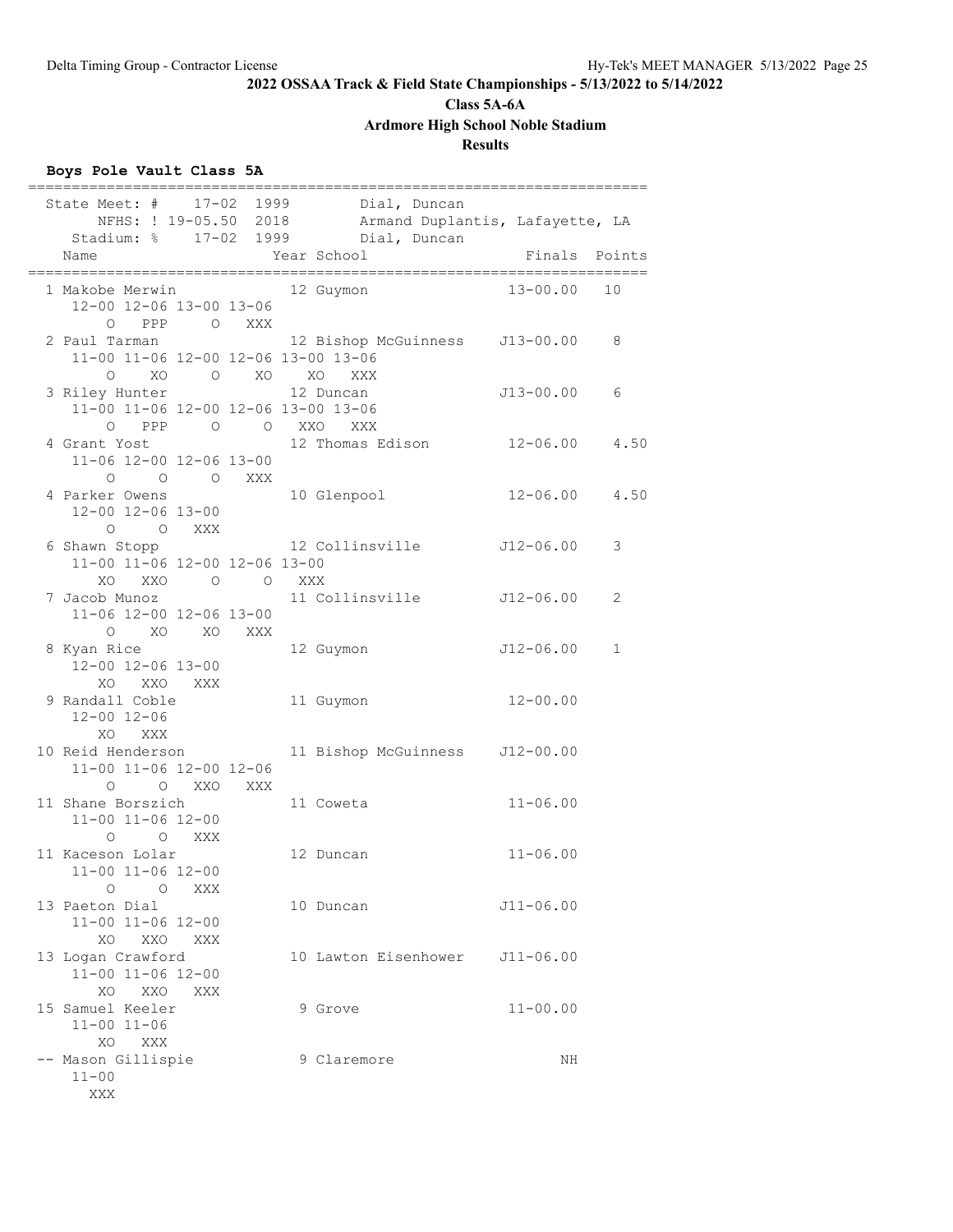# **Class 5A-6A**

**Ardmore High School Noble Stadium**

# **Results**

# **Boys Shot Put Class 5A**

| State Meet: # 67-08 2011 Perry, Duncan                |            |                                                                                   |                  |              |              |
|-------------------------------------------------------|------------|-----------------------------------------------------------------------------------|------------------|--------------|--------------|
|                                                       |            | NFHS: ! 77-00 1979 Michael Carter, Dallas Jefferson                               |                  |              |              |
| Stadium: % 63-11 2008 Tabor, Norman                   |            |                                                                                   |                  |              |              |
| Name                                                  |            | Year School                                                                       | Finals H# Points |              |              |
|                                                       |            | 1 Andrew Heinig 11 Glenpool 58-10.75 2 10                                         |                  |              |              |
|                                                       |            | 53-07.50 58-10.75 57-07.75 54-03.75 58-10.50 FOUL                                 |                  |              |              |
| 2 Kazeyn Bird                                         |            | 11 Bishop McGuinness  49-09.75  2  8                                              |                  |              |              |
|                                                       |            |                                                                                   |                  |              |              |
|                                                       |            | 44-08 FOUL FOUL 46-07 49-09.75 49-04<br>3 Delmekko Ratliff 11 Glenpool 49-08.50 2 |                  |              | 6            |
|                                                       |            | $43-09.50$ $43-09$ $47-02$ $47-09.50$ $47-02.75$ $49-08.50$                       |                  |              |              |
| 4 Jack Kieth                                          |            | 10 Collinsville 49-06.75 2                                                        |                  |              | 5            |
|                                                       |            | 45-01 48-03.75 49-06.50 49-00.50 49-06.75 FOUL                                    |                  |              |              |
|                                                       |            |                                                                                   |                  |              | 4            |
|                                                       |            | 43-09 FOUL 49-06.75 49-05.50 45-10.50 FOUL                                        |                  |              |              |
| 6 Chase Faber                                         |            | 12 McAlester                                                                      | $49 - 00.50$ 2   |              | 3            |
|                                                       |            | 46-11.50 48-06 47-07 47-08 49-00.50 FOUL                                          |                  |              |              |
|                                                       |            | 12 Lawton MacArthur 47-03.00 2                                                    |                  |              | 2            |
|                                                       |            | 7 Eperone Taito 12 Lawton MacArthur<br>FOUL 46-07.50 45-04 47-02 47-03 FOUL       |                  |              |              |
| 8 Carter Fuser                                        |            | 12 Coweta                                                                         | $47 - 01.75$ 2   |              | $\mathbf{1}$ |
|                                                       |            | FOUL $46-04.75$ $43-04.50$ $45-08.50$ $47-01.75$ FOUL                             |                  |              |              |
| 9 Caden Reed                                          |            | 11 Noble                                                                          | $45 - 09.75$     | 1            |              |
|                                                       |            | 42-03.75 42-10.50 45-09.75 45-05.50 43-05.25 FOUL                                 |                  |              |              |
| 10 Jaxon Merchant 12 Duncan<br>44-05.50 42-08.50 FOUL |            |                                                                                   | $44 - 05.50$     | 1            |              |
|                                                       |            |                                                                                   |                  |              |              |
|                                                       |            | 11 Brandt Haag 11 Bishop McGuinness 43-07.00<br>42-00.50 41-04.50 43-07           |                  | $\mathbf{1}$ |              |
|                                                       |            |                                                                                   |                  |              |              |
| 12 Jake Harrison 11 Du<br>41-01.50 43-05.50 42-06.50  |            | 11 Duncan                                                                         | $43 - 05.50$     | 1            |              |
|                                                       |            |                                                                                   |                  | 1            |              |
|                                                       |            | 13 Jermaine Veu 10 Lawton Eisenhower 43-00.50<br>42-11.50 FOUL 43-00.50           |                  |              |              |
| 14 Joshua Ogunseye                                    | 11 Sapulpa |                                                                                   | $42 - 01.75$     | $\mathbf{1}$ |              |
| FOUL 42-01.75 40-04.50                                |            |                                                                                   |                  |              |              |
| 15 Talan Owen                                         |            | 10 Piedmont                                                                       | $41 - 00.50$     | $\mathbf{1}$ |              |
| 41-00.50 40-11.50 FOUL                                |            |                                                                                   |                  |              |              |
| 16 Canna Love                                         |            | 12 Midwest City 38-11.50 1                                                        |                  |              |              |
| 38-11.50 38-01.50 37-00.50                            |            |                                                                                   |                  |              |              |
|                                                       |            |                                                                                   |                  |              |              |
| Boys 100 m Dash Class 6A                              |            |                                                                                   |                  |              |              |
| Top 8 Advance by Time<br>-------------------          |            |                                                                                   |                  |              |              |
| State Meet: # 10.20 2021                              |            | Williams, Stillwater                                                              |                  |              |              |
| NFHS: ! 10.13 2019                                    |            | Matthew Boling, Houston Strake J                                                  |                  |              |              |
| Stadium: % 10.57 2000                                 |            | King, Guthrie                                                                     |                  |              |              |
| Name                                                  |            | Year School                                                                       | Prelims          | H#           |              |
| =========                                             |            | ============================                                                      |                  |              |              |
| Preliminaries                                         |            |                                                                                   |                  |              |              |
| 1 Jayden Rowe                                         |            | 12 Union                                                                          | \$10.56q         | 2            |              |
| 2 Devin Alexander                                     |            | 10 Norman                                                                         | 10.59q           | $\mathbf 1$  |              |
| 3 Chapman Mckown                                      |            | 11 Norman North                                                                   | 10.77q           | 1            |              |
| 4 Brayden Clark                                       |            | 11 Moore                                                                          | 10.84q           | 2            |              |
| 5 Nate Jones                                          |            | 11 Broken Arrow                                                                   | 10.86q           | 1            |              |
| 6 Ezra Johnson                                        |            | 11 Yukon                                                                          | 10.91q           | 1            |              |
| 7 LJ Brannon                                          |            | 12 Union                                                                          | 10.98q           | $\mathbf{1}$ |              |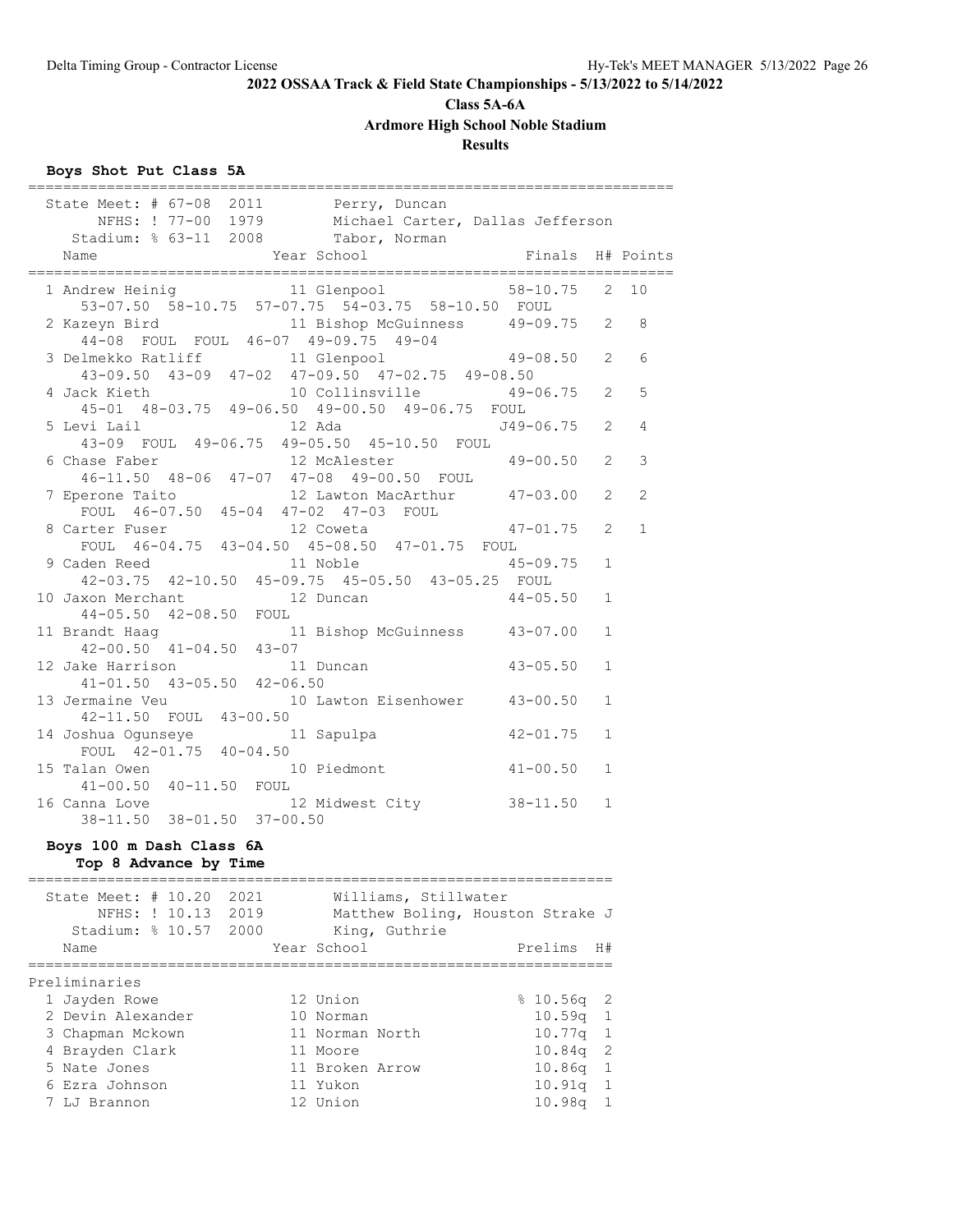**Class 5A-6A**

**Ardmore High School Noble Stadium**

**Results**

===================================================================

# **....Boys 100 m Dash Class 6A**

| 8 Angel Duarte Hedrick | 12 Westmoore         | $11.00q$ 2 |              |
|------------------------|----------------------|------------|--------------|
| 9 Xavier Harper        | 11 Mustang           | 11.01      | 2            |
| 10 Erik Lewis          | 11 Enid              | 11.03      | -2.          |
| 11 Kennedy Mcgee       | 12 Muskogee          | 11.05      | -2.          |
| 12 Nicholas Nolan      | 12 Choctaw           | 11.14      | 1            |
| 13 Cade Nelson         | 11 Edmond Santa Fe   | 11.25      | 2            |
| 14 Sedrick Frazier     | 11 Edmond North      | 11.26      | 2            |
| 15 Lateef Lawerence    | 12 Putnam City North | 11.30      | $\mathbf{1}$ |

### **Boys 200 m Dash Class 6A Top 8 Advance by Time**

| State Meet: # 20.37 1997<br>NFHS: ! 20.13 1985<br>Stadium: % 21.48 1999 | Wakefield, Edmond North<br>Roy Martin, Dallas Roosevelt<br>Beckstrom, Jenks |             |                |
|-------------------------------------------------------------------------|-----------------------------------------------------------------------------|-------------|----------------|
| Name                                                                    | Year School                                                                 | Prelims     | H#             |
| 1 Jayden Rowe                                                           | 12 Union                                                                    | $821.36q$ 2 |                |
| 2 Devian King                                                           | 12 Westmoore                                                                | $21.59q$ 1  |                |
| 3 Kevion Williams                                                       | 12 Westmoore                                                                | $21.61q$ 1  |                |
| Brayden Clark                                                           | 11 Moore                                                                    | $21.65q$ 2  |                |
| 5 Angel Duarte Hedrick 12 Westmoore                                     |                                                                             | $21.86q$ 2  |                |
| Braylon Thompson                                                        | 11 Union                                                                    | $22.04q$ 2  |                |
| 7 Ezra Johnson                                                          | 11 Yukon                                                                    | $22.21q$ 2  |                |
| 8 RJ Brown                                                              | 12 Union                                                                    | $22.28q$ 1  |                |
| 9 Ashton Cunningham                                                     | 9 Jenks                                                                     | 22.32       | $\mathbf{1}$   |
| 10 Kayleb Barnett                                                       | 9 Broken Arrow                                                              | 22.40       | 2              |
| 11 Heston Thompson                                                      | 10 Stillwater                                                               | 22.52       | $\mathbf{1}$   |
| 12 Lamar Jaylynn Mangrum                                                | 9 Edmond Memorial                                                           | 22.65       | $\overline{2}$ |
| 13 Brennon Mason                                                        | 11 Southmoore                                                               | 22.68       | $\overline{c}$ |
| 14 Markus Means                                                         | 11 Southmoore                                                               | 22.77       | $\mathbf{1}$   |
| 15 Erik Lewis                                                           | 11 Enid                                                                     | 22.95       | $\mathbf{1}$   |

# **Boys 400 m Dash Class 6A Top 8 Advance by Time**

| State Meet: # 46.97 1984<br>NFHS: ! 45.19 2012<br>Stadium: % 48.59 1999 |  | Davis, B.T. Washington<br>Aldrich Bailey, Mansfield Timerv<br>Downing, Ardmore |                |                |
|-------------------------------------------------------------------------|--|--------------------------------------------------------------------------------|----------------|----------------|
| Name                                                                    |  | Year School                                                                    | Prelims H#     |                |
| 1 Kevion Williams                                                       |  | 12 Westmoore                                                                   | $48.95q$ 2     |                |
| 2 Kolton Bennett                                                        |  | 10 Westmoore                                                                   | $49.53q$ 1     |                |
| 3 Jacob Clifton                                                         |  | 11 Owasso                                                                      | $49.99q$ 2     |                |
| 4 Logan Grayson                                                         |  | 11 Edmond Memorial                                                             | $50.18q$ 2     |                |
| 5 Foster Penhall                                                        |  | 11 Edmond Santa Fe                                                             | $50.27q$ 1     |                |
| 6 Thomas Gothard                                                        |  | 11 Union                                                                       | $50.36q$ 1     |                |
| 7 Marcus Martin                                                         |  | 12 Union                                                                       | $50.66q$ 1     |                |
| 8 Seth Meyer                                                            |  | 11 Jenks                                                                       | 50.92q         | -2             |
| 9 Isaac Conder                                                          |  | 12 Owasso                                                                      | 51.10          | $\overline{2}$ |
| 10 Sir Johnson                                                          |  | 10 Broken Arrow                                                                | 51.11 2 51.101 |                |
| 11 Malachi Campbell                                                     |  | 12 Putnam City North                                                           | 51.11          | 1 51.102       |
| 12 Jalen Hardison                                                       |  | 12 Westmoore                                                                   | 51.82          | 1              |
| 13 Henric Vanderveldt                                                   |  | 10 Edmond Memorial                                                             | 52.35          |                |
|                                                                         |  |                                                                                |                |                |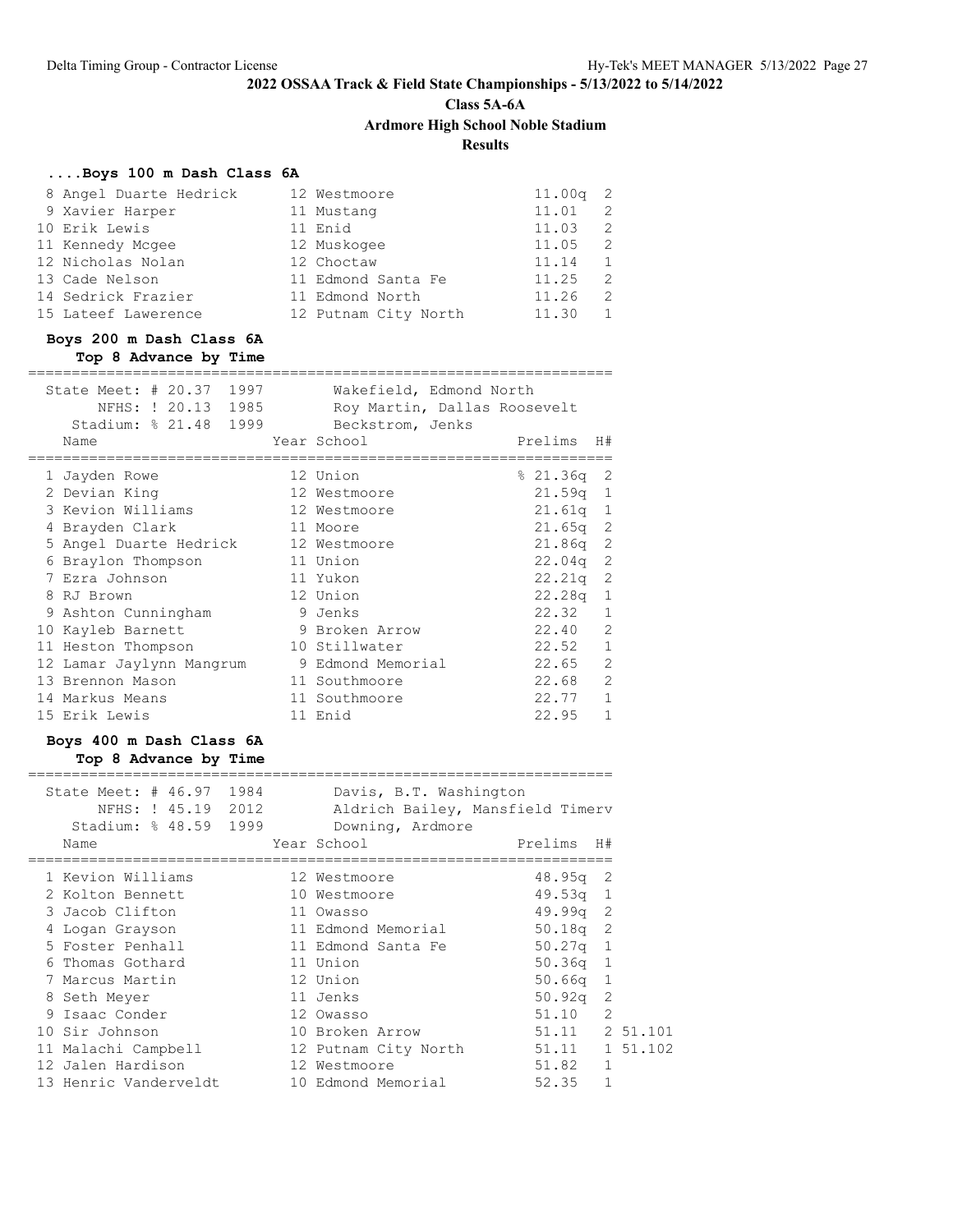**Class 5A-6A**

**Ardmore High School Noble Stadium**

**Results**

|        | Boys 400 m Dash Class 6A            |  |                                                         |             |              |
|--------|-------------------------------------|--|---------------------------------------------------------|-------------|--------------|
|        | 14 Collin Whitefield                |  | 11 Choctaw                                              | 52.50       | 2            |
|        | 15 Cole Smith                       |  | 11 Putnam City                                          | 53.42 1     |              |
|        | Boys 3200 m Run Class 6A            |  |                                                         |             |              |
|        |                                     |  |                                                         |             |              |
|        | State Meet: # 9:08.7h 1982          |  | Thatcher, Edmond                                        |             |              |
|        | NFHS: ! 8:34.23 2008                |  | German Fernandez, Riverbank                             |             |              |
|        |                                     |  | Stadium: % 9:37.34 1999 McWatters, Moore                |             |              |
|        | Name                                |  | Year School                                             | Finals      | Points       |
| Finals |                                     |  |                                                         |             |              |
|        | 1 AJ Antonelli                      |  | 12 Deer Creek                                           | 9:19.418    | 10           |
|        | 2 Blake Feron                       |  | 12 Broken Arrow                                         | 9:23.58%    | 8            |
|        | 3 David Boulanger                   |  | 12 Westmoore                                            | $9:25.11\%$ | 6            |
|        | 4 Gilbert Velez                     |  | 12 Deer Creek                                           | $9:31.58\%$ | 5            |
|        | 5 Joshua Cherry                     |  | 11 Edmond Memorial                                      | 9:37.64     | 4            |
|        | 6 Zach Rutherford                   |  | 10 Edmond North                                         | 9:49.22     | 3            |
|        | 7 Noah Meacham                      |  | 11 Broken Arrow                                         | 9:52.47     | 2            |
|        | 8 Nathan Deboutez                   |  | 12 Westmoore                                            | 9:58.94     | $\mathbf{1}$ |
|        | 9 Graham Mitchell                   |  | 10 Deer Creek                                           | 9:59.41     |              |
|        | 10 Phin Bonner                      |  | 11 Norman                                               | 10:06.41    |              |
|        | 11 Jackson Davis                    |  | 12 Edmond Memorial                                      | 10:11.73    |              |
|        | 12 Yadon Bowman                     |  | 11 Edmond North                                         | 10:26.78    |              |
|        | 13 Jack Lindley                     |  | 10 Norman North                                         | 10:28.62    |              |
|        | 14 Nathan Uy                        |  | 12 Booker T Washington 10:32.38<br>9 Tahlequah 11:38.82 |             |              |
|        | 15 Jacob Tiger                      |  | 9 Tahlequah                                             | 11:38.82    |              |
|        | Boys 110 m Hurdles Class 6A         |  |                                                         |             |              |
|        | Top 8 Advance by Time               |  |                                                         |             |              |
|        |                                     |  |                                                         |             |              |
|        | State Meet: # 13.86 1980            |  | Jones, Lawton                                           |             |              |
|        | NFHS: ! 13.30 1990                  |  | Chris Nelloms, Dayton Dunbar                            |             |              |
|        | Stadium: % 14.04 2001 Brown, Lawton |  |                                                         |             |              |
|        | Name                                |  | Year School                                             | Prelims     | H#           |
|        | Preliminaries                       |  |                                                         |             |              |
|        | 1 Xavier Simpkins                   |  | 11 Westmoore                                            | 14.58q      | 2            |
|        | 2 Blake Osmond                      |  | 10 Jenks                                                | $14.73q$ 1  |              |
|        | 3 Parker Sutterfield                |  | 10 Jenks                                                | 14.90q      | 2            |
|        | 4 Aiden Edwards                     |  | 10 Mustang                                              | 15.03q      | 1            |
|        | 5 Jaren Harmon                      |  | 11 Edmond Memorial                                      | 15.15q      | 1            |
|        | 6 Sam Strauss                       |  | 10 Edmond Memorial                                      | 15.21q      | 1            |
|        | 7 Jermaine Hardison                 |  | 12 Westmoore                                            | 15.44q      | 2            |
|        | 8 Karis Antwine                     |  | 11 Yukon                                                | 15.62q      | 2            |
|        | 9 Erion Ramsey                      |  | 12 Edmond North                                         | 15.68       | 2            |
|        | 10 Nathan Aryeequaye                |  | 10 Westmoore                                            | 15.83       | 1            |
|        | 11 Cole Humphrey                    |  | 10 Broken Arrow                                         | 16.11       | $\mathbf{1}$ |
|        | 12 Malik Wells                      |  | 10 Putnam City West                                     | 16.44       | 2            |
|        | 13 Boone Bennett                    |  | 11 Owasso                                               | 16.58       | 2            |
|        | 14 Korbin Chaffin                   |  | 11 Choctaw                                              | 16.69       | 1            |
|        | 15 Ryan Jackson                     |  | 10 Norman North                                         | 17.29       | 2            |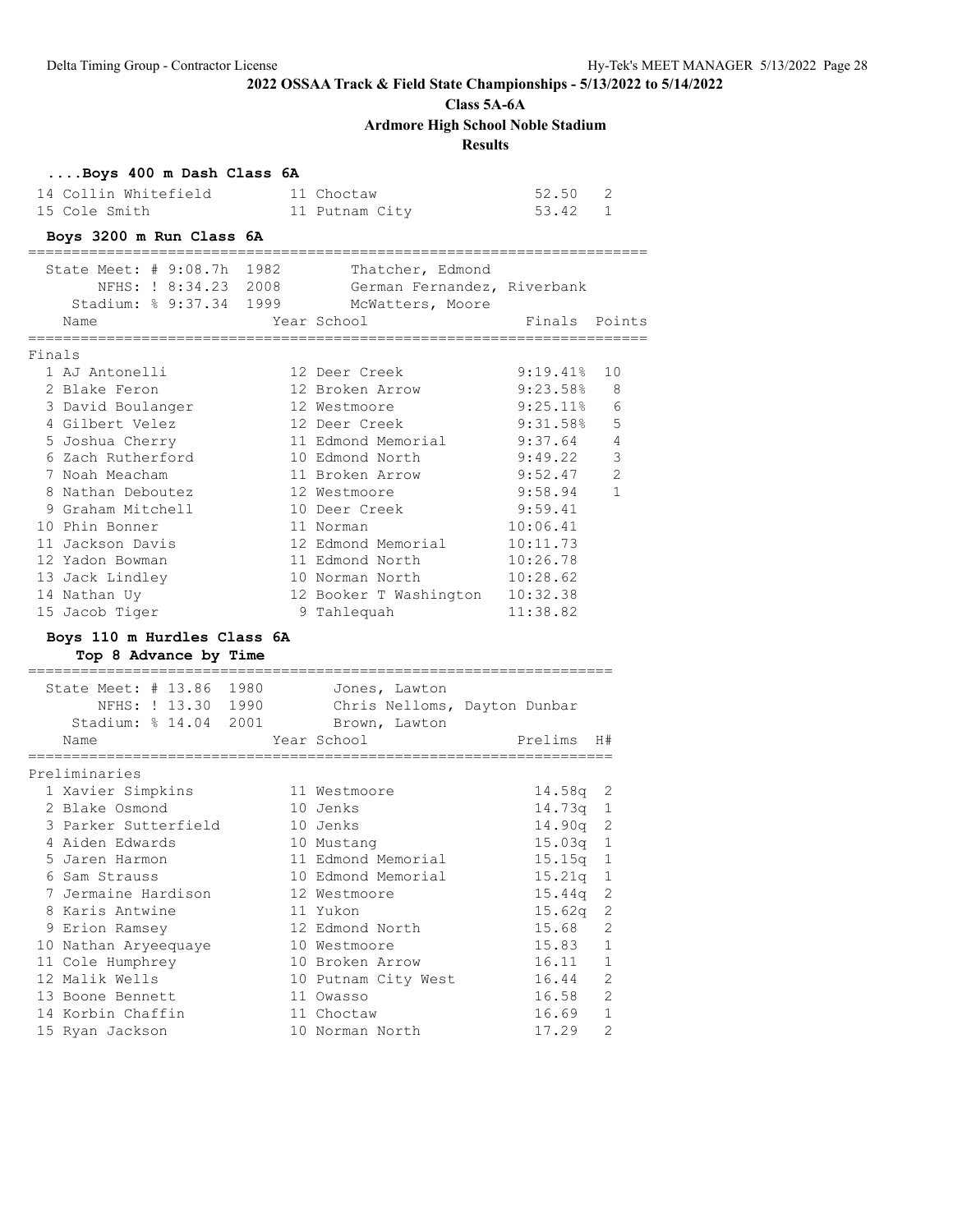# **Class 5A-6A Ardmore High School Noble Stadium**

# **Results**

**Boys 300 m Hurdles Class 6A Top 8 Advance by Time**

| State Meet: # 36.88 1993<br>Stadium: % 37.50 2001 Brown, Lawton<br>Name                       | Austin, Eisenhower<br>NFHS: ! 35.02 2009 Reggie Wyatt, Riverside La Sierr<br>Year School<br>Prelims<br>H# |   |
|-----------------------------------------------------------------------------------------------|-----------------------------------------------------------------------------------------------------------|---|
| 1 Parker Sutterfield                                                                          | 10 Jenks<br>38.80q                                                                                        | 2 |
| 2 Devin Simpson                                                                               | $39.43q$ 2<br>12 Lawton                                                                                   |   |
| 3 Jermaine Hardison                                                                           | 39.68q 1<br>12 Westmoore                                                                                  |   |
| 4 Blake Osmond                                                                                | 10 Jenks<br>$39.69q$ 2                                                                                    |   |
| 5 Xavier Simpkins                                                                             | 11 Westmoore<br>39.72q<br>1                                                                               |   |
| 6 Nathan Aryeequaye                                                                           | 40.23q<br>10 Westmoore                                                                                    | 2 |
| 7 Jaren Harmon                                                                                | 11 Edmond Memorial<br>40.25q                                                                              | 2 |
| 8 Ryan Jackson                                                                                | 40.94q<br>10 Norman North                                                                                 | 2 |
| 9 Cole Grayson                                                                                | 11 Edmond Memorial<br>40.97                                                                               | 2 |
| 10 Aiden Edwards                                                                              | 41.17<br>10 Mustang                                                                                       | 1 |
| 11 Parker Legrange                                                                            | 10 Edmond North<br>41.46 2                                                                                |   |
| 12 Sam Strauss                                                                                | 42.01 1<br>10 Edmond Memorial                                                                             |   |
| 13 Boone Bennett                                                                              | 11 Owasso                                                                                                 |   |
| 14 Malachi Mitchell                                                                           | $42.91$ 1<br>43.70 1 43.691<br>12 Stillwater                                                              |   |
| 15 Dean Mccune                                                                                | 43.70 1 43.696<br>9 Jenks                                                                                 |   |
| 16 Ayden Kemp                                                                                 | 43.80<br>11 Muskogee                                                                                      | 1 |
| State Meet: # 40.75 2021<br>NFHS: ! 39.76 1998 Fort Worth OD Wyatt                            | Union                                                                                                     |   |
| Stadium: % 41.72 2000 Ardmore                                                                 |                                                                                                           |   |
| School                                                                                        | Prelims<br>H#                                                                                             |   |
| 1 Westmoore<br>1) Angel Duarte Hedrick 12<br>3) Devian King 12<br>2 Union<br>1) LJ Brannon 12 | -2<br>% 41.67q<br>2) Xavier Simpkins 11<br>4) Kevion Williams 12<br>42.05q<br>1<br>2) Jayden Rowe 12      |   |
| 3) Rovaughn Banks 12                                                                          | 4) Braylon Thompson 11                                                                                    |   |
| 3 Owasso                                                                                      | $42.08q$ 2                                                                                                |   |
| 1) Tru Thomas 11                                                                              | 2) Cole Adams 11                                                                                          |   |
| 3) Emery Neeley 11                                                                            | 4) DeShawn Kinnard 12                                                                                     |   |
| 4 Mustang                                                                                     | 42.50q                                                                                                    | 1 |
| 1) Karston Keene 12                                                                           | 2) Jacobe Johnson 11                                                                                      |   |
| 3) Amon Hamilton 12                                                                           | 4) Xavier Harper 11                                                                                       |   |
| 5 Norman                                                                                      | $42.51q$ 1                                                                                                |   |
| 1) Devin Alexander 10                                                                         | 2) Luke Morrow 12                                                                                         |   |
| 3) Jedediah Fuller 12                                                                         | 4) Kamran Donald 9                                                                                        |   |
| 6 Norman North                                                                                | 42.78q 2                                                                                                  |   |
| 1) Cason Cabbiness 11                                                                         | 2) Daniel Inoree 10                                                                                       |   |
| 3) Brayden Dorney 11                                                                          | 4) Chapman Mckown 11                                                                                      |   |
| 7 Broken Arrow                                                                                | $42.82q$ 1                                                                                                |   |
| 1) Kaibre Harris 10                                                                           | 2) Kayleb Barnett 9                                                                                       |   |
| 3) Daniel Barnes 10                                                                           | 4) Nate Jones 11                                                                                          |   |
| 8 Jenks                                                                                       | $42.83q$ 1                                                                                                |   |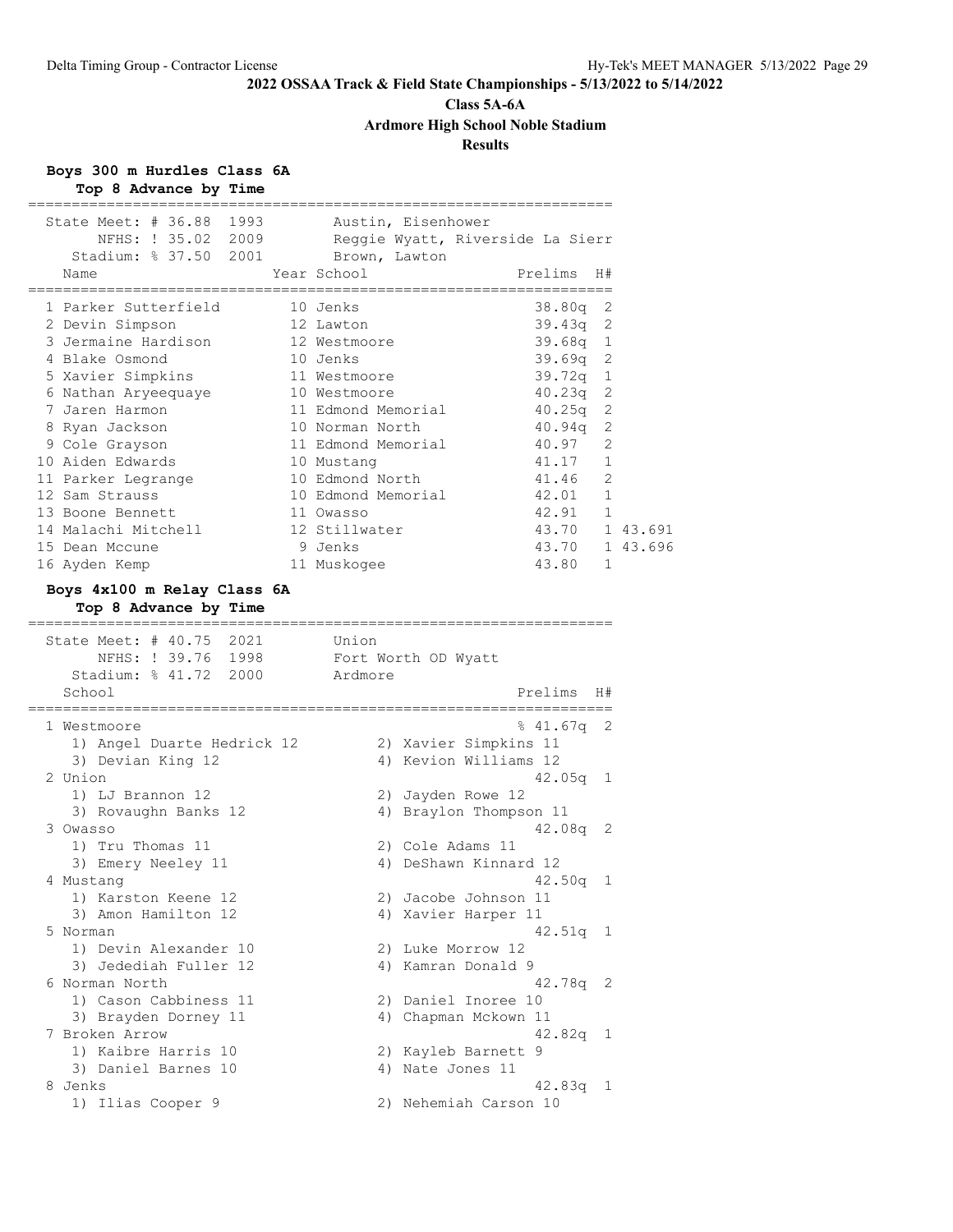# **Class 5A-6A Ardmore High School Noble Stadium**

### **Results**

### **....Boys 4x100 m Relay Class 6A**

|            | 3) Glenny Jones 10          |           | 4) Ashton Cunningham 9      |
|------------|-----------------------------|-----------|-----------------------------|
|            | 9 Southmoore                |           | $\mathbf{1}$<br>43.15       |
|            | 1) Markus Means 11          |           | 2) Brennon Mason 11         |
|            | 3) Patrick Uzzle 11         |           | 4) Cameron Barnard 11       |
| 10 Enid    |                             |           | 2<br>43.18                  |
|            | 1) Jiaire Martin 10         |           | 2) Luke Rauh 10             |
|            | 3) Tykie Andrews 11         |           | 4) Erik Lewis 11            |
| 11 Bixby   |                             |           | 43.29<br>$\mathbf{1}$       |
|            | 1) Jakeb Snyder 11          |           | 2) Dylan Hasz 11            |
|            | 3) Cale Fugate 11           |           | 4) Tyson Williams 11        |
|            | 12 Edmond Memorial          |           | 43.65<br>2                  |
|            | 1) Logan Grayson 11         |           | 2) Max Collins 12           |
|            | 3) Dylan Stidwell 10        |           | 4) Lamar Jaylynn Mangrum 9  |
|            | 13 Edmond North             |           | 43.68<br>$\overline{1}$     |
|            | 1) Sedrick Frazier 11       |           | 2) Logan Dornbos Mcbroom 10 |
|            | 3) Cole Green 12            |           | 4) Eric Taylor 9            |
|            | 14 Stillwater               |           | 43.76<br>2                  |
|            | 1) Corbin Grant 11          |           | 2) Jackson Holland 9        |
|            | 3) Holden Thompson 10       |           | 4) Heston Thompson 10       |
| 15 Choctaw |                             |           | $\overline{2}$<br>44.27     |
|            | 1) Robert Thompson          |           | 2) Jace Holt 11             |
|            | 3) Austin Hubert 10         |           | 4) Nate Keiffer 9           |
|            | Boys 4x200 m Relay Class 6A |           |                             |
|            | ====================        |           |                             |
|            | State Meet: # 1:25.42 2021  | Westmoore |                             |
|            | NFHS: ! 1:23.25<br>2011     |           | Conroe The Woodlands        |

# School **Finals H**# Points ========================================================================== Finals 1 Westmoore 1:25.15# 2 20 1) Angel Duarte Hedrick 12 2) Xavier Simpkins 11 3) Devian King 12 4) Kevion Williams 12 2 Union 1:26.99 2 16 1) LJ Brannon 12 2) Braylon Thompson 11 3) RJ Brown 12 (2008) 4) Rovaughn Banks 12 3 Norman 1:28.58 2 12 1) Devin Alexander 10 2) Jedediah Fuller 12 3) Luke Morrow 12 (4) Kamran Donald 9 4 Owasso 1:28.74 2 10 1) Cole Adams 11 2) Emery Neeley 11 3) Jacob Clifton 11 4) Colby Shelton 9 5 Mustang 1:28.94 1 8 1) Zachery Warren 10 2) Jacobe Johnson 11 3) Amon Hamilton 12 (4) Xavier Harper 11 6 Edmond Santa Fe 1:29.49 2 6 1) Cade Nelson 11 2) Niko Cooper 11 3) Elijah Phillips 11  $\hskip1cm$  4) Foster Penhall 11 7 Southmoore 1:29.52 2 4 1) Brennon Mason 11 2) Markus Means 11 3) Patrick Uzzle 11 4) Cameron Barnard 11 8 Broken Arrow 1:30.21 1 2 1) Sir Johnson 10 2) Kaibre Harris 10 3) Mason Freeman 11  $\hskip1cm$  4) Kayleb Barnett 9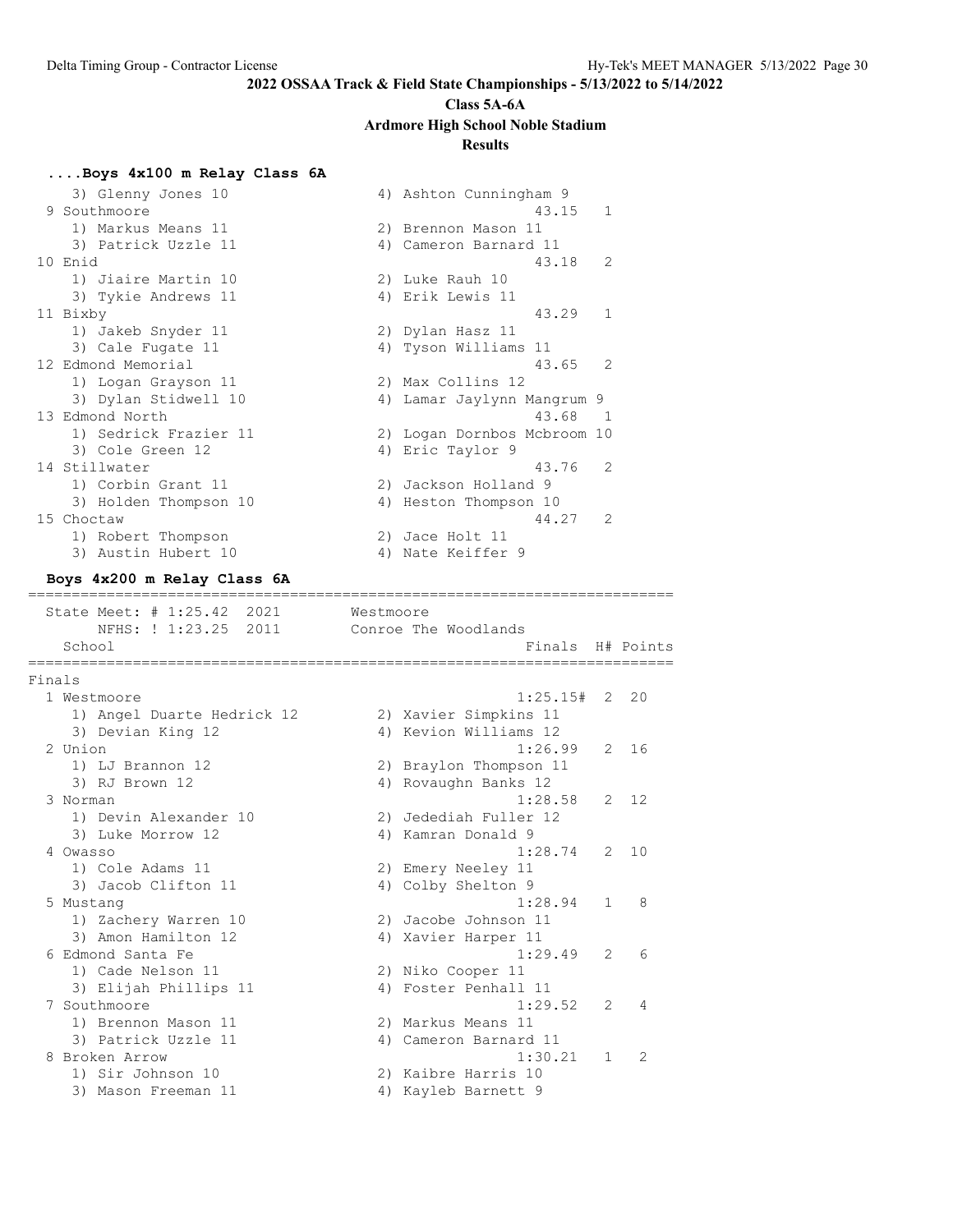#### **Class 5A-6A**

#### **Ardmore High School Noble Stadium**

### **Results**

**....Boys 4x200 m Relay Class 6A** 9 Jenks 1:30.38 1 1) Glenny Jones 10 2) Boston Stephenson 8 3) Nehemiah Carson 10 4) Ashton Cunningham 9 10 Edmond Memorial 1:30.81 1 1) Logan Grayson 11 2) Max Collins 12 3) Dylan Stidwell 10 4) Lamar Jaylynn Mangrum 9 11 Moore 1:30.91 2 1) Elijah Simmons 12 2) Garrett Eddy 9 3) Malachi Williams 11  $\qquad \qquad$  4) Brayden Clark 11 12 Stillwater 1:31.09 1 1) Corbin Grant 11 2) Jackson Holland 9 3) Holden Thompson 10 4) Heston Thompson 10 13 Bixby 1:31.84 1 1) Cale Fugate 11 2) Miles Hill 12 3) Kellen Bombach 12 (4) Dylan Hasz 11 14 Putnam City 1:31.92 1 1) Cameron Shine 12 2) Xadarius Fields 11 3) Aaron Sanith 9 4) Cole Smith 11 15 Putnam City West 1:32.24 1 1) Miles Reaux 11 2) Jajuan Moore 12 3) Delmone Miller 10 4) Mykel Ford 9 -- Yukon DQ 2 xchg zone violation 1) Easton Doctorman 9 2) Benjamin Tess 12 3) Christian Eldridge 11 (4) Ezra Johnson 11 **Boys 4x800 m Relay Class 6A** ======================================================================= State Meet: # 7:47.07 1994 Putnam City NFHS: ! 7:33.48 2009 Washington Central Bucks South Stadium: % 7:54.60 2001 Jenks School **Finals** Points ======================================================================= 1 Westmoore 7:53.80% 20 1) David Boulanger 12 12 2) Lucas Forman 12 3) Tyler Stephens 10 <a>> 4) Kolton Bennett 10 2 Edmond Memorial 8:02.37 16 1) Colton Guthery 11 2) Hayden Boyett 12 3) Ethan Goss 11  $\hskip1cm$  4) Joshua Cherry 11 3 Edmond North 8:02.55 12 1) Gavin Bacus 11 2) Colby Moore 10 3) Victor Gitonga 11 (4) Keith Howerton 11 4 Deer Creek 8:02.84 10 1) Tyler Schwarz 10 2) Lucas Cisneros 12 3) Gilbert Velez 12 (4) AJ Antonelli 12 5 Choctaw 8:04.25 8 1) Collin Whitefield 11 2) Cole Green 11 3) Aiden Hoover 11 4) Kalen Hogan 11 6 Owasso 8:07.50 6 1) Ian Conder 12 2) Isaac Conder 12 3) Ian Busking 12 4) Gideon Hays 12 7 Mustang 8:16.48 4 1) Cameron Langdon 9 2) Andrew Waller 12 3) Ryan Cable 10 4) Jacob Thomas 12 8 Jenks 2 (18.46 2)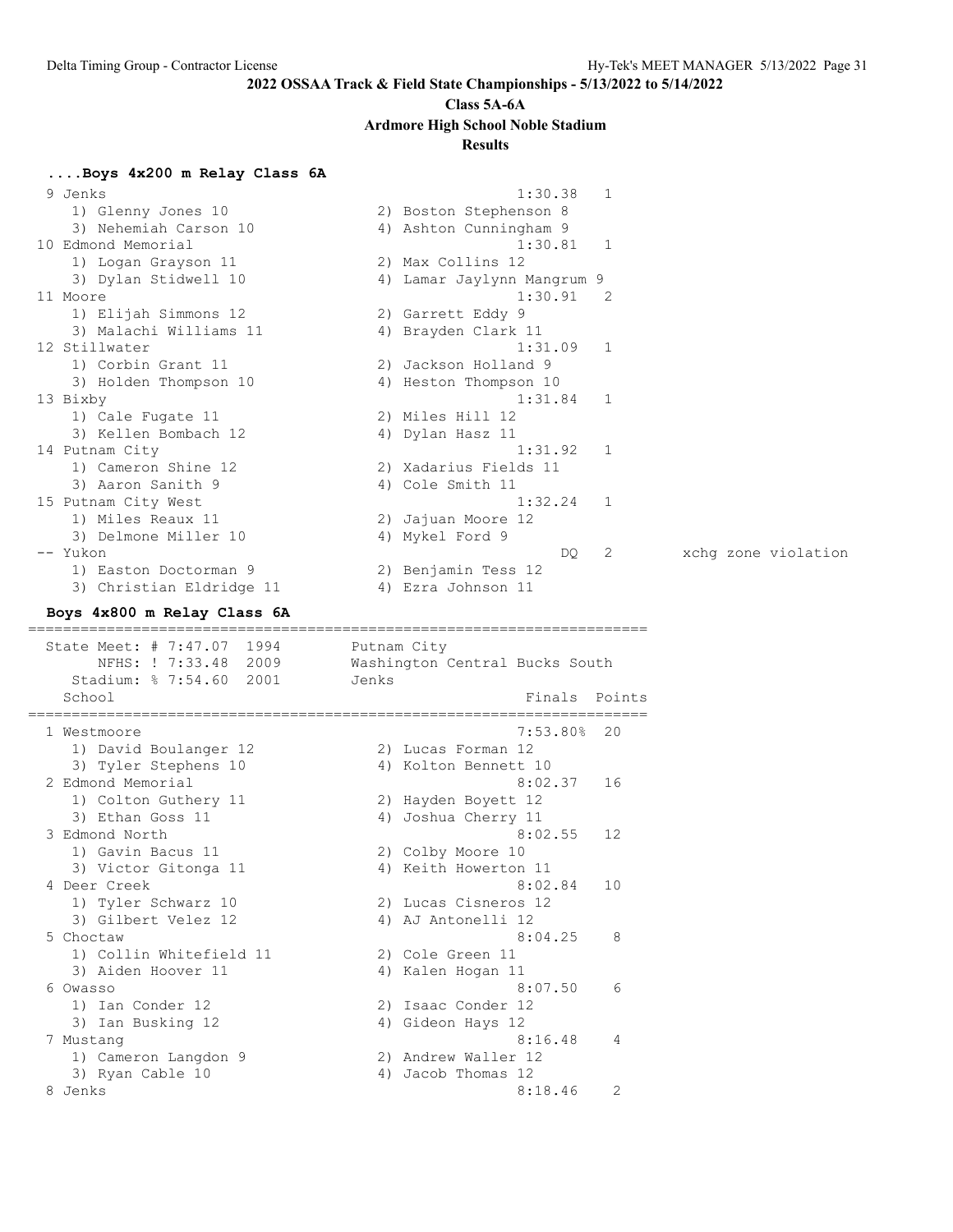# **Class 5A-6A Ardmore High School Noble Stadium**

#### **Results**

#### **....Boys 4x800 m Relay Class 6A**

| 2) Tyler Mcdoulett 11    |
|--------------------------|
| 4) Seth Meyer 11         |
| 8:18.99                  |
| 2) Max Marler 12         |
| 4) Kayden Chapparo 11    |
| 8:25.27                  |
| 2) Samuel Russell 9      |
| 4) Aidan Jimenez 10      |
| 8:29.12                  |
| 2) Mikehl Marion 12      |
| 4) Blake Feron 12        |
| 8:30.64                  |
| 2) Damerius Wiley 12     |
| Amari Kinyanjui 11<br>4) |
| 8:33.67                  |
| 2) Maxwell Freeman 10    |
| 4) Nathan Uy 12          |
| 8:33.80                  |
| 2) Evan Gunter 12        |
| Tehi Chibitty 10<br>4)   |
| 8:36.00                  |
| 2) Jaxon Stickels 12     |
| 4) Trae Baker 10         |
| 8:53.61                  |
| 2) Ethan Hillis 12       |
| 4) Phillip Elliott 10    |
|                          |

#### **Boys Long Jump Class 6A** ==========================================================================

 State Meet: # 25-01 5/11/2018 Anthony Riley, Westmoore NFHS: ! 26-04.75 1989 James Stallworth, Tulare Union Stadium: % 24-03.75 2000 Lamont, Owasso Name Year School Finals H# Points ========================================================================== 1 Anthony Allen 12 Broken Arrow 23-11.00 2 10 22-09.50 22-10 23-00 22-10.25 22-11.50 23-11 2 Josh Newkirk 11 Bixby 22-07.25 2 8 22-00.25 FOUL 22-00.75 22-07.25 FOUL FOUL 3 Cameron Barnard 11 Southmoore 22-05.00 2 6 22-05 15-09 FOUL 20-10 21-01 21-03 4 Jedediah Fuller 12 Norman 22-03.25 1 5 20-03.25 21-07.50 21-07.75 22-03.25 21-06.75 21-09 5 Ezra Johnson 11 Yukon 22-02.00 2 4 21-07.25 22-00.75 FOUL 22-00.50 22-00.25 22-02 6 Jacobe Johnson 11 Mustang 22-01.00 2 3 22-01 21-11.50 21-05.25 21-01.50 FOUL 20-09.75 7 Marcus Kelley 12 Union 21-10.00 2 2 21-09.50 21-10 20-09 21-08 20-11 FOUL 8 Shyon Jackson 12 Union 21-06.00 2 1 FOUL 21-02.75 21-06 20-06 21-03.50 FOUL 9 Jeremiah Robinson 11 Edmond Memorial 21-05.50 1 21-05.50 FOUL 19-01.25 18-05.25 21-01.75 20-07.50 10 Ethan Forteh 9 Stillwater 21-03.75 1 20-08.75 FOUL 21-03.75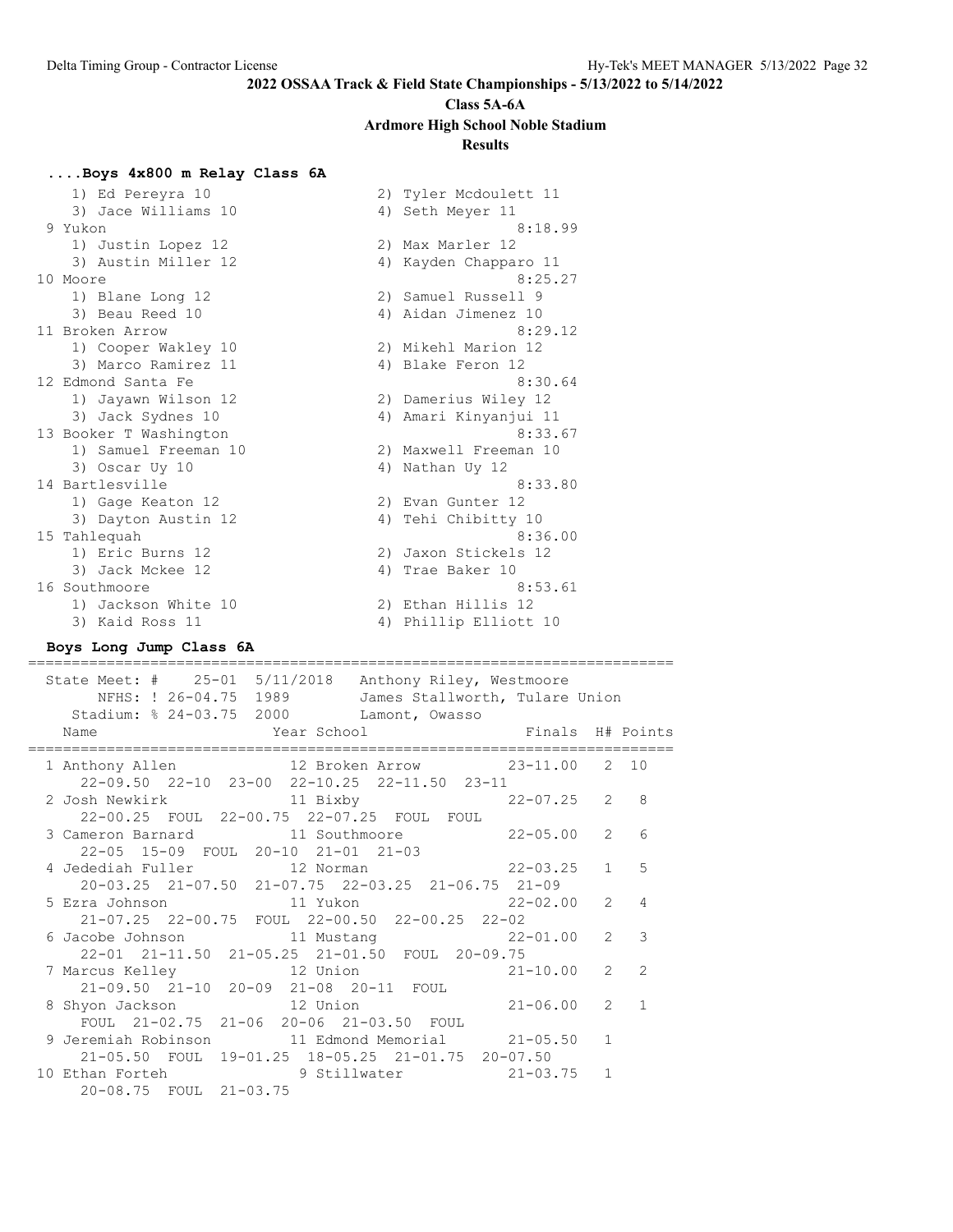**Class 5A-6A**

**Ardmore High School Noble Stadium**

# **Results**

# **....Boys Long Jump Class 6A**

|                                                                             |                                                                                                                                                                                                            | $21 - 02.75$                                                                                                                               | $\overline{1}$ |
|-----------------------------------------------------------------------------|------------------------------------------------------------------------------------------------------------------------------------------------------------------------------------------------------------|--------------------------------------------------------------------------------------------------------------------------------------------|----------------|
|                                                                             |                                                                                                                                                                                                            |                                                                                                                                            |                |
|                                                                             |                                                                                                                                                                                                            | $21 - 02.50$                                                                                                                               | $\overline{1}$ |
|                                                                             |                                                                                                                                                                                                            |                                                                                                                                            |                |
|                                                                             |                                                                                                                                                                                                            | $20 - 06.00$                                                                                                                               | -2             |
|                                                                             |                                                                                                                                                                                                            |                                                                                                                                            |                |
|                                                                             |                                                                                                                                                                                                            | $20 - 05.00$                                                                                                                               | -1             |
|                                                                             |                                                                                                                                                                                                            |                                                                                                                                            |                |
|                                                                             |                                                                                                                                                                                                            | $20 - 03.50$                                                                                                                               | $\overline{1}$ |
|                                                                             |                                                                                                                                                                                                            |                                                                                                                                            |                |
|                                                                             |                                                                                                                                                                                                            | $19 - 11.00$                                                                                                                               | $\overline{1}$ |
|                                                                             |                                                                                                                                                                                                            |                                                                                                                                            |                |
| 11 Brayden Dorney<br>12 Kai Simpson<br>13 Jevion Jones<br>14 Xavier Terrell | $21 - 02.75$ 20-00 20-07<br>FOUL FOUL $21-02.50$<br>$20 - 06$ $20 - 04.25$ $20 - 02.25$<br>19-00.75 20-05 18-02.25<br>$20 - 00$ $20 - 03.50$ $20 - 00.75$<br>16 Isaac Covington<br>18-09.75 19-11 19-08.75 | 11 Norman North<br>11 Edmond North<br>12 Deer Creek<br>10 Southmoore<br>15 Mykel Patterson McDonald 10 Westmoore<br>10 Booker T Washington |                |

# **Boys Discus Throw Class 6A**

| ==============                                                        |                                                                                                              |                  |                |                |
|-----------------------------------------------------------------------|--------------------------------------------------------------------------------------------------------------|------------------|----------------|----------------|
| Stadium: % 209-05 2007 Tabor, Ardmore                                 | State Meet: # 210-09 5/11/2018  Patrick Larrison, Moore<br>NFHS: ! 236-06 2009 Mason Finley, Buena Vista, CO |                  |                |                |
| Year School<br>Name                                                   |                                                                                                              | Finals H# Points |                |                |
| 1 Jacob Sexton 12 Deer Creek                                          |                                                                                                              | $167 - 11$       | $2^{\circ}$    | 10             |
| and the 12 Union<br>2 Gabe Ford                                       | FOUL 151-00 153-05 156-02 165-00 167-11                                                                      | $166 - 02$       | 2              | 8              |
| 3 Ames Newman 10 Jenks                                                | 158-07 155-03 FOUL 156-00 162-00 166-02                                                                      | $160 - 04$       | $\mathbf{1}$   | 6              |
| 4 Ri Wilson                                                           | 156-04 155-09 160-04 152-07 FOUL 156-03<br>12 Union                                                          | $156 - 10$       | $\overline{2}$ | 5              |
| 122-11 156-10 FOUL 138-10 FOUL 126-00                                 |                                                                                                              |                  |                |                |
| 145-10 146-03 147-07 148-02 FOUL FOUL                                 | 5 Jestin Rawlins 12 Sand Springs                                                                             | $148 - 02$       | $\overline{2}$ | 4              |
|                                                                       | 6 Bergin Kysar 10 Edmond Santa Fe<br>136-00 135-06 FOUL 138-01 125-07 116-03                                 | $138 - 01$       | $\mathbf{1}$   | 3              |
| 7 Karsen Rampey 11 Bixby                                              | 130-02 132-03 131-02 138-01 FOUL 129-05                                                                      | J138-01          | $\overline{2}$ | $\overline{2}$ |
| 8 Jax Rumsey                                                          | 11 Moore                                                                                                     | $136 - 08$       | $\mathbf{1}$   | $\mathbf{1}$   |
| FOUL 131-09 136-08 FOUL FOUL FOUL<br>9 Ty Morrison<br>11 Moore        |                                                                                                              | $134 - 08$       | $\mathbf{1}$   |                |
| 134-08 FOUL 126-02 133-04 130-08 FOUL<br>10 Harper Weatherly 10 Jenks |                                                                                                              | $132 - 02$       | $\overline{2}$ |                |
| 118-07 132-02 FOUL                                                    |                                                                                                              |                  |                |                |
| 11 Arttemus Jones<br>108-02 127-05 FOUL                               | 12 Edmond North                                                                                              | $127 - 05$       | $\mathbf{1}$   |                |
| 12 Mitchell Sanchez<br>FOUL 126-00 120-04                             | 11 Edmond North                                                                                              | $126 - 00$       | $\mathbf{1}$   |                |
| 13 Kaden Jones<br>FOUL 126-00 FOUL                                    | 11 Mustang                                                                                                   | $J126 - 00$      | $\overline{2}$ |                |
| 14 Gavyn Jones                                                        | 11 Choctaw                                                                                                   | $122 - 07$       | $\mathbf{1}$   |                |
| FOUL FOUL 122-07<br>15 Brock Deveau                                   | 11 Edmond Memorial                                                                                           | $121 - 01$       | $\mathbf{1}$   |                |
| FOUL 121-01 FOUL<br>16 Luke Hasz                                      | 11 Bixby                                                                                                     | $113 - 00$       | $\overline{2}$ |                |
| FOUL FOUL 113-00                                                      |                                                                                                              |                  |                |                |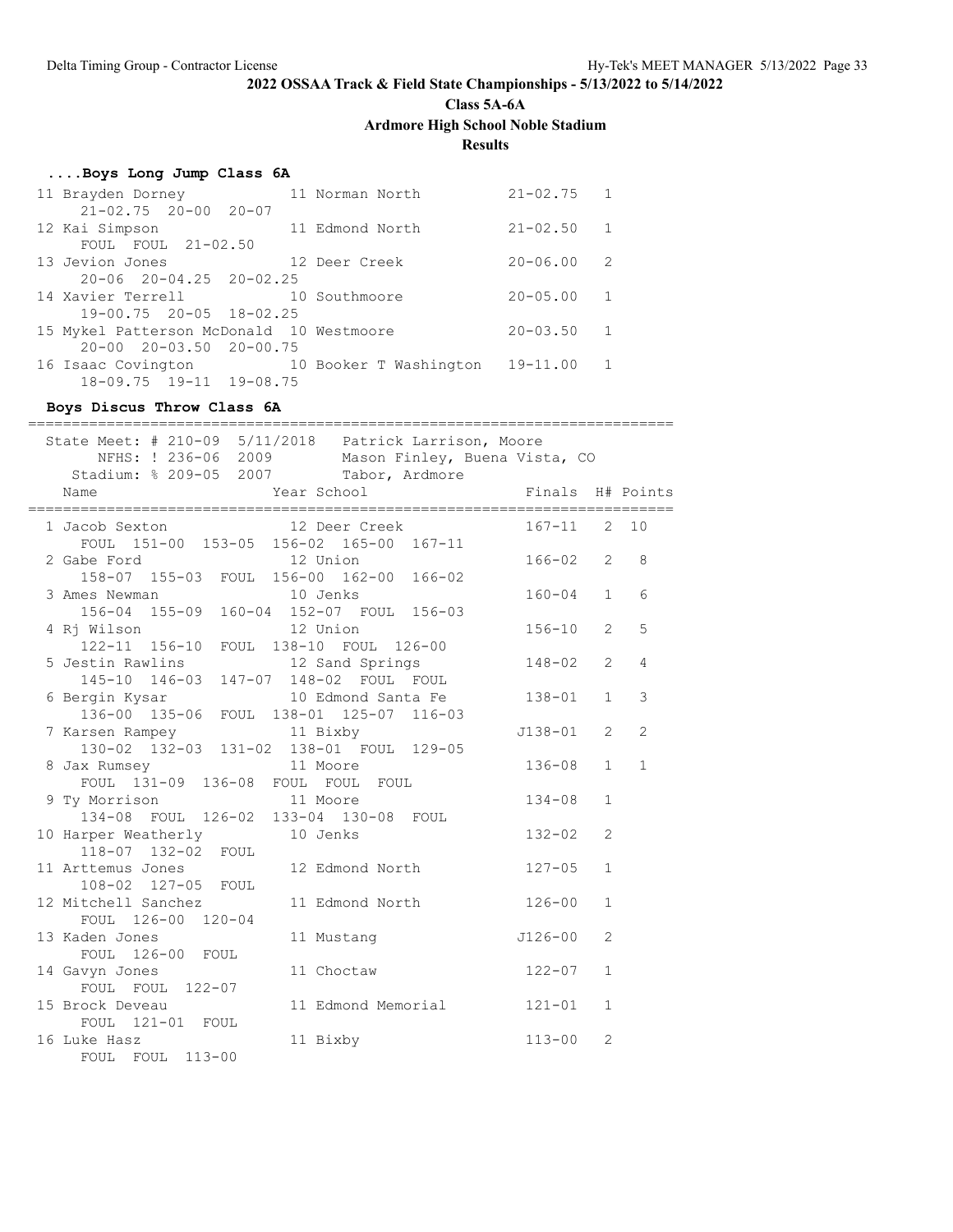**Class 5A-6A**

**Ardmore High School Noble Stadium**

# **Results**

### **....Boys Discus Throw Class 6A**

|                       |                            |      |                                                    | ================================= |
|-----------------------|----------------------------|------|----------------------------------------------------|-----------------------------------|
|                       | __________________________ |      | Women - Class 5A - Team Rankings - 6 Events Scored |                                   |
| 1) Piedmont           | 39                         |      | 2) Bishop Kelley                                   | 36                                |
| 3) Ardmore            | 34                         |      | 4) Durant                                          | 30                                |
| 5) Stilwell           | 18                         |      | 6) Bishop McGuinness                               | 16.50                             |
| 7) Midwest City       | 16                         |      | 7) Del City                                        | 16                                |
| 9) Altus              | 14                         |      | 10) Lawton MacArthur                               | 12                                |
| 10) Noble             | 12                         |      | 12) Guymon                                         | 10                                |
| 12) Lawton Eisenhower | 10                         |      | 14) Collinsville                                   | 9                                 |
| 15) Duncan            | 8                          |      | 16) Coweta                                         | 6                                 |
| 17) Grove             |                            | 5.50 | 18) Shawnee                                        | 5                                 |
| 19) Pryor             | 4                          |      | 19) Elgin                                          | 4                                 |
| 21) Claremore         | 3                          |      | 22) Guthrie                                        | $\overline{2}$                    |
| 22) Sapulpa           |                            |      |                                                    |                                   |
|                       |                            |      |                                                    |                                   |
|                       |                            |      | Women - Class 6A - Team Rankings - 5 Events Scored |                                   |
| 1) Jenks              | 41                         |      | 2) Broken Arrow                                    | 28                                |
| 2) Westmoore          | 28                         |      | 4) Edmond Memorial                                 | 24                                |
| 5) Bartlesville       | 21                         |      | 6) Union                                           | 20                                |
| 7) Edmond North       | 18                         |      | 7) Deer Creek                                      | 18                                |
| 9) Edmond Santa Fe    | 15                         |      | 10) Mustang                                        | 12                                |
| 11) Bixby             | 8                          |      | 12) Moore                                          | 7                                 |
| 13) Putnam City West  | 6                          |      | 14) Owasso                                         | 5                                 |
| 14) Sand Springs      | .5                         |      | 16) Booker T Washington                            | 4                                 |
| 16) Stillwater        | $\overline{4}$             |      | 16) Norman North                                   | 4                                 |
| 19) Southmoore        | 3                          |      | 20) Yukon                                          | $\mathfrak{D}$                    |
|                       |                            |      |                                                    |                                   |
|                       |                            |      | Men - Class 5A - Team Rankings - 6 Events Scored   |                                   |
| 1) Piedmont           | 44                         |      | 2) Glenpool                                        | 26.50                             |
| 3) Bishop McGuinness  | 23                         |      | 4) Coweta                                          | 20                                |
| 4) Midwest City       | 20                         |      | 6) Del City                                        | 16                                |
| 6) Ardmore            | 16                         |      | 6) Sapulpa                                         | 16                                |
| 9) Ada                | 14                         |      | 9) Lawton MacArthur                                | 14                                |
| 11) Bishop Kelley     | 13                         |      | 11) Guymon                                         | 13                                |
| 11) Carl Albert       | 13                         |      | 14) Collinsville                                   | 10                                |
| 14) Grove             | 10                         |      | 16) Claremore                                      | 6                                 |
| 16) Newcastle         | 6                          |      | 16) Duncan                                         | 6                                 |
| 19) Woodward          | 5                          |      | 20) Thomas Edison                                  | 4.50                              |
| 21) Elgin             | 4                          |      | 22) McAlester                                      | 3                                 |
| 22) Santa Fe South    | 3                          |      | 24) Will Rogers                                    | 2                                 |
| 24) Shawnee           |                            |      | 24) Lawton Eisenhower                              | $\overline{2}$                    |
|                       |                            |      |                                                    |                                   |
|                       |                            |      | Men - Class 6A - Team Rankings - 5 Events Scored   |                                   |
| 1) Westmoore          | 47                         |      | 2) Deer Creek                                      | 35                                |
| 3) Union              | 32                         |      | 4) Broken Arrow                                    | 22                                |
| 5) Edmond Memorial    | 20                         |      | 6) Norman                                          | 17                                |
| 7) Owasso             | 16                         |      | 8) Edmond North                                    | 15                                |
| 8) Mustang            | 15                         |      | 10) Bixby                                          | 10                                |
| 10) Southmoore        | 10                         |      | 12) Edmond Santa Fe                                | 9                                 |
| 13) Jenks             | 8                          |      | 13) Choctaw                                        | 8                                 |